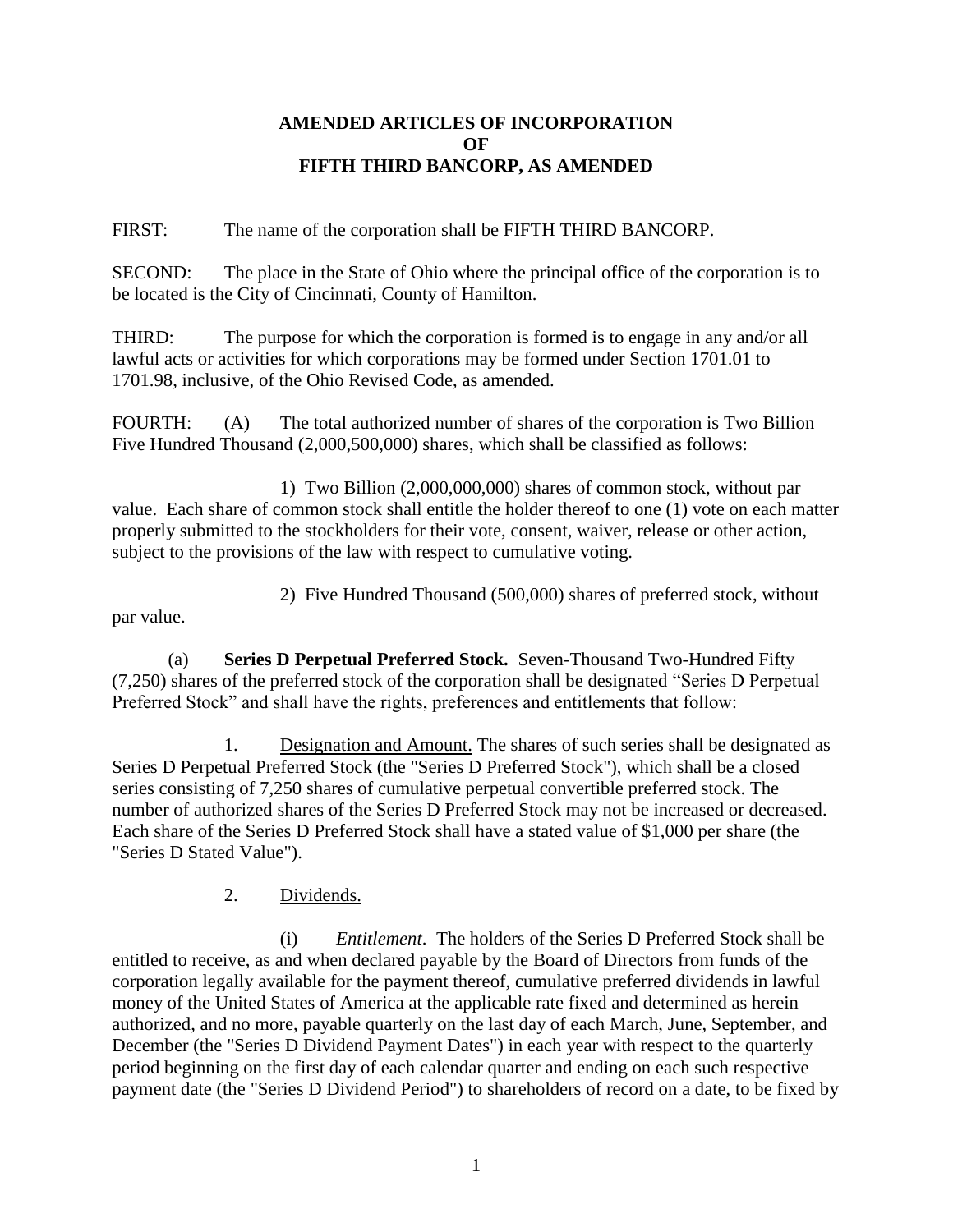the Board of Directors, not exceeding forty (40) days preceding each Series D Dividend Payment Date. Accumulations of dividends shall not bear interest. The initial dividend payment for Series D Preferred Stock will accrue from the date such series is issued and will be payable on the First Series D Dividend Payment Date following such date. The annual rate of preferred dividends on each share of Series D Preferred Stock shall be the product of the applicable Series D Dividend Rate (as hereinafter described) and the Series D Stated Value, payable in quarterly installments, provided, however, that if any change in the Series D Dividend Rate shall occur, the dividends payable for that part of the Series D Dividend Period occurring prior to such change shall be payable on the basis of the Series D Dividend Rate in effect prior to such change and the dividends payable for that part of the Series D Dividend Period from and after such change shall be payable on the basis of the Series D Dividend Rate then becoming effective and such determination shall be made on the basis of a thirty (30) day month and a three hundred and sixty (360) day year.

(ii) *Series D Dividend Rate*. The rate of preferred dividends per share of the Series D Preferred Stock per annum based on the Series D Stated Value (the "Series D Dividend Rate") shall be eight percent (8%).

(iii) *Cumulative and Perpetual*. All dividends payable on account of the Series D Preferred Stock shall be cumulative and shall be paid, from funds of the corporation legally available for the payment thereof, so long as any shares of the Series D Preferred Stock are outstanding.

(iv) *Restrictions on Dividend Payments*. All shares of Common Stock and each series of Preferred Stock shall rank junior to the Series D Preferred Stock as to dividends. So long as any shares of the Series D Preferred Stock remain outstanding, no dividend shall be paid or declared, or declared and set apart for payment, or other distribution made, on the shares of any class of stock ranking, as to dividend rights, junior to the Series D Preferred Stock, nor shall any shares of any class of stock (or series thereof) of the corporation ranking, as to dividend rights, junior to, or on a parity with, the Series D Preferred Stock, be purchased, redeemed or otherwise acquired for value by the corporation, unless all dividends, at the applicable rate, on the Series D Preferred Stock shall have been declared and paid, or declared and set apart for payment, for all past Series D Dividend Periods ending immediately prior to the date on which such dividend, distribution, purchase, redemption or acquisition is to occur and the then current Series D Dividend Period; provided, however, that the foregoing restrictions shall not apply (a) to the declaration and payment, on shares ranking junior to the Series D Preferred Stock as to dividend rights, of dividends payable solely in shares of stock of any class of shares ranking junior to the Series D Preferred Stock as to dividend rights, or (b) to the acquisition of any shares ranking junior to, or on a parity with, the Series D Preferred Stock as to dividend rights through application of the proceeds of the issue and sale of any class of any shares ranking junior to, or on a parity with, the Series D Preferred Stock as to dividend rights sold at or about the time of such acquisition. No dividends shall be paid or declared, or declared and set apart for payment, or other distribution made on any shares of any class of stock (or series thereof) of the corporation ranking, as to dividend rights, on a parity with the Series D Preferred Stock for any dividend period unless, at the same time, a like proportion of dividends for the same or similar dividend period, ratably in proportion to the respective annual dividend rate fixed therefor, shall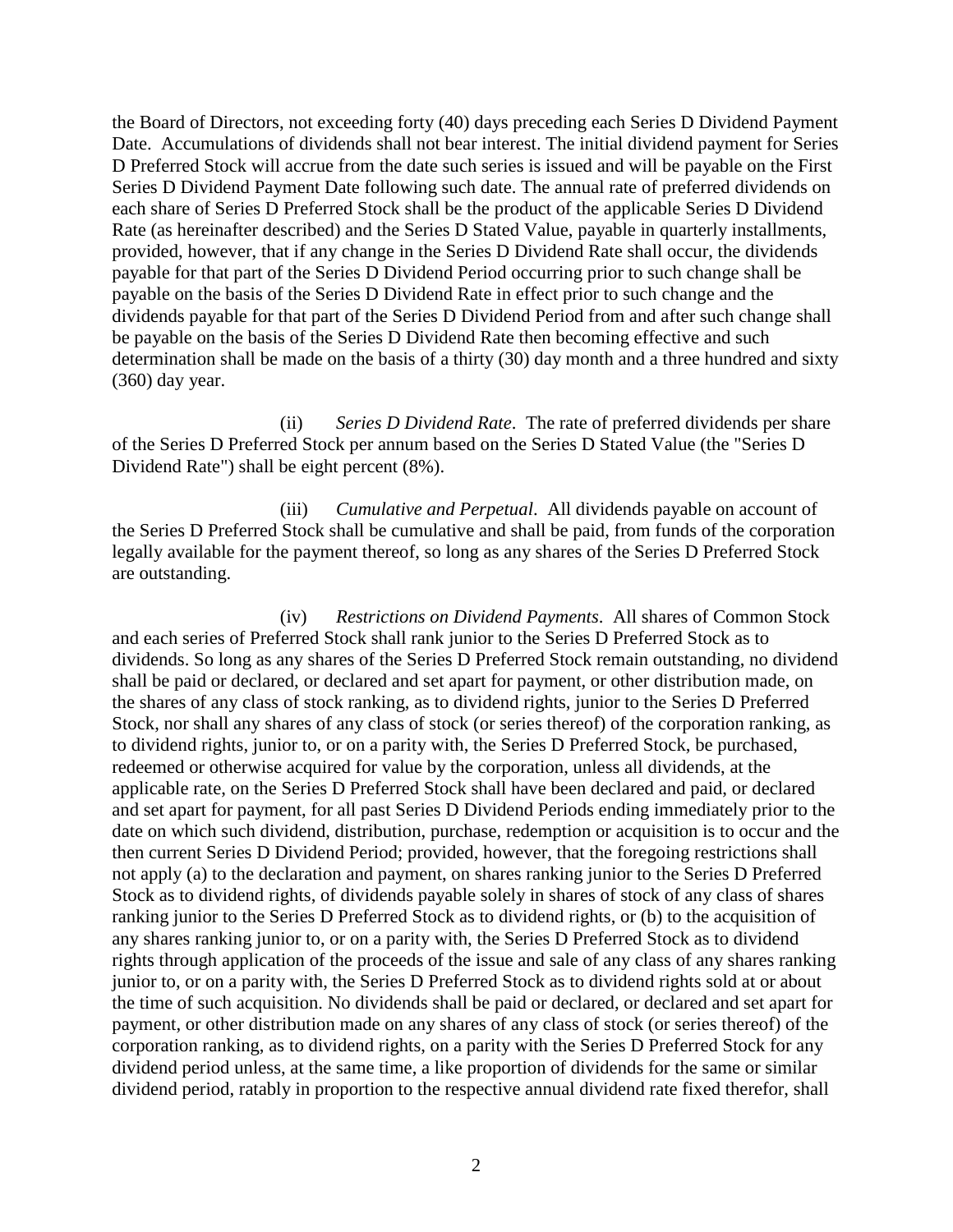be paid or declared, or declared and set apart for payment, on all shares of Series D Preferred Stock.

3. Status of Reacquired Shares. The corporation shall retire any of the shares of the Series D Preferred Stock that are converted into shares of Common Stock pursuant to Paragraph (2)(a)5., or that it repurchases or otherwise acquires, and such shares shall not be reissued as shares of Series D Preferred Stock but shall revert to authorized but unissued shares of Preferred Stock and may be reissued as shares of a different series of Preferred Stock in any future designation by the Board of Directors.

4. Restriction on Issuance of Additional Preferred Stock. So long as any shares of the Series D Preferred Stock are outstanding, the corporation shall not issue any securities ranking senior to, or on a parity with, the Series D Preferred Stock as to dividend rights or rights upon the liquidation, dissolution or winding up of the corporation, without the prior approval of the holders of a majority of the Series D Preferred Stock.

# 5. Conversion.

(i) *Right of Conversion*. Subject to the provisions for adjustment set forth herein, each share of Series D Preferred Stock shall be convertible, at the option of the holder thereof, in the manner hereinafter provided, into fully paid and nonassessable shares of Common Stock at the conversion price, determined as herein provided, in effect on the date of conversion, each share of Series D Preferred Stock being credited at its Series D Stated Value. The price at which shares of Common Stock shall be delivered upon conversion of shares of Series D Preferred Stock (the "Series D Conversion Price") shall be initially \$23.5399 per share of Common Stock. The Series D Conversion Price shall be adjusted in certain instances as provided in Paragraph (2)(a)5.(iii) below.

(ii) *Procedure for Conversion*. Any holder of shares of Series D Preferred Stock desiring to convert such shares into shares of Common Stock shall surrender the certificate or certificates for the shares of Series D Preferred Stock being converted, duly endorsed in blank or duly endorsed or assigned to the corporation, at the principal office of the corporation or at a bank or trust company appointed by the corporation for that purpose, accompanied by a written notice of conversion specifying the number of shares of Series D Preferred Stock to be converted and the name or names in which such holder wishes the certificate or certificates for shares of Common Stock to be issued. If such notice shall specify a name or names other than that of such holder, such notice shall be accompanied by payment of all transfer taxes payable upon the issue of shares of Common Stock in such name or names. If less than all of the shares of Series D Preferred Stock represented by a certificate are to be converted by a holder, the corporation, upon such conversion, shall issue and deliver, or cause to be issued and delivered, to such holder a certificate or certificates for the shares of Series D Preferred Stock not so converted. The holders of shares of Series D Preferred Stock at the close of business on the record date fixed for a Series D Dividend Payment Date shall be entitled to receive the dividend payable on such shares of Series D Preferred Stock on the corresponding Series D Dividend Payment Date notwithstanding the subsequent conversion thereof or the corporation's default in payment of the dividend due on such Series D Dividend Payment Date.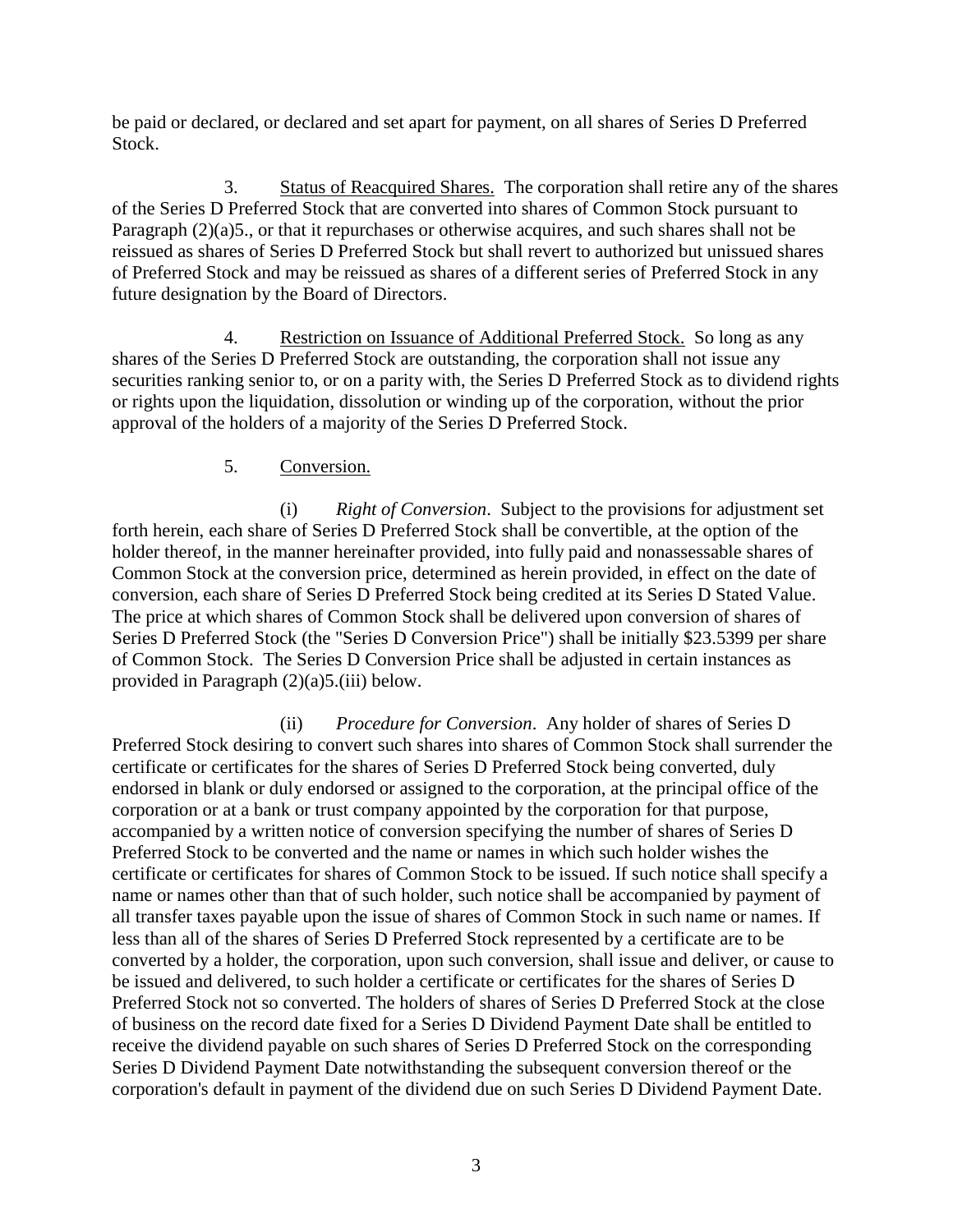However, shares of Series D Preferred Stock surrendered for conversion during the period from the close of business on any record date fixed for a Series D Dividend Payment Date for the Series D Preferred Stock to the opening of business on the corresponding Series D Dividend Payment Date must be accompanied by payment of an amount equal to the dividend payable on such shares of Series D Preferred Stock on such Series D Dividend Payment Date. A holder of shares of Series D Preferred Stock on a record date fixed for a Series D Dividend Payment Date who (or whose transferee) converts shares of Series D Preferred Stock on a Series D Dividend Payment Date will receive the dividend payable on such shares of Series D Preferred Stock by the corporation on such date, and the converting holder need not include payment in the amount of such dividend upon surrender of shares of Series D Preferred Stock for conversion. Except as provided above, no payment or adjustment will be made on account of unpaid dividends upon the conversion of Series D Preferred Stock.

As promptly as practicable after the surrender of certificates for shares of Series D Preferred Stock as aforesaid, the corporation shall issue and shall deliver at such office to such holder, or on his or her written order, a certificate or certificates for the number of full shares of Common Stock issuable upon the conversion of such shares in accordance with the provisions of this Paragraph (2)(a)5., and any fractional interest in respect of a share of Common Stock arising upon such conversion shall be promptly settled as provided in Paragraph (2)(a)5.(vi).

Each conversion shall be deemed to have been effected immediately prior to the close of business on the date on which the certificates for shares of Series D Preferred Stock shall have been surrendered and such notice received by the corporation as aforesaid; the shares of Series D Preferred Stock so surrendered for conversion shall no longer be deemed to be outstanding and all rights with respect to such shares of Series D Preferred Stock shall cease, except the right of the holders thereof to receive full shares of Common Stock in exchange therefor, payment of dividends as provided in the first paragraph of this Paragraph  $(2)(a)5$ .(ii) and payment for any fractional shares; and the person or persons in whose name or names any certificate or certificates for shares of Common Stock shall be issuable upon such conversion shall be deemed to have become the holder or holders of record of the shares represented thereby at such time on such date. All shares of Common Stock delivered upon conversions of the Series D Preferred Stock will upon delivery be duly and validly issued and fully paid and nonassessable.

(iii) *Adjustments of the Series D Conversion Price*.

to time as follows:

(A) The Series D Conversion Price shall be adjusted from time

(1) In case the corporation shall pay or make a dividend or other distribution on any class of capital stock of the corporation in shares of Common Stock, the Series D Conversion Price in effect at the opening of business on the day following the date fixed for the determination of shareholders entitled to receive such dividend or other distribution shall be reduced by multiplying such Series D Conversion Price by a fraction of which the numerator shall be the number of shares of Common Stock outstanding at the close of business on the date fixed for such determination and the denominator shall be the sum of such number of shares and the total number of shares constituting such dividend or other distribution, such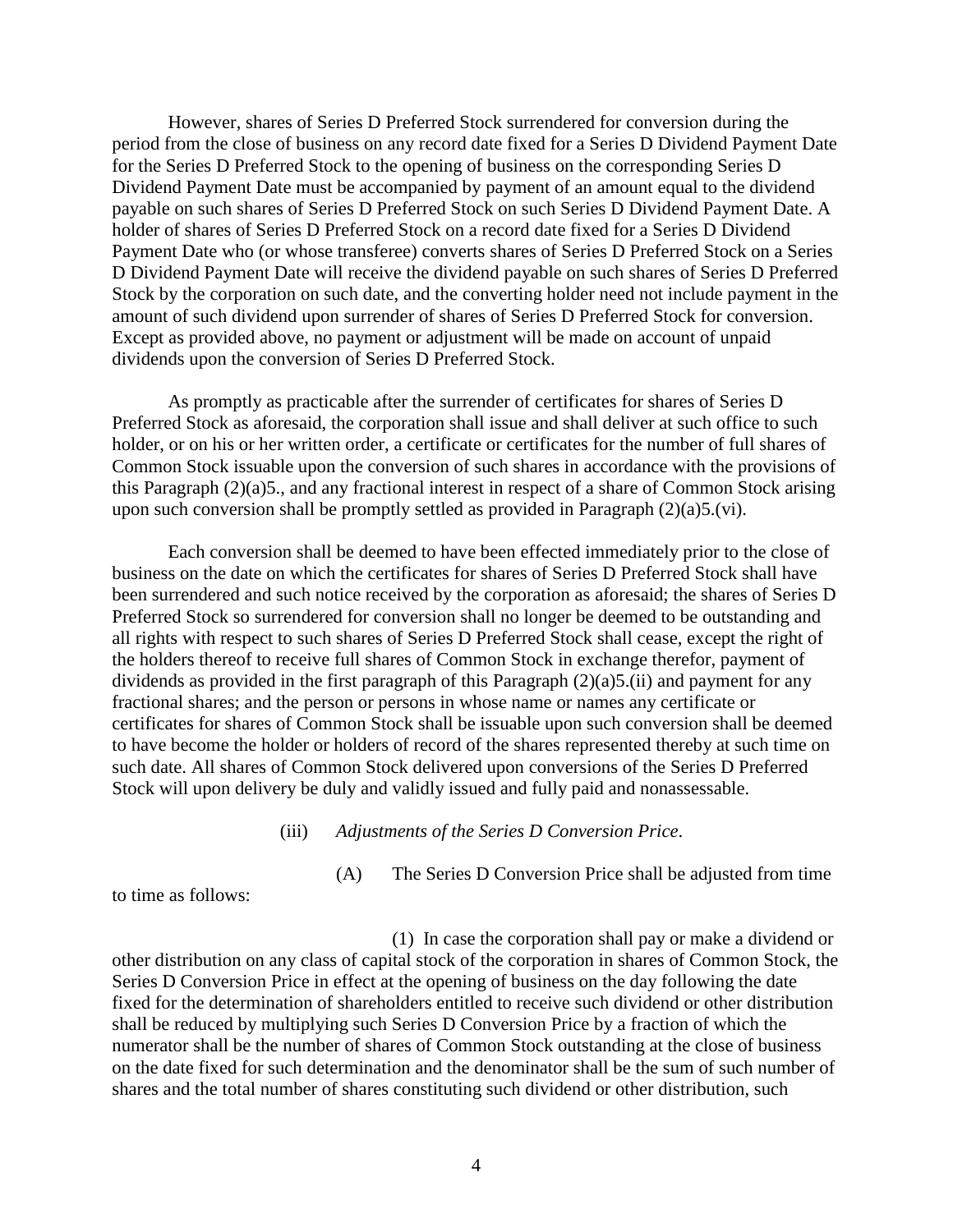reduction to become effective immediately after the opening of business on the day following the date fixed for such determination.

(2) In case the corporation shall issue rights or warrants entitling any person to subscribe for or purchase Common Stock at a price per share less than the current market price per share (determined as provided in Paragraph (2)(a)5.(iii)(B) herein) of the Common Stock on the date fixed for the determination of the persons entitled to receive such rights or warrants, the Series D Conversion Price in effect at the opening of business on the day following the date fixed for such determination shall be reduced by multiplying such Series D Conversion Price by a fraction of which the numerator shall be the number of shares of Common Stock outstanding at the close of business on the date fixed for such determination plus the number of shares of Common Stock which the aggregate offering price of the total number of shares of Common Stock so offered for subscription or purchase would purchase at such current market price and the denominator shall be the number of shares of Common Stock outstanding at the close of business on the date fixed for such determination plus the number of shares of Common Stock so offered for subscription or purchase, such reduction to become effective immediately after the opening of business on the day following the date fixed for such determination. Notwithstanding the foregoing, in the event that the corporation shall distribute or shall have distributed any rights or warrants to acquire capital stock ("Rights") pursuant to this Paragraph  $(2)(a)5$ .(iii)(A)(2), the distribution of separate certificates representing the Rights subsequent to their initial distribution (whether or not the initial distribution of the Rights shall have occurred prior to the date of the issuance of the Series D Preferred Stock) shall be deemed to be the distribution of the Rights for purposes of this Paragraph  $(2)(a)5$ .(iii)(A)(2); provided that the corporation may, in lieu of making any adjustment pursuant to this Paragraph  $(2)(a)5$ .(iii)(A)(2) upon a distribution of separate certificates representing the Rights, make proper provision so that each holder of Series D Preferred Stock who converts such Series D Preferred Stock (or any portion thereof) (A) before the record date for such distribution of separate certificates shall be entitled to receive upon conversion shares of Common Stock issued with Rights and (B) after such record date and prior to the expiration, redemption or termination of the Rights shall be entitled to receive upon conversion, in addition to the shares of Common Stock issuable upon conversion, the same number of Rights as would a holder of the number of shares of Common Stock that such Series D Preferred Stock so converted would have entitled the holder thereof to purchase in accordance with the terms and provisions applicable to the Rights if such Series D Preferred Stock were converted immediately prior to the record date for such distribution. Common Stock owned by or held for the account of the Corporation or any majority owned subsidiary shall not be deemed outstanding for the purpose of any adjustment required under this Paragraph  $(2)(a)5$ .(iii)(A)(2).

(3) In case the corporation shall, by dividend or otherwise, distribute to any holder of the corporation's securities evidences of indebtedness or assets (including securities, but excluding any rights or warrants referred to in Paragraph  $(2)(a)5$ .(iii)(A)(2), any dividend or distribution paid in cash out of the surplus of the corporation and any dividend or distribution referred to in Paragraph (2)(a)5.(iii)(A)(1) herein), the Series D Conversion Price shall be adjusted so that the same shall equal the price determined by multiplying the Series D Conversion Price in effect immediately prior to the close of business on the date fixed for the determination of shareholders entitled to receive such distribution by a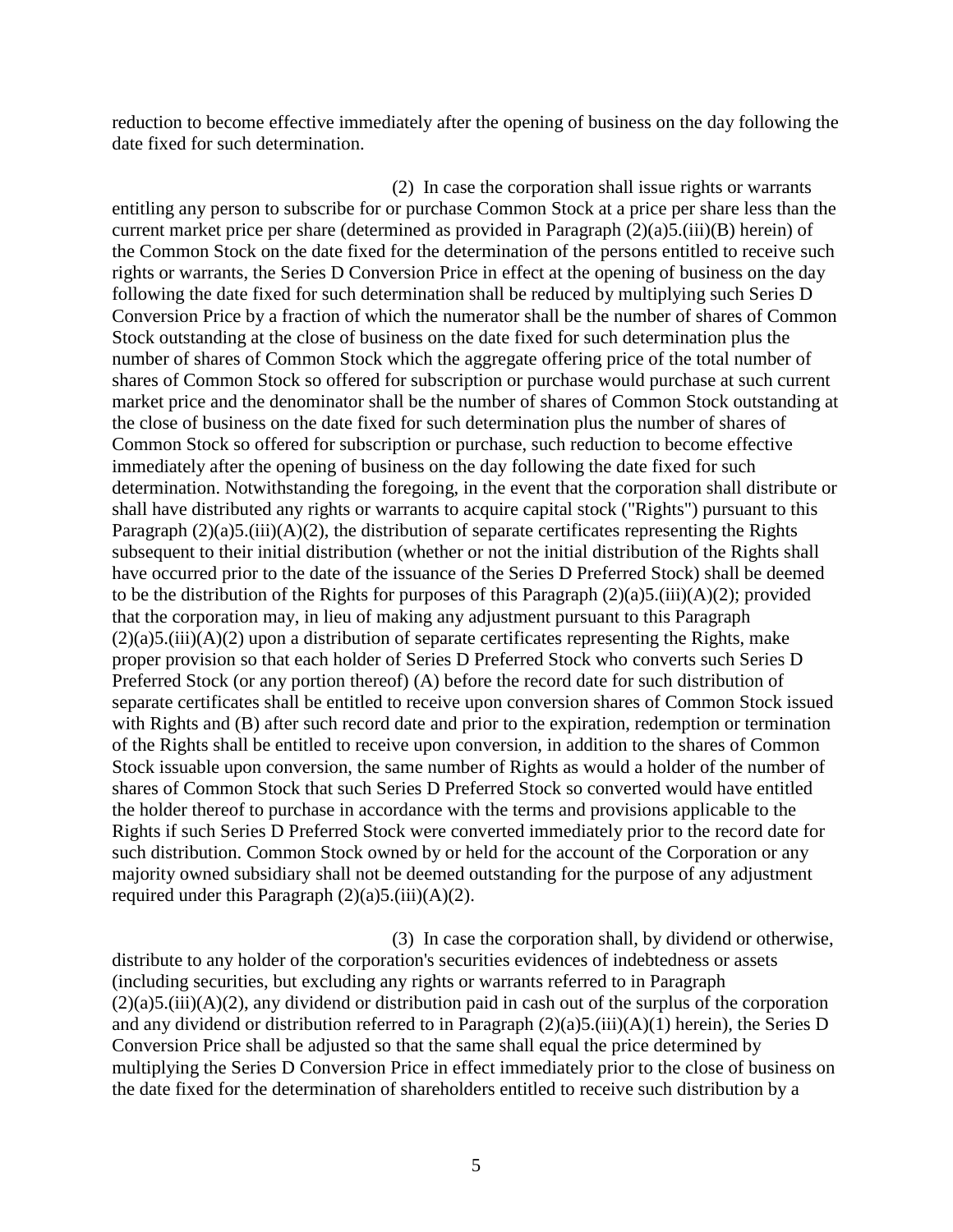fraction of which the numerator shall be the current market price per share (determined as provided in Paragraph (2)(a)5.(iii)(B) herein) of the Common Stock on the date fixed for such determination, less the then fair market value (as determined by the Board of Directors, whose determination shall be conclusive) of the portion of the assets or evidences of indebtedness so distributed allocable to one share of Common Stock, and the denominator shall be such current market price per share of Common Stock, such adjustment to become effective immediately prior to the opening of business on the day following the date fixed for the determination of shareholders entitled to receive such distribution.

(4) In case the outstanding shares of Common Stock shall be subdivided into a greater number of shares, the Series D Conversion Price in effect at the opening of business on the day following the day upon which such subdivision becomes effective shall be proportionately reduced, and, conversely, in case the outstanding shares of Common Stock shall each be combined into a smaller number of shares, the Series D Conversion Price in effect at the opening of business on the day following the day upon which such combination becomes effective shall be proportionately increased, such reduction or increase, as the case may be, to become effective immediately after the opening of business on the day following the day upon which such subdivision or combination becomes effective.

(5) The reclassification of Common Stock into securities other than Common Stock (other than any reclassification upon a consolidation or merger to which Paragraph  $(2)(a)5$ .(iii)(E) applies) shall be deemed to involve (a) a distribution of such securities other than Common Stock to all holders of Common Stock (and the effective date of such reclassification shall be deemed to be "the date fixed for the determination of shareholders entitled to receive such distribution" and the "date fixed for such determination" within the meaning of Paragraph  $(2)(a)5$ .(iii)(A)(3), and (b) a subdivision or combination, as the case may be, of the number of shares of Common Stock outstanding immediately prior to such reclassification into the number of shares of Common Stock outstanding immediately thereafter (and the effective date of such reclassification shall be deemed to be "the day upon which such subdivision becomes effective," or "the day upon which such combination becomes effective," as the case may be, and "the day upon which such subdivision or combination becomes effective," within the meaning of Paragraph  $(2)(a)5$ .(iii)(A)(4).

(B) For the purpose of any computation under Paragraph  $(2)(a)5.(\text{iii})(A)(2)$  and Paragraph  $(2)(a)5.(\text{iii})(A)(3)$ , the current market price per share of Common Stock on any day shall be deemed to be the average of the average high and low sales price per share for the Common Stock, as reported on the Nasdaq National Market or such national securities exchange on which the Common Stock is primarily traded at the time of such computation, for thirty (30) consecutive trading days immediately preceding the day in question.

(C) Notwithstanding the provisions of Paragraph (2)(a)5.(iii)(A) above, no adjustment in the Series D Conversion Price shall be required unless such adjustment (plus any adjustments not previously made by reason of this Paragraph (2)(a)5.(iii)(C)) would require an increase or decrease of at least 1% in such price; provided, however, that any adjustments which by reason of this Paragraph (2)(a)5.(iii)(C) are not required to be made shall be carried forward and taken into account in any subsequent adjustment. All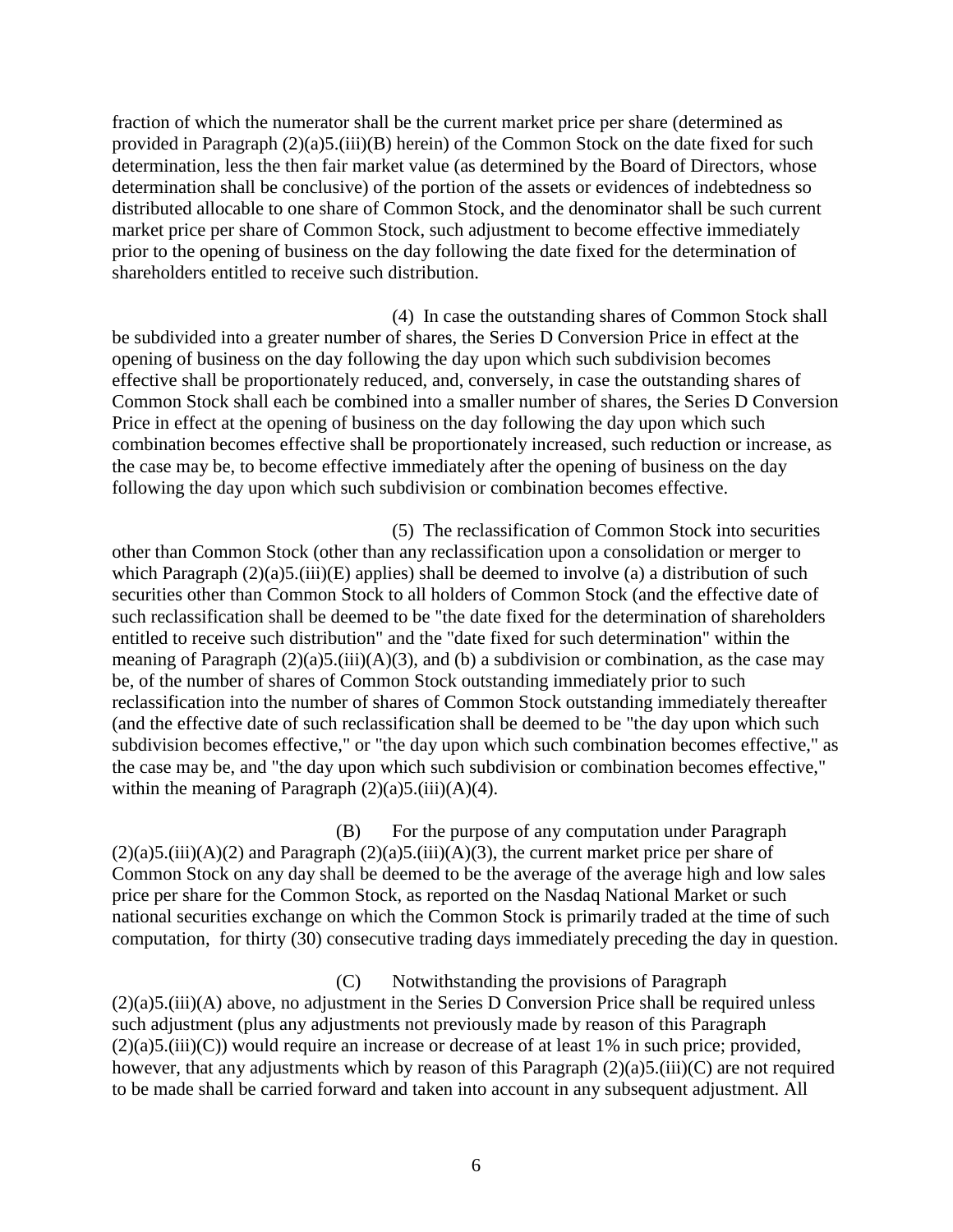calculations under this Paragraph  $(2)(a)5$ .(iii) shall be made to the nearest cent.

(D) The corporation may make such reductions in the Series D Conversion Price, in addition to those required by this Paragraph (2)(a)5.(iii), as it considers to be advisable in order to avoid or diminish any income tax to any holder of shares of Common Stock resulting from any dividend or distribution of stock or issuance of rights or warrants to purchase or subscribe for stock or from any event treated as such for income tax purposes or for any other reasons.

(E) In case the Corporation shall effect any capital reorganization of the Common Stock (other than a subdivision, combination, capital reorganization or reclassification provided for in Paragraph (2)(a)5.(iii)(A)) or shall consolidate, merge or engage in a statutory share exchange with or into any other corporation (other than a consolidation, merger or share exchange in which the corporation is the surviving corporation and each share of Common Stock outstanding immediately prior to such consolidation or merger is to remain outstanding immediately after such consolidation or merger) or shall sell or transfer all or substantially all its assets to any other corporation, lawful provision shall be made as a part of the terms of such transaction whereby the holders of Series D Preferred Stock shall receive upon conversion thereof, in lieu of each share of Common Stock which would have been issuable upon conversion of such stock if converted immediately prior to the consummation of such transaction, the same kind and amount of stock (or other securities, cash or property, if any) as may be issuable or distributable in connection with such transaction with respect to each share of Common Stock outstanding at the effective time of such transaction, subject to subsequent adjustments for subsequent stock dividends and distributions, subdivisions or combination of shares, capital reorganization, reclassifications, consolidations, mergers or share exchanges, as nearly equivalent as possible to the adjustments provided for in this Paragraph (2)(a)5.(iii).

(F) Whenever the Series D Conversion Price is adjusted as herein provided, a notice stating that the Series D Conversion Price has been adjusted and setting forth the adjusted Series D Conversion Price shall, as soon as practicable, be mailed to the holders of record of outstanding shares of Series D Preferred Stock.

(G) In case:

(1) the corporation shall declare a dividend or other distribution on the Common Stock otherwise than in cash out of its surplus;

 (2) the corporation shall authorize the granting to the holders of the Common Stock of rights or warrants entitling them to subscribe for or purchase any shares of capital stock of any class or of any other rights;

 (3) of any reclassification of the Common Stock (other than a subdivision or combination of outstanding shares of Common Stock), or of any consolidation, merger or share exchange to which the corporation is a party and for which approval of any shareholders of the corporation is required, or of the sale or transfer of all or substantially all the assets of the corporation; or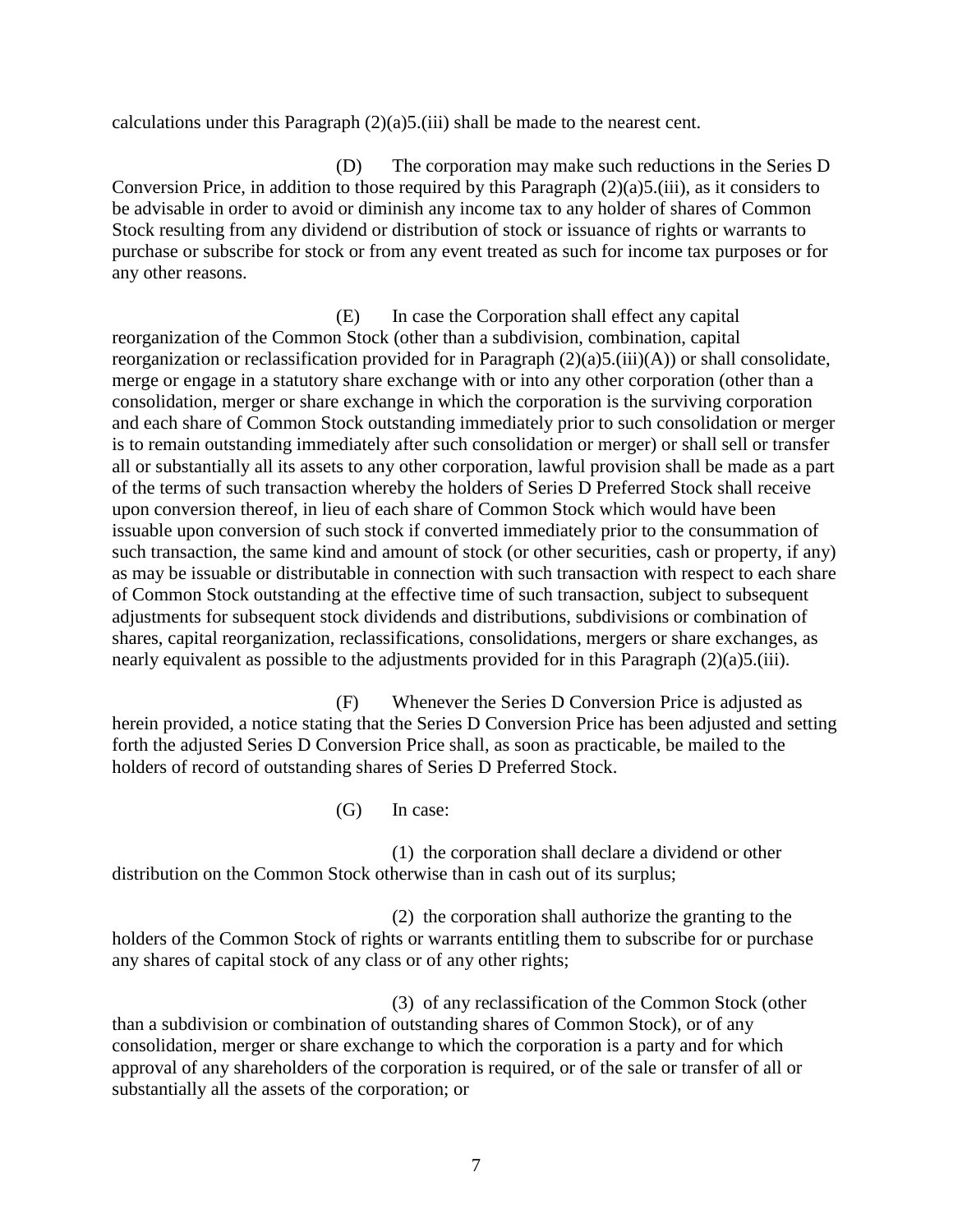(4) of the voluntary or involuntary liquidation, dissolution

or winding up of the Corporation;

then the corporation shall cause to be mailed to the holders of record of the outstanding shares of Series D Preferred Stock, at least twenty (20) days (or ten (10) days in any case specified in Paragraph  $(2)(a)5$ .(iii)(G)(1) or Paragraph  $(2)(a)5$ .(iii)(G)(2) above) prior to the applicable record or effective date hereinafter specified, a notice stating (a) the date as of which the holders of record of shares of Common Stock to be entitled to such dividend, distribution, rights or warrants is to be determined, or (b) the date on which such reclassification, consolidation, merger, share exchange, sale, transfer, liquidation, dissolution or winding up is expected to become effective and the date as of which it is expected that holders of record of Common Stock shall be entitled to exchange their shares for securities or other property, if any, deliverable upon such reclassification, consolidation, merger, share exchange, sale, transfer, liquidation, dissolution or winding up. Such notice shall also state whether such transaction will result in any adjustment in the Series D Conversion Price applicable to the Series D Preferred Stock and, if so, shall state what the adjusted Series D Conversion Price will be and when it will become effective. Neither the failure to give the notice required by this Paragraph  $(2)(a)5$ .(iii)(G), nor any defect therein, to any particular holder shall affect the sufficiency of the notice or the legality or validity of the proceedings described in Paragraph  $(2)(a)5$ .(iii)(G)(1) through Paragraph  $(2)(a)5$ .(iii)(G)(4).

(iv) *Reservation of Shares Issuable Upon Conversion*. The corporation shall at all times reserve and keep available out of its authorized but unissued shares of Common Stock, for the purpose of issuance upon conversion of Series D Preferred Stock, the full number of shares of Common Stock then issuable upon the conversion of all shares of Series D Preferred Stock then outstanding and shall take all action necessary so that shares of Common Stock so issued will be validly issued, fully paid and nonassessable.

(v) *Allocation of Costs*. The corporation will pay any and all stamp or similar taxes that may be payable in respect of the issuance or delivery of shares of Common Stock on conversion of Series D Preferred Stock. The corporation shall not, however, be required to pay any tax which may be payable in respect of any transfer involved in the issuance and delivery of shares of Common Stock in a name other than that in which the shares of Series D Preferred Stock so converted were registered, and no such issuance or delivery shall be made unless and until the person requesting such issuance has paid to the corporation the amount of any such tax or has established to the satisfaction of the corporation that such tax has been paid.

(vi) *Payment in Lieu of Fractional Shares*. No fractional shares or scrip representing fractional shares of Common Stock shall be issued upon the conversion of Series D Preferred Stock. If any such conversion would otherwise require the issuance of such a fractional share, an amount equal to such fraction multiplied by the average of the average high and low sales price per share for the Common Stock, as reported on the Nasdaq National Market or such national securities exchange on which the Common Stock is primarily traded at the time of such computation, for thirty (30) consecutive trading days immediately preceding the date of conversion, shall be paid to the holder in cash by the corporation.

(vii) *Approval of Conversion*. Conversion of shares of the Series D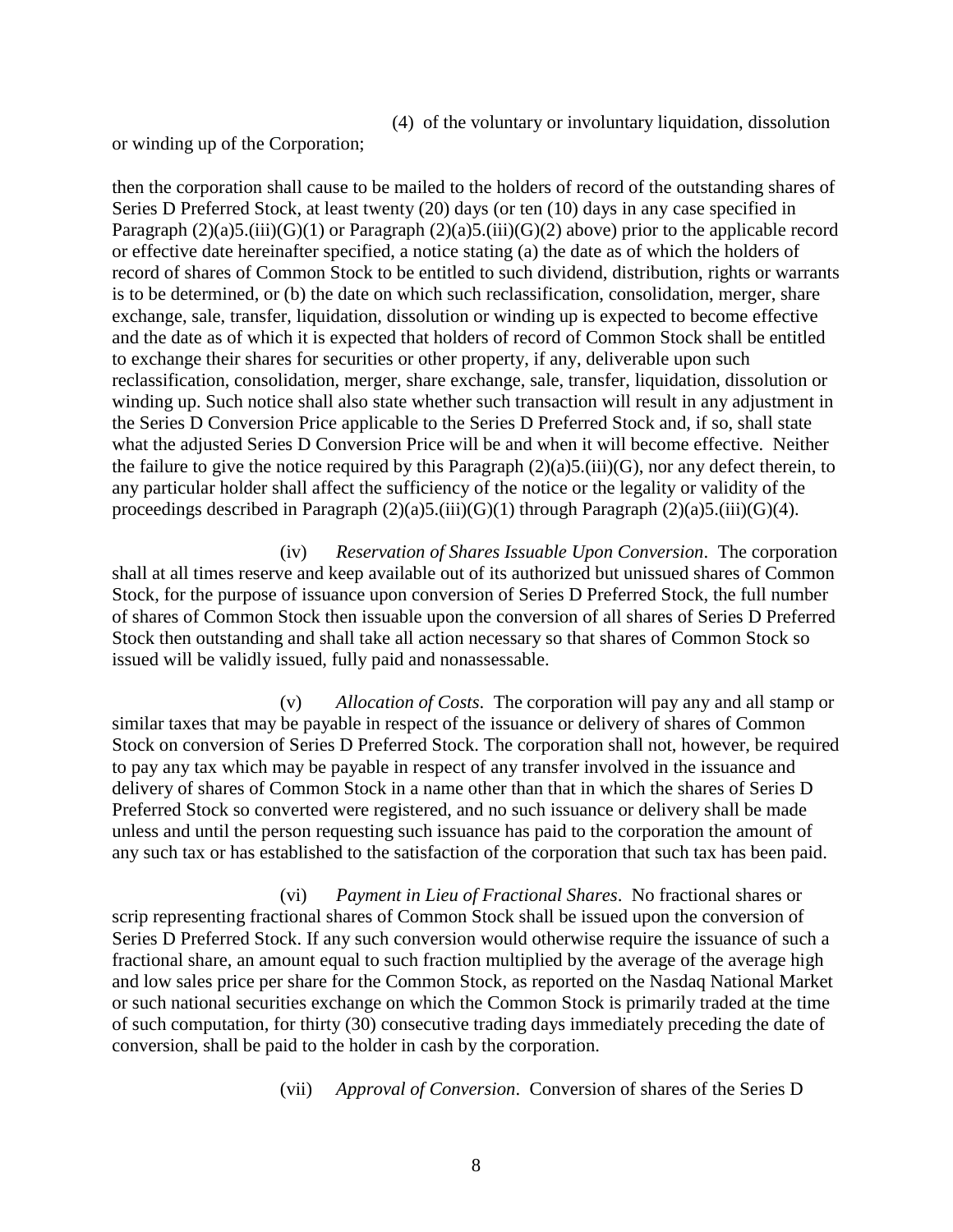Preferred Stock held of record by Thomas D. Flanagan may be converted into shares of Common Stock pursuant to this Paragraph (2)(a)5 only if the conversion has received the prior approval of the Board of Governors of the Federal Reserve System or, where permitted to be approved by a Federal Reserve Bank, the prior approval of the appropriate Federal Reserve Bank, unless at the time of such redemption, such prior approval shall not be required under applicable laws, rules or regulations, or order of said Board of Governors.

6. Liquidation Preference. In the event of a voluntary or involuntary liquidation, dissolution or winding up of the corporation, each holder of the Series D Preferred Stock shall be entitled to receive out of the assets of the corporation available for distribution to shareholders, after payment in full of all amounts owing to the holders of all shares of all classes or series of stock having rights senior to the Series D Preferred Stock upon the liquidation, dissolution or winding up of the corporation, an amount per share equal to, but no more than, the Series D Stated Value per share of each share of Series D Preferred Stock held by such holder, including all accrued and unpaid dividends, whether or not declared, to and including the date of the voluntary or involuntary liquidation, dissolution or winding up of the corporation. Until payment to the holders of the Series D Preferred Stock of all amounts owing as aforesaid, or until money or other assets sufficient for such payment shall have been set apart from its other funds and assets for payment by the corporation, for the account of such holders, so as to be and continue to be available for payment to such holders, no payment or distribution upon such liquidation, dissolution or winding up shall be made to holders of shares ranking junior to, or on a parity with, the Series D Preferred Stock as to rights upon the liquidation, dissolution or winding up of the corporation. The Common Stock and each series of Preferred Stock shall be junior to the Series D Preferred Stock as to rights upon the liquidation, dissolution or liquidation or winding up of the corporation, except that the Series E Preferred Stock shall be on a parity with the Series D Preferred Stock with respect to the right to receive payment or distribution upon the liquidation, dissolution or liquidation or winding up of the corporation. If upon any such liquidation, dissolution or winding up, the assets of the corporation available for payment and distribution to shareholders are insufficient to make payment in full, as hereinabove provided, to the holders of the Series D Preferred Stock and the holders of all other shares of Preferred Stock which rank on a parity with the Series D Preferred Stock as to rights upon the liquidation, dissolution or winding up of the corporation, payment shall be made to such holders ratably in accordance with the liquidation value of shares held by them, respectively.

Neither a consolidation nor merger of the corporation with or into any other corporation, nor a merger of any other corporation into the corporation, nor the purchase or redemption of all or any part of the outstanding shares of any class or classes of stock of the corporation, nor the sale or transfer of properties of the corporation substantially as an entirety, shall be construed to be a liquidation, dissolution or winding up of the corporation within the meaning of the foregoing provisions.

7. Business Combinations and Other Transactions. The Corporation shall not effect a merger, consolidation, reorganization, recapitalization or similar transaction or an exchange of securities with another party unless, following such merger, consolidation, reorganization, recapitalization, similar transaction or exchange of securities, (i) the Series D Preferred Stock will remain issued and outstanding, or (ii) provision shall have been made for the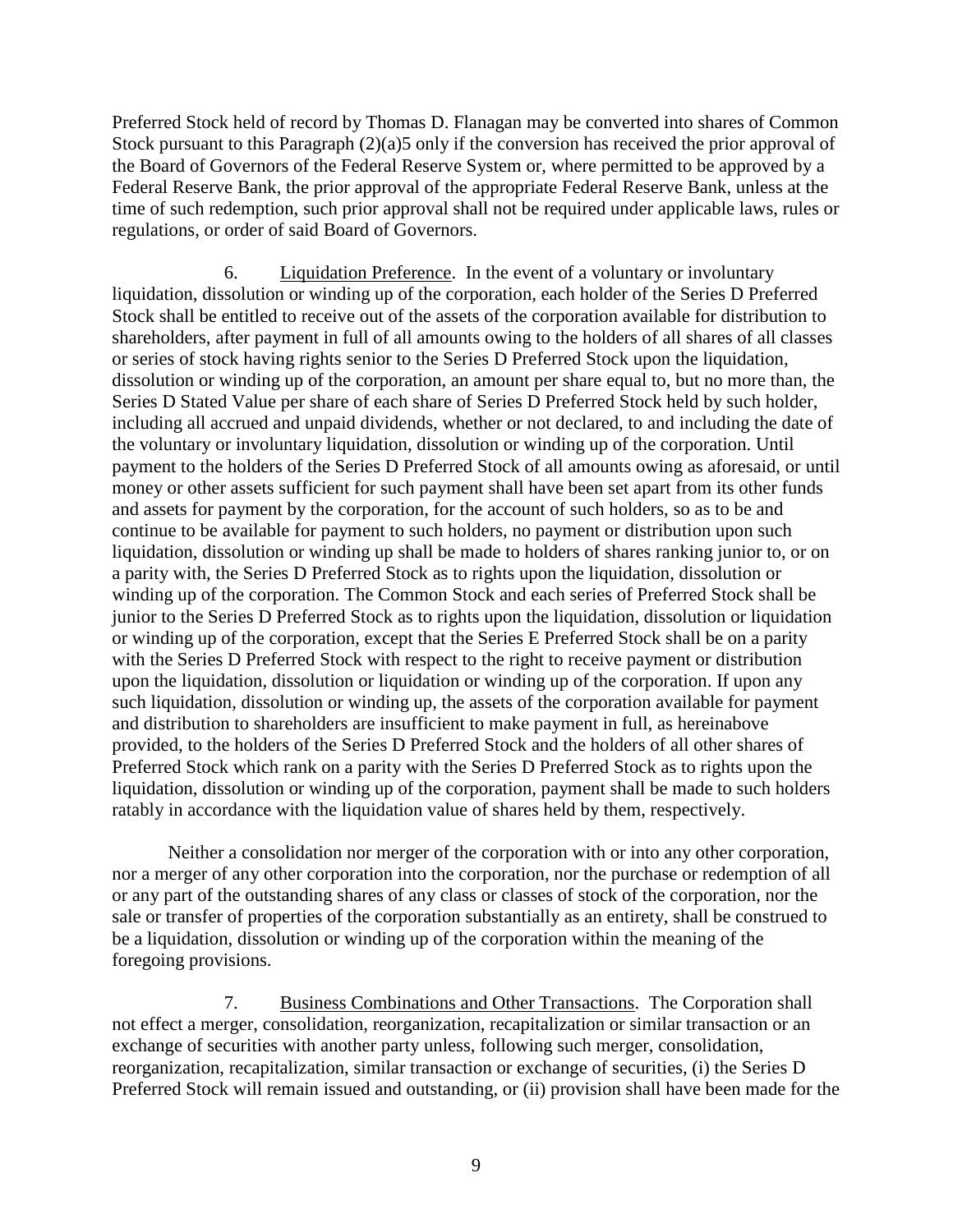issuance to the holders of the Series D Preferred Stock of another series of preferred stock with powers, preferences and special rights substantially identical to those of the Series D Preferred Stock.

8. Voting of Series D Preferred Stock. The holders of the Series D Preferred Stock shall have no right to vote upon any matter except as shall be affirmatively provided in the Ohio General Corporation Law.

(b) **Series E Perpetual Preferred Stock.** Two-Thousand shares of preferred stock of the corporation shall be designated "Series E Perpetual Preferred Stock" and shall have the rights, preferences and entitlements that follow:

1. Designation and Amount. The shares of such series shall be designated as Series E Perpetual Preferred Stock (the "Series E Preferred Stock"), which shall be a closed series consisting of 2,000 shares of cumulative perpetual preferred stock. The number of authorized shares of Series E Preferred Stock may not be increased or decreased. Each share of the Series E Preferred Stock shall have a stated value of \$1,000 per share (the "Series E Stated Value").

### 2. Dividends.

(i) *Entitlement*. The holders of Series E Preferred Stock shall be entitled to receive, as and when declared payable by the Board of Directors from funds of the corporation legally available for the payment thereof, cumulative preferred dividends in lawful money of the United States of America at the applicable rate fixed and determined as herein authorized, and no more, payable quarterly on the last day of each March, June, September, and December (the "Series E Dividend Payment Dates") in each year with respect to the quarterly period beginning on the first day of each calendar quarter and ending on each such respective payment date (the "Series E Dividend Period") to shareholders of record on a date, to be fixed by the Board of Directors, not exceeding forty (40) days preceding each Series E Dividend Payment Date. Accumulations of dividends shall not bear interest. The initial dividend payment for Series E Preferred Stock will accrue from the date such series is issued and will be payable on the first Series E Dividend Payment Date following such date. The annual rate of preferred dividends on each share of Series E Preferred Stock shall be the product of the applicable Series E Dividend Rate (as hereinafter described) and the Series E Stated Value, payable in quarterly installments, provided, however, that if any change in the Series E Dividend Rate shall occur the dividends payable for that part of the Series E Dividend Period occurring prior to such change shall be payable on the basis of the Series E Dividend Rate in effect prior to such change and the dividends payable for that part of the Series E Dividend Period from and after such change shall be payable on the basis of the Series E Dividend Rate then becoming effective and such determination shall be made on the basis of a thirty (30) day month and a three hundred and sixty (360) day year.

(ii) *Series E Dividend Rate*. The rate of preferred dividends per share of the Series E Preferred Stock per annum based on the Series E Stated Value (the "Series E Dividend Rate") shall be eight percent (8%).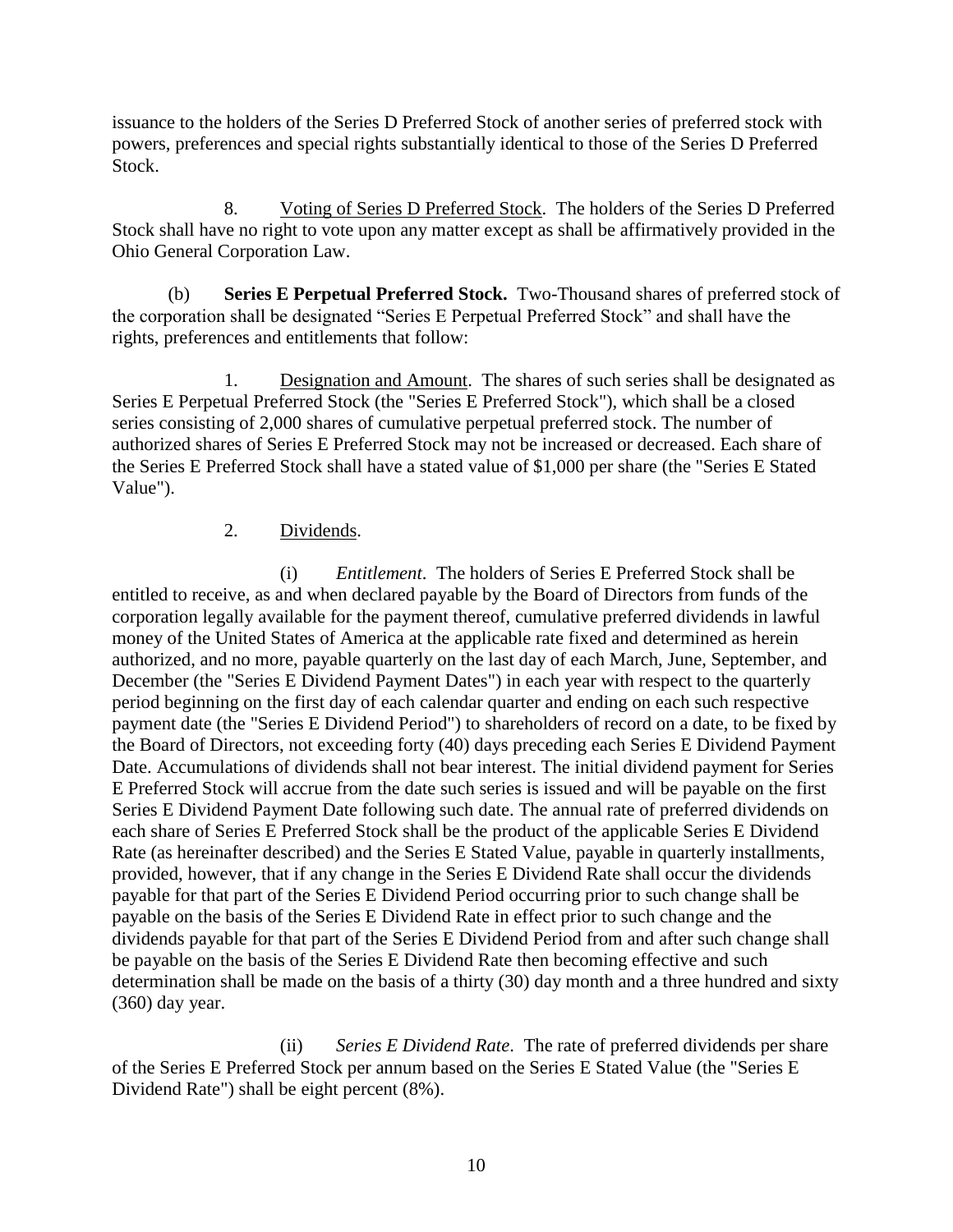(iii) *Cumulative and Perpetual*. Dividends payable on account of the Series E Preferred Stock shall be cumulative and shall be paid, from funds of the corporation legally available for the payment thereof, so long as any shares of the Series E Preferred Stock are outstanding.

(iv) *Restrictions on Dividend Payments*. All shares of the Common Stock and each series of Preferred Stock shall rank junior to the Series E Preferred Stock as to dividends, except that the Series D Preferred Stock shall rank senior to the Series E Preferred Stock as to dividends.

So long as any shares of the Series E Preferred Stock remain outstanding, no dividend shall be paid or declared, or declared and set apart for payment, or other distribution made, on the shares of any class of stock ranking, as to dividend rights, junior to the Series E Preferred Stock, nor shall any shares of any class of stock (or series thereof) of the corporation ranking, as to dividend rights, junior to, or on a parity with, the Series E Preferred Stock, be purchased, redeemed or otherwise acquired for value by the corporation, unless dividends on the Series E Preferred Stock shall have been declared and paid, or declared and set apart for payment, for all past Series E Dividend Periods ending immediately prior to the date on which such dividend, distribution, purchase, redemption or acquisition is to occur and the then current Series E Dividend Period; provided, however, that the foregoing restrictions shall not apply (a) to the declaration and payment, on shares ranking junior to the Series E Preferred Stock as to dividend rights, of dividends payable solely in shares of stock of any class of shares ranking junior to the Series E Preferred Stock as to dividend rights or, (b) to the acquisition of any shares ranking junior to, or on a parity with, the Series E Preferred Stock as to dividend rights through application of the proceeds of the issue and sale of any class of any shares ranking junior to, or on a parity, with the Series E Preferred Stock as to dividend rights sold at or about the time of such acquisition. No dividends shall be paid or declared, or declared and set apart for payment, or other distribution made on any shares of any class of stock (or series thereof) of the corporation ranking, as to dividend rights, on a parity with the Series E Preferred Stock for any dividend period unless, at the same time, a like proportion of dividends for the same or similar dividend period, ratably in proportion to the respective annual dividend rate fixed therefor, shall be paid or declared, or declared and set apart for payment, on all shares of Series E Preferred Stock.

3. Status of Reacquired Shares. The corporation shall retire any of the shares of the Series E Preferred Stock that are converted into cash pursuant to Paragraph (2)(b)5., or that it repurchases or otherwise acquires, and such shares shall not be reissued as shares of Series E Preferred Stock but shall revert to authorized but unissued shares of Preferred Stock and may be reissued as shares of a different series of Preferred Stock in any future designation by the Board of Directors.

4. Restriction on Issuance of Additional Preferred Stock. So long as any shares of the Series E Preferred Stock are outstanding, the corporation shall not issue any securities ranking senior to, or on a parity with, the Series E Preferred Stock as to dividend rights or rights upon the liquidation, dissolution or winding up of the corporation without the prior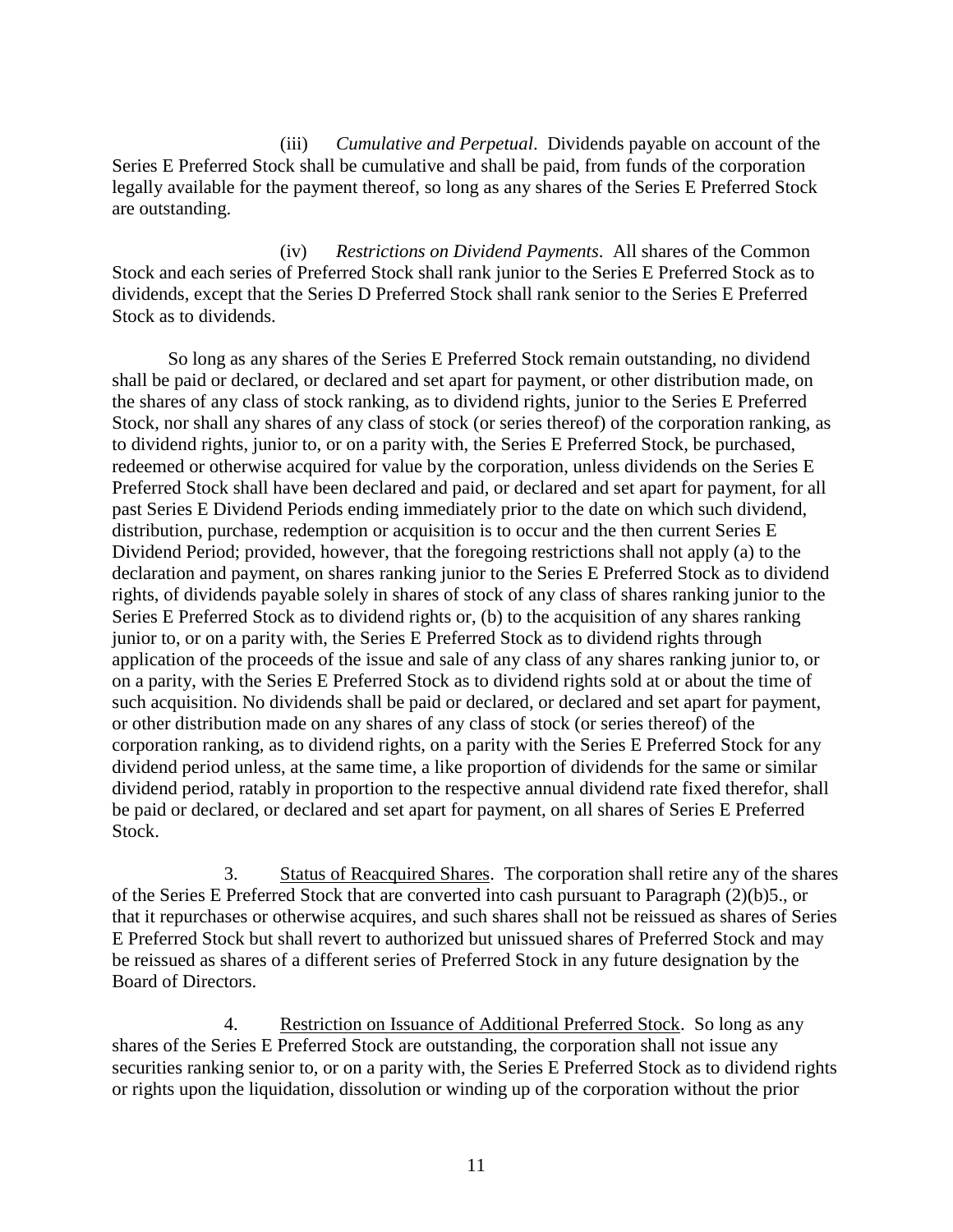approval of the holders of a majority of the Series E Preferred Stock.

5. Change of Control. In the event of a Change of Control (as defined below) of the corporation that is not approved by the holders of a majority of the outstanding shares of the Series E Preferred Stock and upon the approval of the holders of a majority of the outstanding shares of Series E Preferred Stock, the shares of Series E Preferred Stock then outstanding shall convert into the right to receive a cash payment, effective as of the effective date of such Change of Control, (the "Change of Control Effective Date"), equal to the sum of (1) the value of the consideration exchanged or paid in connection with the Change of Control for such whole number of shares of Common Stock into which the shares of Series E Preferred Stock outstanding on the Change of Control Effective Date would be convertible if such shares were at the time shares of Series D Preferred Stock, and (2) the amount that would have been payable in lieu of fractional shares to a holder of such number of shares of Series D Preferred Stock upon conversion into Common Stock. For purposes of this Paragraph (2)(b)5. a "Change of Control" shall mean any merger, consolidation, reorganization, recapitalization or similar transaction, a tender offer by or exchange of securities with another party, or a combination of the foregoing, wherein another party or its affiliates shall acquire voting securities of the corporation which, together with voting securities already owned by such party or affiliates, exceeds 50% of the voting power of the corporation entitled to vote in the election of directors of the corporation. Any consideration paid in a Change of Control other than cash shall be valued for purposes of this Paragraph (2)(b)5. on the same basis that it was valued in good faith by the Board of Directors of the corporation in taking any action on or with respect to the Change of Control.

6. Liquidation Preference. In the event of a voluntary or involuntary liquidation, dissolution or winding up of the corporation, each holder of the Series E Preferred Stock shall be entitled to receive out of the assets of the corporation available for distribution to shareholders, after payment in full of all amounts owing to the holders of all shares of all classes or series of stock having rights senior to the Series E Preferred Stock upon the liquidation, dissolution or winding up of the corporation, an amount per share equal to, but no more than, the Series E Stated Value per share of each share of Series E Preferred Stock, including all accrued and unpaid dividends whether or not declared, to and including the date of the voluntary or involuntary liquidation, dissolution or winding up of the corporation. Until payment to the holders of the Series E Preferred Stock of all amounts owing as aforesaid, or until money or other assets sufficient for such payment shall have been set apart from its other funds and assets for payment by the corporation, for the account of such holders, so as to be and continue to be available for payment to such holders, no payment or distribution upon such liquidation, dissolution or winding up shall be made to holders of shares ranking junior to, or on a parity with, the Series E Preferred Stock as to rights upon the liquidation, dissolution or winding up. The Common Stock and each series of Preferred Stock shall be junior to the Series E Preferred Stock as to rights upon the liquidation, dissolution or liquidation or winding up of the corporation, except that the Series D Preferred Stock shall be on a parity with the Series E Preferred Stock with respect to the right to receive payment or distribution upon the liquidation, dissolution or liquidation or winding up of the corporation. If upon any such liquidation, dissolution or winding up, the assets of the corporation available for payment and distribution to shareholders are insufficient to make payment in full, as hereinabove provided, to the holders of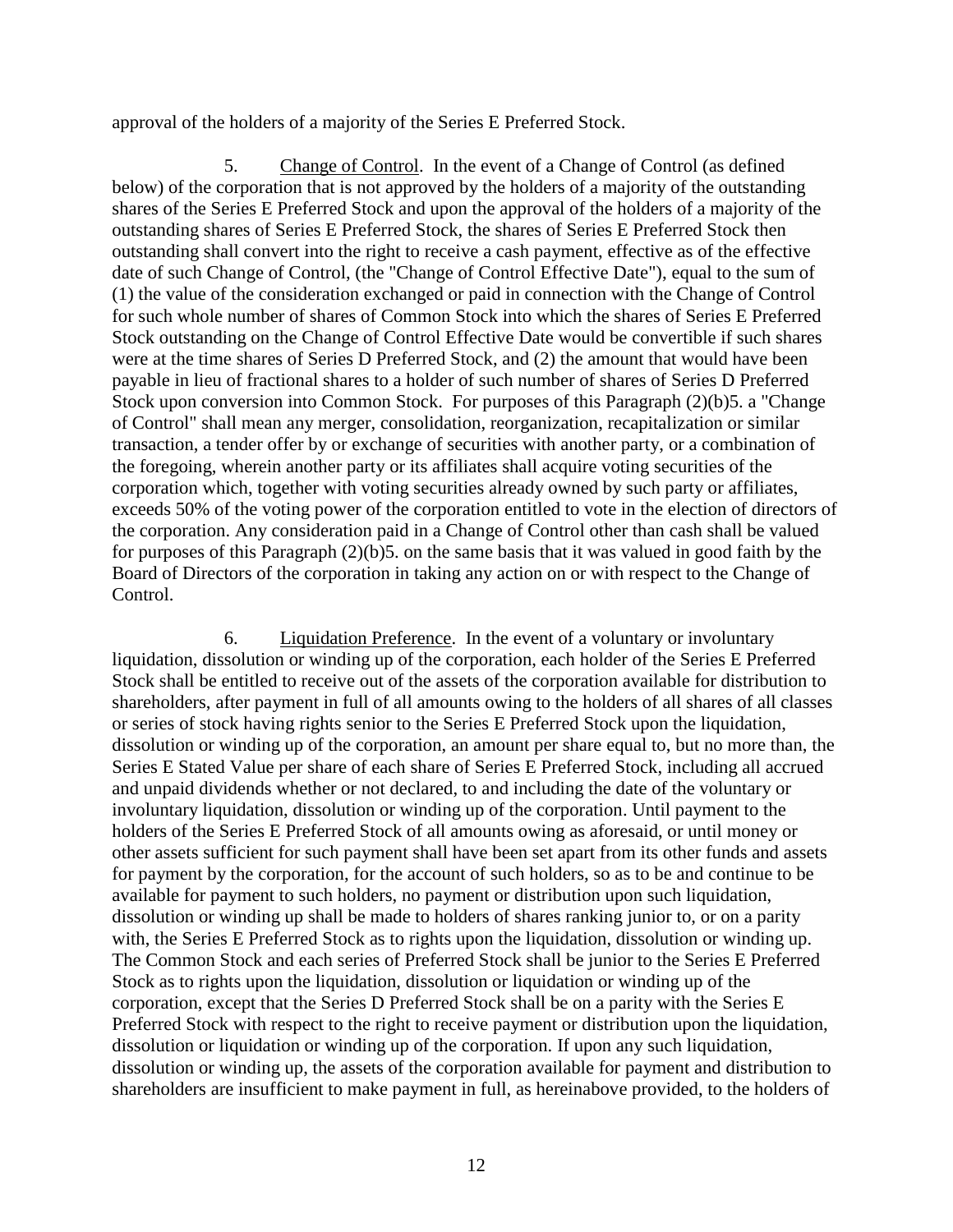the Series E Preferred Stock and the holders of all other shares of Preferred Stock which rank on a parity with the Series E Preferred Stock as to rights upon the liquidation, dissolution or winding up of the corporation, payment shall be made to such holders ratably in accordance with the liquidation value of shares held by them, respectively.

Neither a consolidation nor merger of the corporation with or into any other corporation, nor a merger of any other corporation into the corporation, nor the purchase or redemption of all or any part of the outstanding shares of any class or classes of stock of the corporation, nor the sale or transfer of properties of the corporation substantially as an entirety, shall be construed to be a liquidation, dissolution or winding up of the corporation within the meaning of the foregoing provisions.

7. Business Combinations and Other Transactions. The Corporation shall not effect a merger, consolidation, reorganization, recapitalization or similar transaction or an exchange of securities with another party unless, following such merger, consolidation, reorganization, recapitalization, similar transaction or exchange of securities, (i) the Series E Preferred Stock will remain issued and outstanding, (ii) provision shall have been made for the issuance to the holders of the Series E Preferred Stock of another series of preferred stock with powers, preferences and special rights substantially identical to those of the Series E Preferred Stock, or (iii) the holders of a majority of the outstanding shares of the Series E Preferred Stock shall have approved the conversion of the outstanding shares of Series E Preferred Stock into the right to receive a cash payment in accordance with Paragraph (2)(b)5.

8. Voting of Series E Preferred Stock. The holders of the Series E Preferred Stock shall have no right to vote upon any matter except as shall be affirmatively provided in the Ohio General Corporation Law.

(c) **Designation and Number of Shares**. There is hereby created out of the authorized and unissued shares of preferred stock of the Corporation a series of preferred stock designated as the "Fixed Rate Cumulative Perpetual Preferred Stock, Series F" (the "Designated Preferred Stock"). The authorized number of shares of Designated Preferred Stock shall be 136,321. Each of the 136,321 shares of the Designated Preferred Stock, no par value, shall have a liquidation preference of \$25,000 per share, and \$3,408,025,000 in the aggregate.

1. Standard Provisions. The Standard Provisions contained in Annex A attached hereto are incorporated herein by reference in their entirety and shall be deemed to be a part of this Certificate of Designations to the same extent as if such provisions had been set forth in full herein.

2. Definitions. The following terms are used in this Certificate of Designations (including the Standard Provisions in Annex A hereto) as defined below:

(i) "Common Stock" means the common stock, par value \$0.00 per share, of the Corporation.

(ii) "Dividend Payment Date " means March 31, June 30, September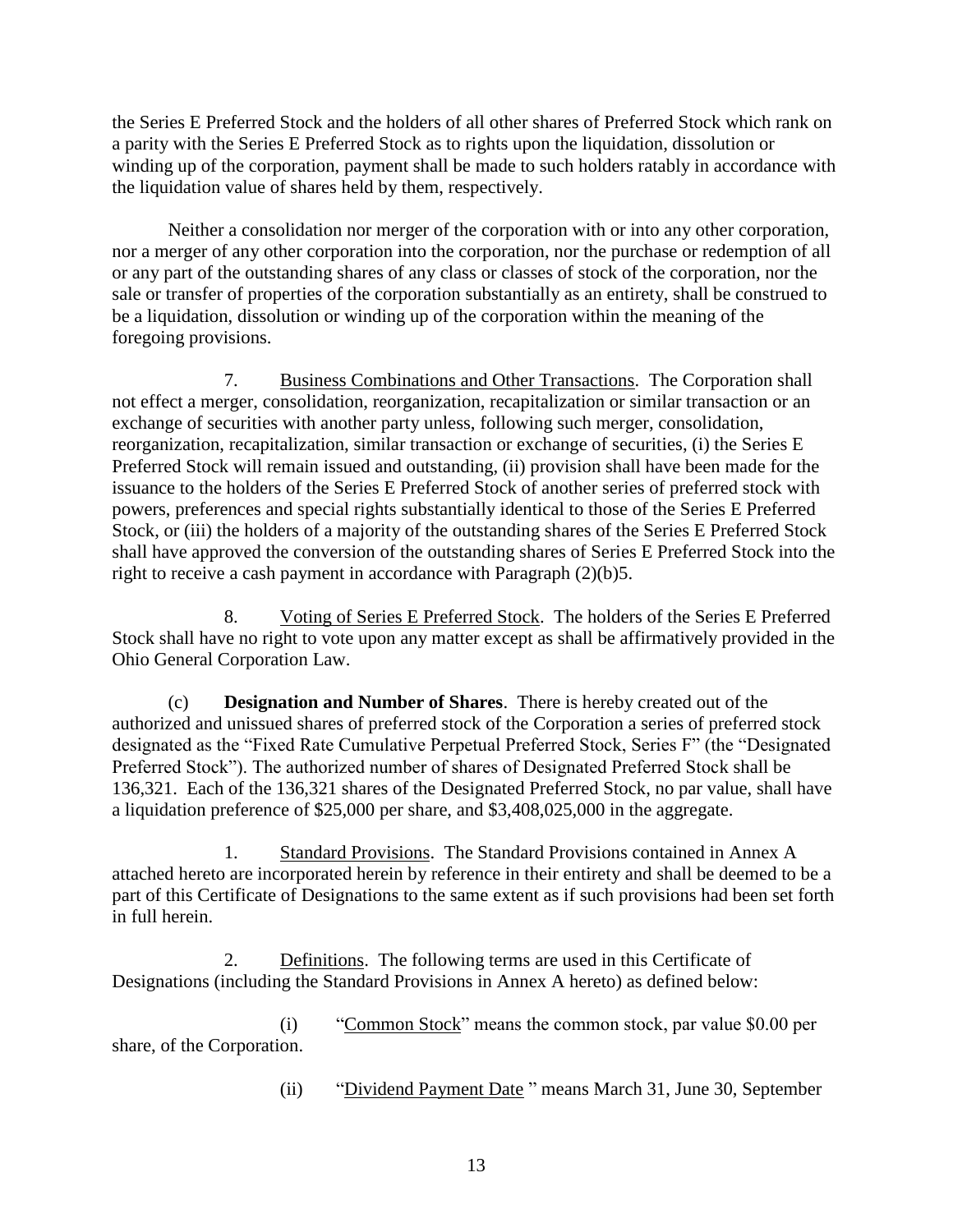30 and December 31 of each year.

(iii) "Junior Stock" means the Common Stock and any other class or series of stock of the Corporation the terms of which expressly provide that it ranks junior to Designated Preferred Stock as to dividend rights and/or as to rights on liquidation, dissolution or winding up of the Corporation.

(iv) "Liquidation Amount" means \$25,000 per share of Designated

Preferred Stock.

(v) "Minimum Amount" means \$852,006,000.00.

(vi) "Parity Stock" means any class or series of stock of the Corporation (other than Designated Preferred Stock) the terms of which do not expressly provide that such class or series will rank senior or junior to Designated Preferred Stock as to dividend rights and/or as to rights on liquidation, dissolution or winding up of the Corporation (in each case without regard to whether dividends accrue cumulatively or non-cumulatively). Without limiting the foregoing, Parity Stock shall include the Corporation's Series G Preferred Stock.

(vii) "Signing Date" means the Original Issue Date.

3. Certain Voting Matters. Holders of shares of Designated Preferred Stock will be entitled to one vote for each such share on any matter on which holders of Designated Preferred Stock are entitled to vote, including any action by written consent.

(d) **8.50% Non-Cumulative Perpetual Convertible Preferred Stock, Series G.** Forty-Six Thousand (46,000) shares of the preferred stock of the Corporation shall be designated "8.50% Non-Cumulative Perpetual Convertible Preferred Stock, Series G." Each of the Forty-Six Thousand (46,000) shares of the Series G Preferred Stock, no par value, shall have a liquidation preference of \$25,000 per share, and \$1,150,000,000 in the aggregate, and shall have the rights, preferences and entitlements that follow:

1. Designation. The shares of such series shall be designated as "8.50% Non-Cumulative Perpetual Convertible Preferred Stock, Series G" (the "Series G Preferred Stock").

2. Dividends.

(i) Dividends on shares of Series G Preferred Stock will not be mandatory. Holders of the Series G Preferred Stock, in preference to the holders of the corporation's common stock and of any other shares of the corporation's stock ranking junior to the Series G Preferred Stock as to payment of dividends, will be entitled to receive, only when, as and if declared by the Board of Directors, out of funds legally available for payment, cash dividends. These dividends will be payable at a rate *per annum* equal to 8.50% (the "*Dividend Rate*"), applied to the \$25,000 liquidation preference per share, and will be paid on March 31, June 30, September 30 and December 31 of each year (each, a "*Dividend Payment Date*"), with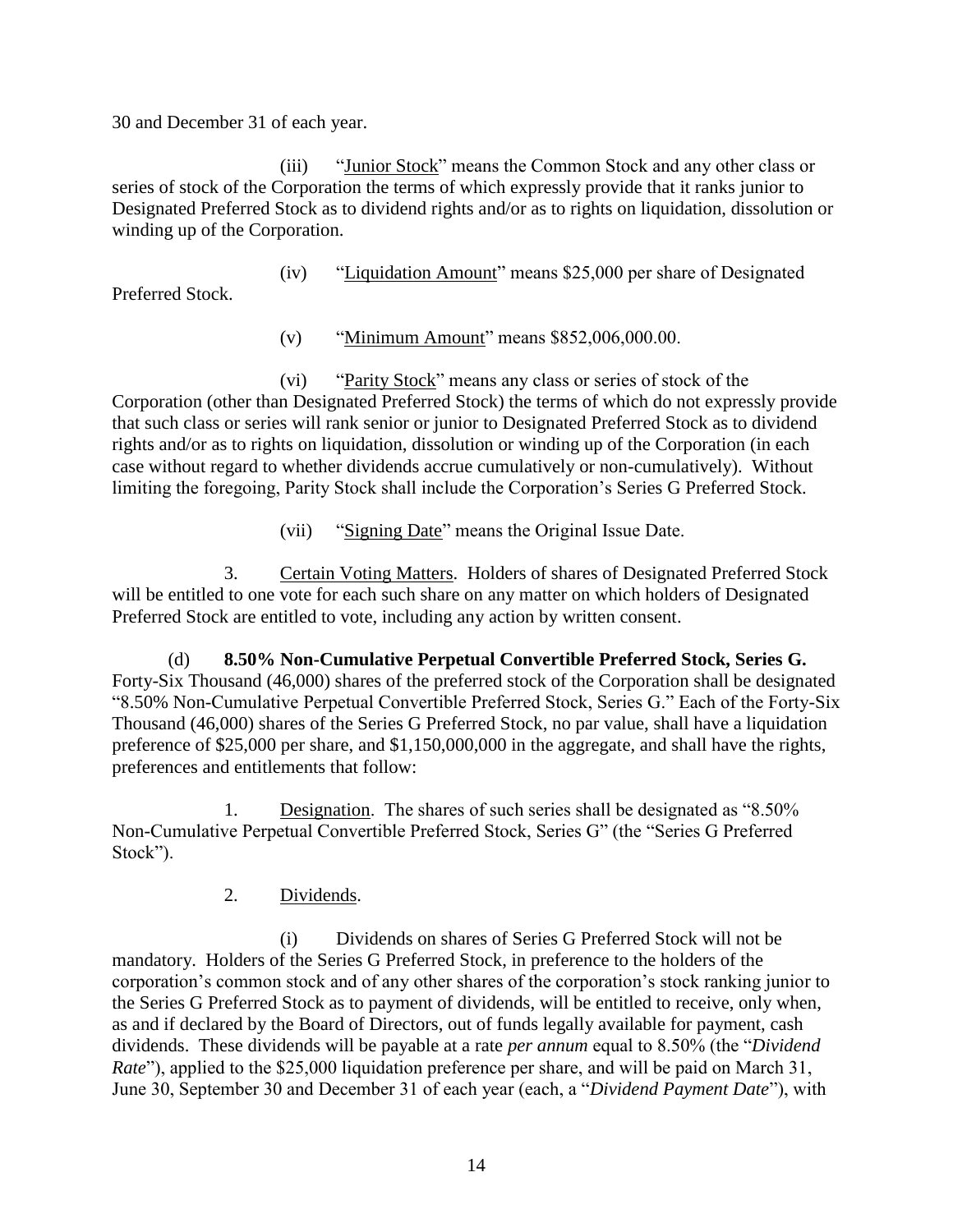respect to the Dividend Period, or portion thereof, ending on the day preceding the respective Dividend Payment Date. A "*Dividend Period*" means each period commencing on (and including) a Dividend Payment Date and continuing to (but not including) the next succeeding Dividend Payment Date, except that the first Dividend Period for the initial issuance of the Series G Preferred Stock will commence upon the original issue date of the Series G Preferred Stock and be paid on September 30, 2008. Dividends will be paid to holders of record on the respective date fixed for that purpose by the Board of Directors in advance of payment of each particular dividend. If a Dividend Payment Date is not a business day, the applicable dividend shall be paid on the first business day following that day without adjustment. A "*business day*" means any day other than a Saturday, Sunday or any other day on which banking institutions and trust companies in New York, New York and Cincinnati, Ohio are permitted or required by any applicable law to close. The amount of dividends payable per share of Series G Preferred Stock on each Dividend Payment Date will be calculated on the basis of a 360-day year consisting of twelve 30-day months.

(ii) Dividends on shares of Series G Preferred Stock will not be cumulative. Accordingly, if the Board of Directors does not declare a dividend on the Series G Preferred Stock payable in respect of any dividend period before the related Dividend Payment Date, such dividend will not accrue and the corporation will have no obligation to pay a dividend for that dividend period on the Dividend Payment Date or at any future time, whether or not dividends on the Series G Preferred Stock are declared for any future dividend period.

#### 3. Ranking.

(i) With respect to the payment of dividends and the amounts to be paid upon liquidation, the Series G Preferred Stock will rank (a) senior to the corporation's common stock and all other equity securities designated as ranking junior to the Series G Preferred Stock, which will include all future issuances of preferred stock, other than those series designated as ranking on parity with it; (b) at least equally with all other equity securities designated as ranking on a parity with the Series G Preferred Stock with respect to the payment of dividends and distribution of assets upon any liquidation, dissolution or winding-up of the corporation; and (c) junior to the Series D Preferred Stock (as defined in Paragraph A(2)(a) of this Article Fourth) and Series E Preferred Stock (as defined in Paragraph A(2)(b) of this Article Fourth).

(ii) The corporation will not issue any series of preferred stock in the future that ranks senior to the Series G Preferred Stock, but the corporation may issue additional series ranking junior to or on a parity with the Series G Preferred Stock with respect to the payment of dividends and distribution of assets upon any liquidation, dissolution or winding up of the corporation. The corporation's common stock and any other equity securities designated as ranking junior to the Series G Preferred Stock are referred to herein as "*junior stock.*"

(iii) So long as any shares of Series G Preferred Stock remain outstanding, unless the full dividends for the then-current Dividend Period on all outstanding shares of Series G Preferred Stock have been paid, or declared and funds set aside therefor, on any day in the immediately succeeding Dividend Period: (a) no dividend whatsoever shall be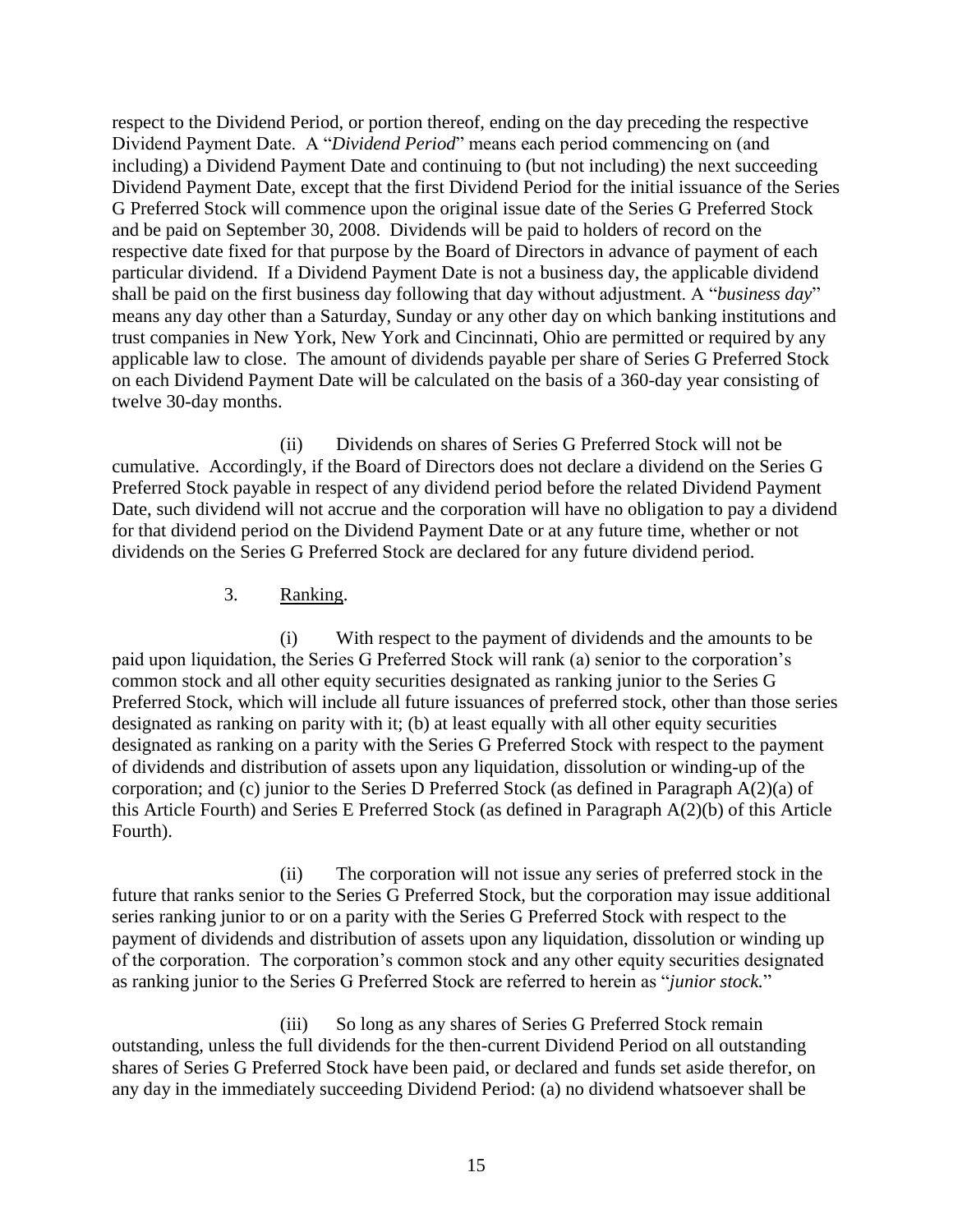declared on any junior stock, other than a dividend payable solely in junior stock; and (b) the corporation and its subsidiaries may not purchase, redeem or otherwise acquire for consideration (other than as a result of reclassification of junior stock for or into junior stock, or the exchange or conversion of one share of junior stock for or into another share of junior stock, and other than through the use of the proceeds of a substantially contemporaneous sale of other shares of junior stock), nor will the corporation pay to or make available any monies for a sinking fund for the redemption of any junior stock.

(iv) On any Dividend Payment Date for which full dividends are not paid, or declared and funds set aside therefor, upon the Series G Preferred Stock and any shares of any class or series or any securities convertible into shares of any class or series of other equity securities designated as ranking on a parity with the Series G Preferred Stock as to payment of dividends ("*Dividend Parity Stock*"), all dividends paid or declared for payment on that Dividend Payment Date with respect to the Series G Preferred Stock and the Dividend Parity Stock shall be shared: (a) first ratably by the holders of any shares of such other series of Dividend Parity Stock who have the right to receive dividends with respect to Dividend Periods prior to the then-current Dividend Period, in proportion to their respective amounts of the undeclared and unpaid dividends relating to prior Dividend Periods; and (b) thereafter by the holders of the shares of Series G Preferred Stock and the Dividend Parity Stock on a *pro rata*  basis.

(v) The corporation will not issue any new series of preferred stock having dividend payment dates that are not a March 31, June 30, September 30 and December 31 (or the next business day, if applicable).

#### 4. Conversion.

(i) Optional Conversion Right. Each share of the Series G Preferred Stock may be converted at any time, at the option of the holder, into 2,159.8272 shares of the corporation's common stock plus cash in lieu of fractional shares, subject to anti-dilution adjustments (such rate or adjusted rate, the "*conversion rate*").

The conversion rate and the corresponding conversion price in effect at any given time are referred to as the "*applicable conversion rate*" and the "*applicable conversion price*," respectively, and will be subject to adjustment as described below. The applicable conversion price at any given time will be computed by dividing \$25,000 by the applicable conversion rate at such time.

If the conversion date is prior to the record date for any declared dividend on Series G Preferred Stock for the dividend period in which the holder elects to convert, the holder will not receive any declared dividends for that dividend period. If the conversion date is after the record date for any declared dividend and prior to the dividend payment date, the holder will receive that dividend on the relevant dividend payment date if the holder was the holder of record on the record date for that dividend; *however*, whether or not the holder was the holder of record on the record date, if the holder converts after a record date and prior to the related dividend payment date, the holder must pay to the conversion agent (as defined in Paragraph  $4(xiii)$ ) when the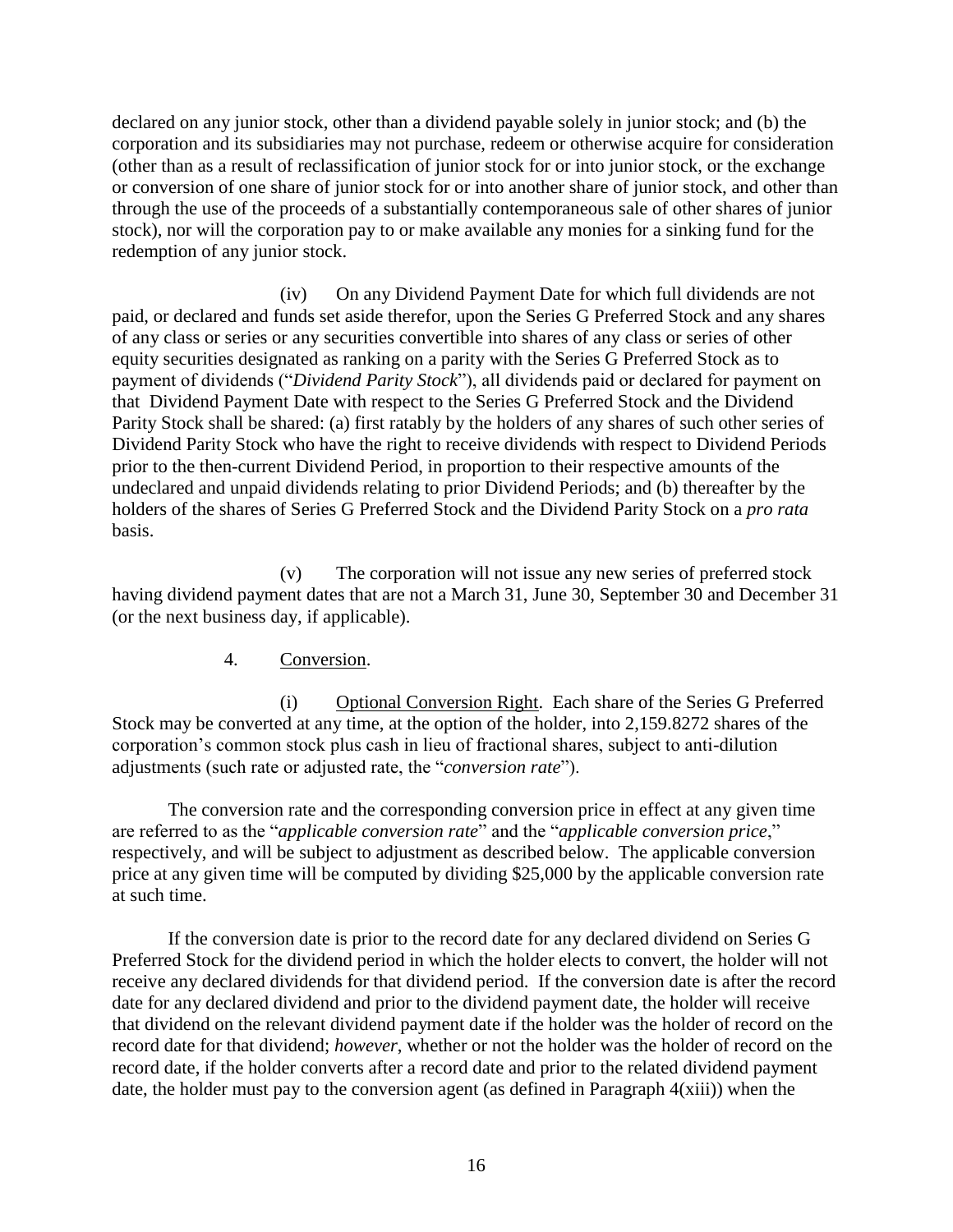holder converts the holder's shares of Series G Preferred Stock an amount in cash equal to the full dividend actually paid on the dividend payment date for the then-current dividend period on the shares being converted, unless the holder's shares of Series G Preferred Stock are being converted as a consequence of a mandatory conversion at the option of the corporation, a makewhole acquisition or a fundamental change as described below in Paragraph  $4(ii)$ , Paragraph  $4(v)$ and Paragraph 4(vi).

The corporation will pay any and all stock transfer, documentary, stamp and similar taxes that may be payable in respect of any issuance or delivery of shares of Series G Preferred Stock or shares of the corporation's common stock or other securities issued on account of Series G Preferred Stock or certificates representing such shares or securities. The corporation will not, however, be required to pay any such tax that may be payable in respect of any transfer involved in the issuance or delivery of shares of Series G Preferred Stock, shares of the corporation's common stock or other securities in a name other than that in which the shares of Series G Preferred Stock with respect to which such shares or other securities are issued or delivered were registered, or in respect of any payment to any person other than a payment to the registered holder thereof, and will not be required to make any such issuance, delivery or payment unless and until the person otherwise entitled to such issuance, delivery or payment has paid to the corporation the amount of any such tax or has established, to the satisfaction of the corporation, that such tax has been paid or is not payable.

(ii) Mandatory Conversion at the Option of the corporation. On or after June 30, 2013, the corporation may, at its option, at any time or from time to time cause some or all of the Series G Preferred Stock to be converted into shares of the corporation's common stock at the then applicable conversion rate. The corporation may exercise its conversion right if, for twenty (20) trading days within any period of thirty (30) consecutive trading days, including the last trading day of such period, ending on the trading day preceding the date the corporation gives notice of mandatory conversion, the closing price of the corporation's common stock exceeds 130% of the then applicable conversion price of the Series G Preferred Stock. If less than all of the Series G Preferred Stock are converted, the conversion agent will select the Series G Preferred Stock to be converted by lot, or on a *pro rata* basis or by another method the conversion agent considers fair and appropriate, including any method required by The Depository Trust Company ("DTC") or any successor depositary (so long as such method is not prohibited by the rules of any stock exchange or quotation association on which the Series G Preferred Stock is then traded or quoted). If the conversion agent selects a portion of a holder's shares of Series G Preferred Stock for partial mandatory conversion and the holder converts a portion of the holder's shares of Series G Preferred Stock at the same time, the portion converted at the holder's option will reduce the portion of the holder's Series G Preferred Stock selected for mandatory conversion. The "*closing price*" of the corporation's common stock on any date of determination means the closing sale price or, if no closing sale price is reported, the last reported sale price per share of the corporation's common stock on the NASDAQ Global Select Market on that date. If the shares of the corporation's common stock are not traded on the NASDAQ Global Select Market on any date of determination, the closing price of the corporation's common stock on any date of determination means the closing sale price as reported in the composite transactions for the principal U.S. national or regional securities exchange on which the corporation's common stock is so listed or quoted, or, if no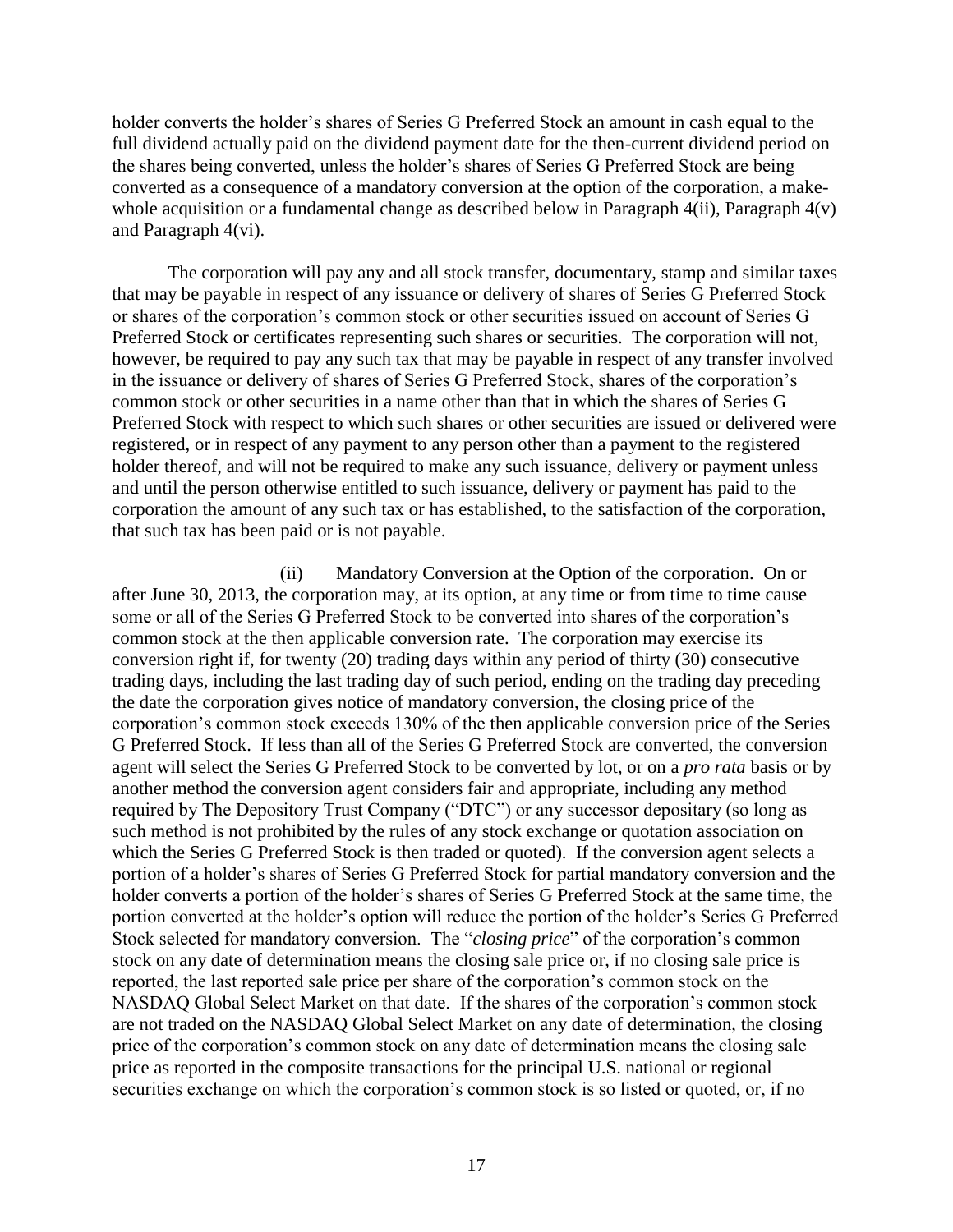closing price is reported, the last reported sale price on the principal U.S. national or regional securities exchange on which the corporation's common stock is so listed or quoted, or if the corporation's common stock is not so listed or quoted on a U.S. national or regional securities exchange, the last quoted bid price for the corporation's common stock in the over-the-counter market as reported by Pink Sheets LLC or a similar organization, or, if that bid price is not available, the market price of the corporation's common stock on that date as determined by a nationally recognized independent investment banking firm (unaffiliated with the corporation) retained by the corporation for this purpose. The "*closing price*" for any other share of capital stock shall be determined on a comparable basis. A "*trading day*" is a day on which the corporation's common stock: (a) are not suspended from trading on any national or regional securities exchange or association or over-the-counter market at the close of business; and (b) have traded at least once on the national or regional securities exchange or association or overthe-counter market that is the primary market for the trading of the corporation's common stock.

For purposes of calculating the "*closing price*" of the corporation's common stock, if a reorganization event (as defined in Paragraph 4(vii) below) has occurred and (1) the exchange property (as defined in Section 4(vii)) consists only of shares of the corporation's common stock, the "*closing price*" shall be based on the closing price of such shares of the corporation's common stock; (2) the exchange property consists only of cash, the "*closing price*" shall be the cash amount paid per share; and (3) the exchange property consists of securities, cash and/or other property, the "*closing price*" shall be based on the sum, as applicable, of (x) the closing price of the corporation's common stock, (y) the cash amount paid per share and (z) the value (as determined by the Board of Directors from time-to-time) of any other securities or property paid to the corporation's shareholders in connection with the reorganization event.

All references to the closing price and last reported sale price of one of the shares of the corporation's common stock on the NASDAQ Global Select Market shall be such closing price and last reported sale price as reflected on the website of the NASDAQ Global Select Market (*http://www.nasdaq.com*) and as reported by Bloomberg Professional Service; *provided* that in the event that there is a discrepancy between the closing sale price as reflected on the website of the NASDAQ Global Select Market and as reported by Bloomberg Professional Service, the closing sale price and last reported sale price on the website of the NASDAQ Global Select Market shall govern.

To exercise the mandatory conversion right described above, the corporation must give notice (i) by providing a notice of such conversion to each holder of the corporation's Series G Preferred Stock or (ii) issuing a press release and making this information available on the corporation's website. The conversion date will be a date selected by the corporation (the "*mandatory conversion date*") and will be no less than ten days, and no more than twenty (20) days, after the date on which the corporation provides such notice of mandatory conversion or issues such press release. In addition to any information required by applicable law or regulation, the notice of mandatory conversion and press release shall state, as appropriate: (a) the mandatory conversion date; (b) the number shares of the corporation's common stock to be issued upon conversion of each share of Series G Preferred Stock; and (c) the number of shares of Series G Preferred Stock to be converted.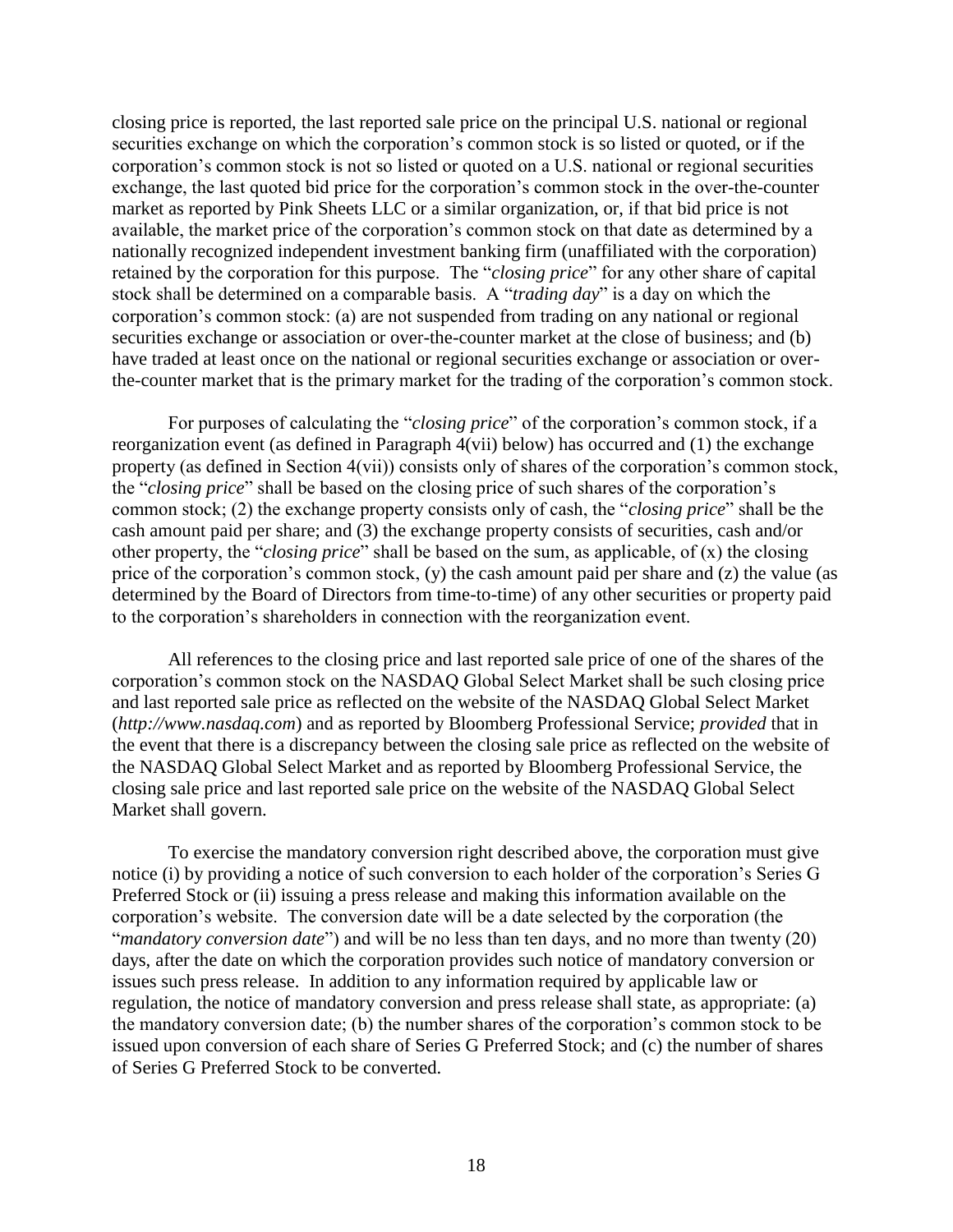(iii) Limitation on Beneficial Ownership. Notwithstanding the foregoing, no holder of Series G Preferred Stock will be entitled to receive shares of the corporation's common stock upon conversion to the extent (but only to the extent) that such receipt would cause such converting holder to become, directly or indirectly, a "*beneficial owner*" (within the meaning of Section 13(d) of the Exchange Act and the rules and regulations promulgated thereunder) of more than 9.9% of the shares of the corporation's common stock outstanding at such time. Any purported delivery of the corporation's common stock upon conversion of Series G Preferred Stock shall be void and have no effect to the extent, but only to the extent, that such delivery would result in the converting holder becoming the beneficial owner of more than 9.9% of the shares of the corporation's common stock outstanding at such time. If any delivery of the corporation's common stock owed to a holder upon conversion of Series G Preferred Stock is not made, in whole or in part, as a result of this limitation, the corporation's obligation to make such delivery shall not be extinguished and the corporation shall deliver such shares as promptly as practicable after any such converting holder gives notice to the corporation that such delivery would not result in it being the beneficial owner of more than 9.9% of the corporation's common stock outstanding at such time. This limitation on beneficial ownership shall not constrain in any event the corporation's ability to exercise its right to cause the Series G Preferred Stock to convert mandatorily.

(iv) Conversion Procedures. Conversion into the shares of the corporation's common stock will occur on the mandatory conversion date or any applicable conversion date (as defined below). On the mandatory conversion date, certificates representing shares of the corporation's common stock will be issued and delivered to the holder or the holder's designee upon presentation and surrender of the certificate evidencing the Series G Preferred Stock to the conversion agent if shares of the Series G Preferred Stock are held in certificated form, and upon compliance with some additional procedures described below. If a holder's interest is a beneficial interest in a global certificate representing Series G Preferred Stock, a book-entry transfer through DTC will be made by the conversion agent upon compliance with the depositary's procedures for converting a beneficial interest in a global security. On the date of any conversion at the option of the holders, if a holder's interest is in certificated form, a holder must do each of the following in order to convert: (a) complete and manually sign the conversion notice provided by the conversion agent, or a facsimile of the conversion notice, and deliver this irrevocable notice to the conversion agent; (b) surrender the shares of Series G Preferred Stock to the conversion agent; (c) if required, furnish appropriate endorsements and transfer documents; (d) if required, pay all transfer or similar taxes; and (e) if required, pay funds equal to any declared and unpaid dividend payable on the next dividend payment date.

If a holder's interest is a beneficial interest in a global certificate representing Series G Preferred Stock, in order to convert, a holder must comply with the last three requirements listed above and comply with the depositary's procedures for converting a beneficial interest in a global security. The date on which a holder complies with the foregoing procedures is the "*conversion date*."

A holder may obtain copies of the required form of the conversion notice from the conversion agent. The conversion agent will, on a holder's behalf, convert the Series G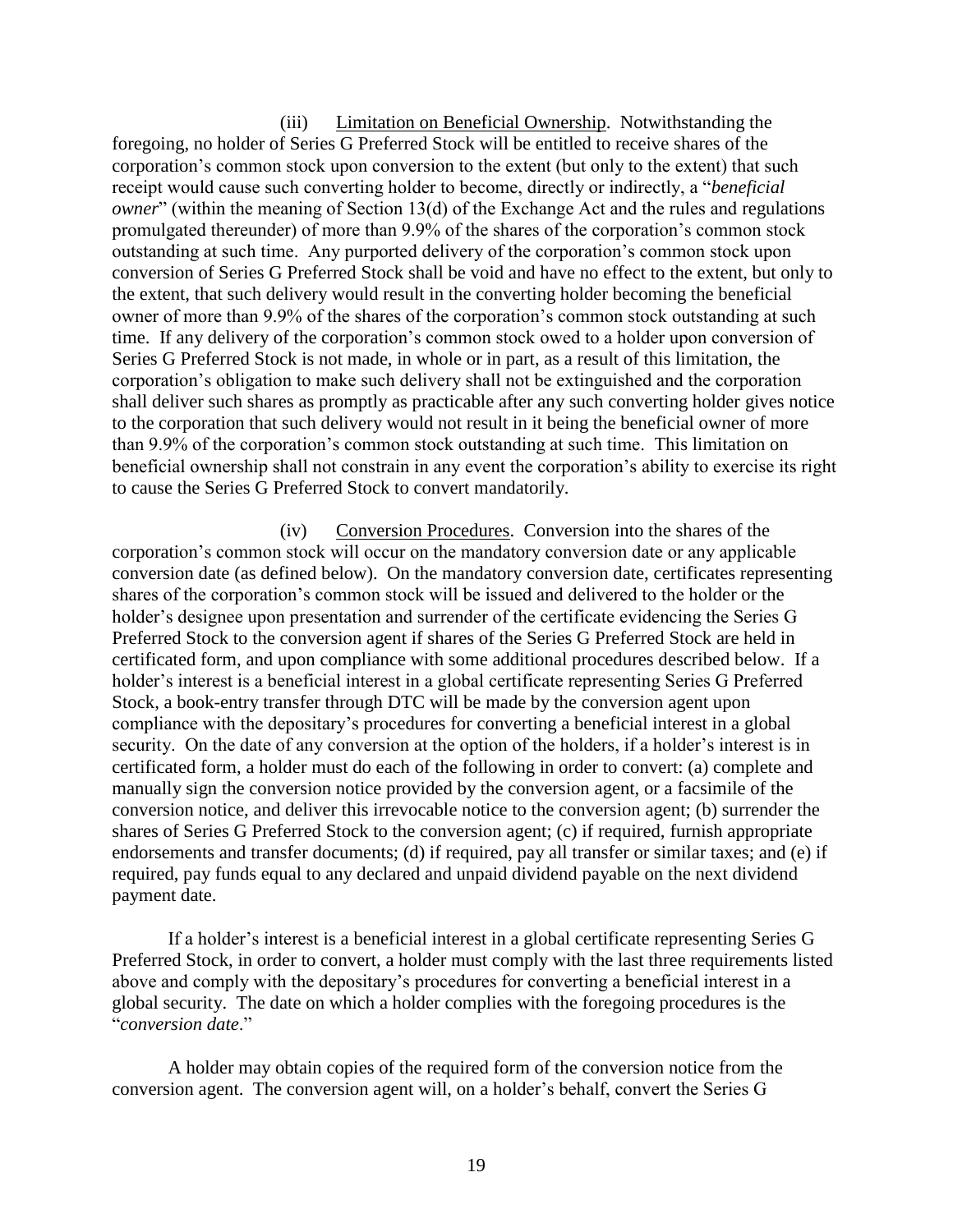Preferred Stock into the corporation's common stock, in accordance with the terms of the notice delivered by the corporation described below. Payments of cash for dividends and in lieu of fractional shares and, if the corporation's common stock is to be delivered, a book-entry transfer through DTC will be made by the conversion agent.

The person or persons entitled to receive shares of the corporation's common stock and/or securities issuable upon conversion of the Series G Preferred Stock will be treated as the record holder(s) of such shares as of the close of business on the applicable conversion date. Prior to the close of business on the applicable conversion date, the shares of the corporation's common stock and/or securities issuable upon conversion of the Series G Preferred Stock will not be deemed to be outstanding for any purpose and the holder will have no rights with respect to the corporation's common stock, including voting rights, rights to respond to tender offers and rights to receive any dividends or other distributions on the corporation's common stock or other securities issuable upon conversion, by virtue of holding the Series G Preferred Stock.

#### (v) Conversion Upon Certain Acquisitions.

(a) *General*.The following provisions will apply if, prior to the conversion date, one of the following events occur prior to the conversion date for shares of Series G Preferred Stock: (i) a "*person*" or "*group*" within the meaning of Section 13(d) of the Exchange Act files a Schedule TO or any schedule, form or report under the Exchange Act disclosing that such person or group has become the direct or indirect ultimate "*beneficial owner*," as defined in Rule 13d-3 under the Exchange Act, of shares of the corporation's capital stock entitling such person or group to exercise 50% or more of the total voting power of all shares of the corporation's capital stock; or (ii) consummation of any consolidation or merger of the corporation or similar transaction or any sale, lease or other transfer in one transaction or a series of transactions of all or substantially all of the consolidated assets of the corporation and its subsidiaries, taken as a whole, to any person other than one of the corporation's subsidiaries, in each case pursuant to which the corporation's common stock will be converted into cash, securities or other property, other than pursuant to a transaction in which the persons that "*beneficially owned*" (as defined in Rule 13d-3 under the Exchange Act), directly or indirectly, voting shares immediately prior to such transaction beneficially own, directly or indirectly, voting shares representing a majority of the total voting power of all outstanding classes of voting shares of the continuing or surviving person immediately after the transaction. These transactions are referred to as "*make-whole acquisitions*;" *provided*, *however*, that a make-whole acquisition will not be deemed to have occurred if (x) at least 90% of the consideration (as determined by the Board of Directors) received by holders of the corporation's common stock in the transaction or transactions consists of shares of the corporation's common stock or American Depositary Receipts in respect of shares of the corporation's common stock that are traded on a U.S. national securities exchange or that will be traded on a U.S. national securities exchange when issued or exchanged in connection with a make-whole acquisition and (y) such transaction or transactions are a reorganization event (as described below in Paragraph 4(vii) with the consequence that each share of Series G Preferred Stock outstanding immediately prior to such transaction or transactions will become convertible into such shares of the corporation's common stock or American Depositary Receipts in respect of shares of the corporation's common stock in such transaction or transactions. Upon a make-whole acquisition, the corporation will, under the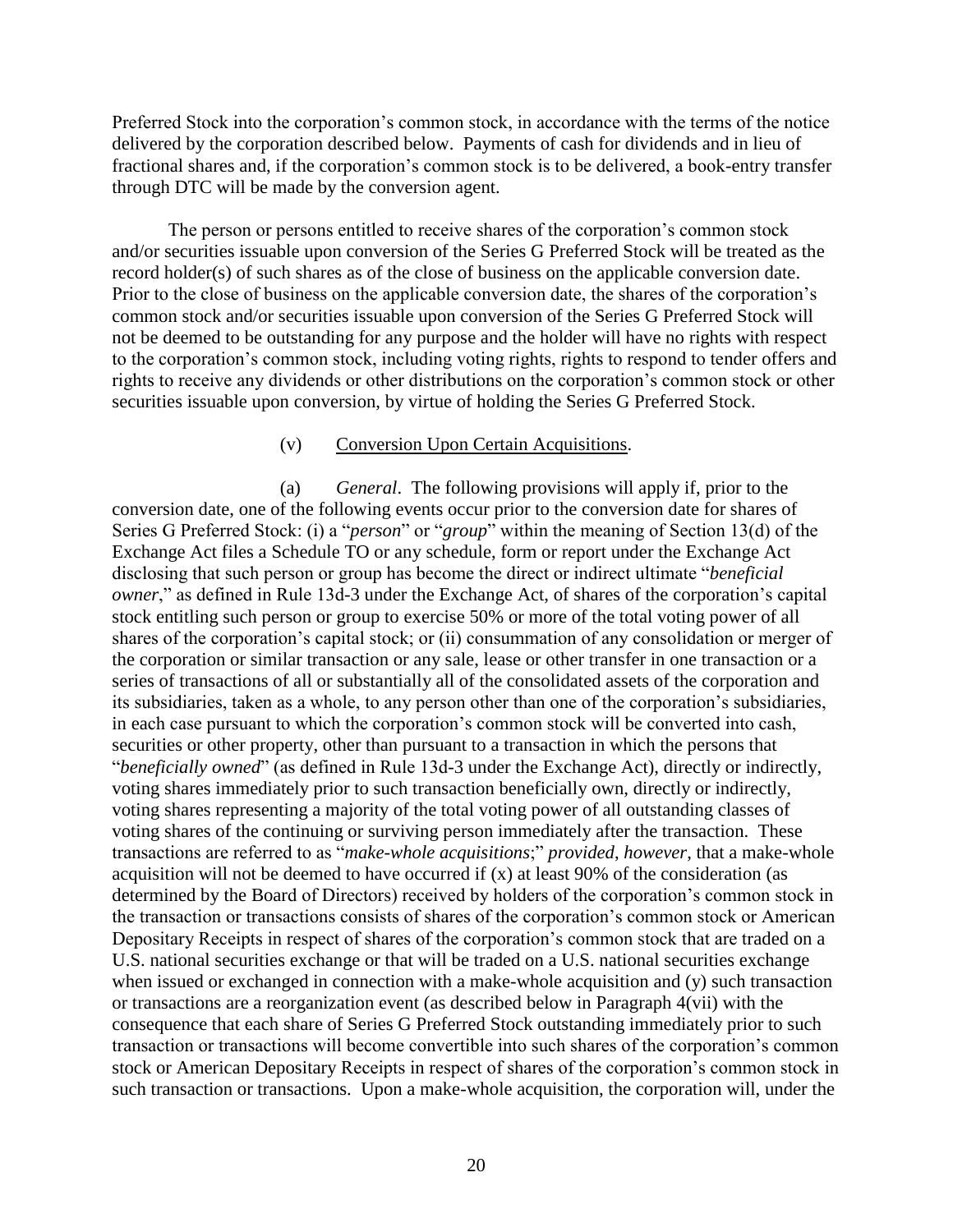circumstances provided below in this Section  $4(v)$ , increase the conversion rate in respect of any conversions of the Series G Preferred Stock that occur during the period (the "*make-whole acquisition conversion period*") beginning on the effective date of the make-whole acquisition (the "*make-whole acquisition effective date*") and ending on the date that is thirty (30) days after the make-whole acquisition effective date, by a number of additional shares of the corporation's common stock (the "*make-whole shares*") as described below.

The corporation will notify holders, at least twenty (20) days prior to the anticipated make-whole acquisition effective date of such make-whole acquisition, or within two business days of becoming aware of a make-whole acquisition described in Paragraph  $4(v)(a)(i)$  of the anticipated make-whole acquisition effective date of such transaction. The notice will specify the anticipated make-whole acquisition effective date of the make-whole acquisition and the date by which each holder's make-whole acquisition conversion right must be exercised, which shall be thirty (30) days after the make-whole acquisition effective date. The corporation will also notify holders on the make-whole acquisition effective date of such make-whole acquisition, or as soon as practicable thereafter, specifying, among other things, the date that is thirty (30) days after the make-whole acquisition effective date, the number of make-whole shares and the amount of the cash, securities and other consideration receivable by the holder upon conversion. To exercise the make-whole acquisition conversion right, a holder must deliver to the conversion agent, on or before the close of business on the date specified in the notice, the certificate evidencing such holder's shares of the Series G Preferred Stock, if the shares of the Series G Preferred Stock are held in certificated form. If a holder's interest is a beneficial interest in a global certificate representing Series G Preferred Stock, in order to convert a holder must comply with the requirements listed above in Paragraph  $4(iv)$  and comply with the depositary's procedures for converting a beneficial interest in a global security. The date that the holder complies with these requirements is referred to as the "*make-whole conversion date.*" If a holder does not elect to exercise the make-whole acquisition conversion right within the specified period, such holder's shares of the Series G Preferred Stock will remain outstanding until otherwise converted but will not be eligible to receive make-whole shares.

(b) *Make-Whole Shares*.The following table sets forth the number of make-whole shares per share of Series G Preferred Stock for each share price and effective date set forth below:

| <b>Common</b><br><b>Stock</b><br><b>Price</b> |         | <b>June 25,</b><br>2008 | <b>June 30,</b><br>2009 | <b>June 30,</b><br>2010 | <b>June 30,</b><br>2011    | <b>June 30,</b><br>2012 | <b>June 30,</b><br>2013    | <b>Thereafter</b>        |
|-----------------------------------------------|---------|-------------------------|-------------------------|-------------------------|----------------------------|-------------------------|----------------------------|--------------------------|
|                                               | \$9.26  | 539.9568                | 539.9568                |                         | 539.9568 539.9568 535.4657 |                         | 539.9568                   | 539.9568                 |
|                                               | \$10.00 | 507.7434                | 479.3367                | 458.2452                |                            |                         | 442.3782 421.6382 439.6154 | 435.4400                 |
|                                               | \$11.50 | 373.3951                | 345.2667                |                         | 322.2862 298.7240          | 267.3819                | 266.8385                   | 261.2518                 |
|                                               | \$13.00 | 283.2983                | 258.3703                |                         | 233.8376 204.7061          | 164.5931                | 130.8016                   | 134.0156                 |
|                                               | \$15.05 | 209.7587                |                         | 186.8266 165.4783       | 134.2429                   | 90.7086                 | 0.7189                     | 0.9596                   |
|                                               | \$17.50 | 152.3791                | 133.5064                | 114.7792                | 86.6998                    | 46.6655                 |                            | $\overline{\phantom{a}}$ |
|                                               | \$20.00 | 118.6715                | 103.5533                | 88.6562                 | 64.3948                    | 32.6515                 |                            | $\overline{\phantom{a}}$ |
|                                               | \$22.50 | 96.7425                 | 84.4161                 | 72.7387                 | 52.2759                    | 26.5248                 | $\overline{\phantom{0}}$   | $\overline{\phantom{a}}$ |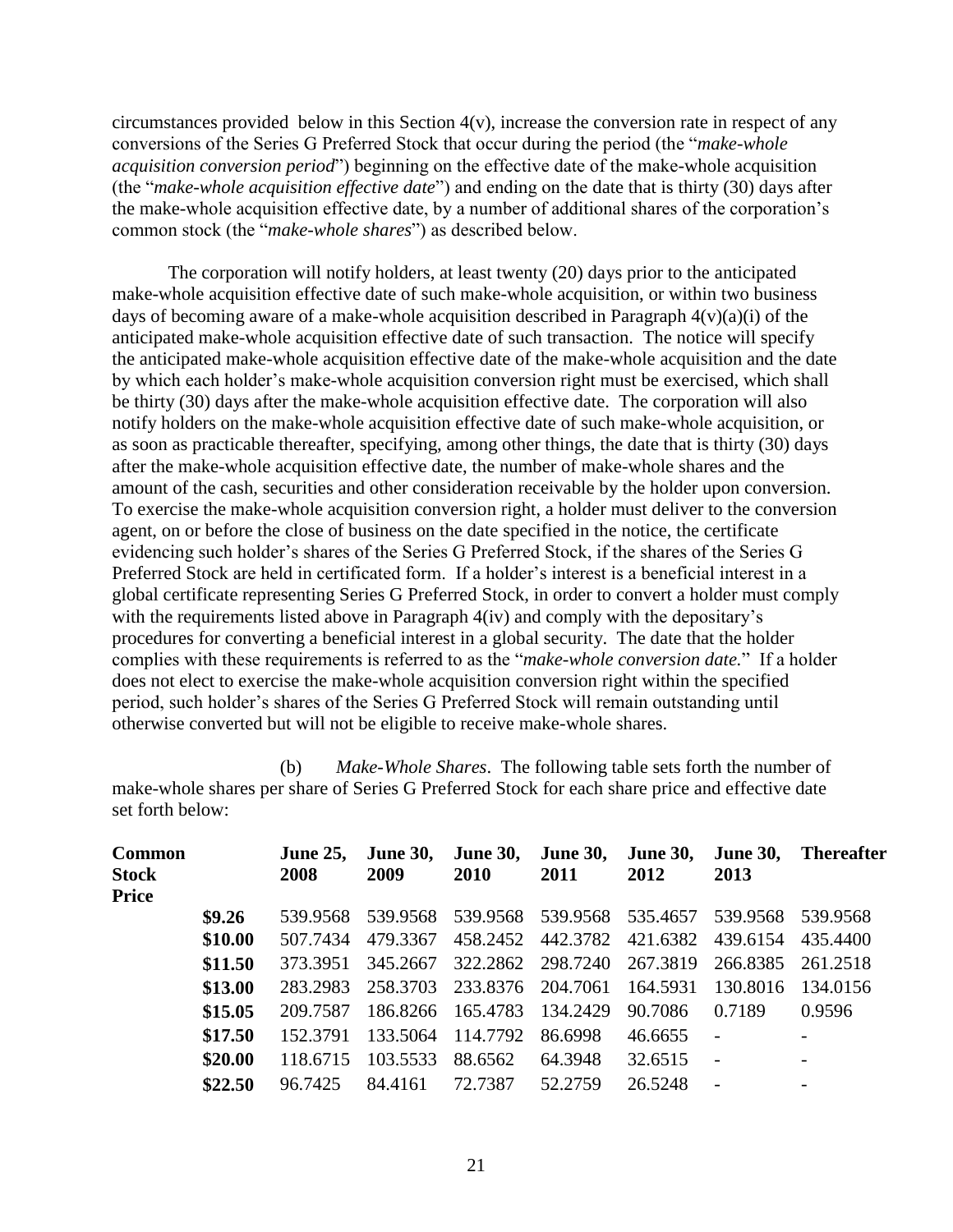| 81.2203 | 71.2120 | 62.0169 | 44.6319 | 22.8395 |  |
|---------|---------|---------|---------|---------|--|
| 60.5934 | 53.8142 | 48.0275 | 34.8204 | 17.8425 |  |
| 37.9361 | 34.2680 | 31.8490 | 23.3217 | 11.7063 |  |
| 25.8236 | 23.4291 | 22.4928 | 16.5102 | 8.0380  |  |
| 18.4131 | 16.6115 | 16.4176 | 12.0103 | 5.6052  |  |
| 10.0753 | 8.7237  | 9.1358  | 6.4894  | 2.6035  |  |
| 5.6902  | 4.4637  | 5.0780  | 3.3018  | 0.8643  |  |
| 2.6300  | 1.4728  | 2.1313  | 0.9092  |         |  |
|         |         |         |         |         |  |

The exact common stock price and effective dates may not be set forth on the table, in which case:

(i) if the common stock price is between two common stock price amounts on the table or the effective date is between two dates on the table, the number of make-whole shares will be determined by straight-line interpolation between the number of make-whole shares set forth for the higher and lower common stock price amounts and the two dates, as applicable, based on a 365-day year;

(ii) if the common stock price is in excess of \$125.00 per share (subject to adjustment as described below ), no make-whole shares will be issued upon conversion of the Series G Preferred Stock; and

(iii) if the common stock price is less than \$9.26 per share (subject to adjustment as described below), no make-whole shares will be issued upon conversion of the Series G Preferred Stock.

The number of make-whole shares will be determined by reference to the table above and is based on the make-whole acquisition effective date and the price (the "*share price*") paid per share of the corporation's common stock in such transaction. If the holders of the corporation's common stock receive only cash (in a single per-share amount, other than with respect to appraisal and similar rights) in the make-whole acquisition, the share price shall be the cash amount paid per share. For purposes of the preceding sentence as applied to a make-whole acquisition described in Paragraph  $4(v)(a)(x)$  above, a single price per share shall be deemed to have been paid only if the transaction or transactions that caused the person or group to become direct or indirect ultimate beneficial owners of the corporation's common stock representing more than 50% of the voting power of the corporation's common stock was a tender offer for more than 50% of the corporation's outstanding common stock. Otherwise, the share price shall be the average of the closing price per share of the corporation's common stock on the ten (10) trading days up to but not including the make-whole acquisition effective date.

The share prices set forth in the second column of the table will be adjusted as of any date on which the conversion rate of the Series G Preferred Stock is adjusted. The adjusted share prices will equal the share prices applicable immediately prior to such adjustment multiplied by a fraction, the numerator of which is the conversion rate immediately prior to the adjustment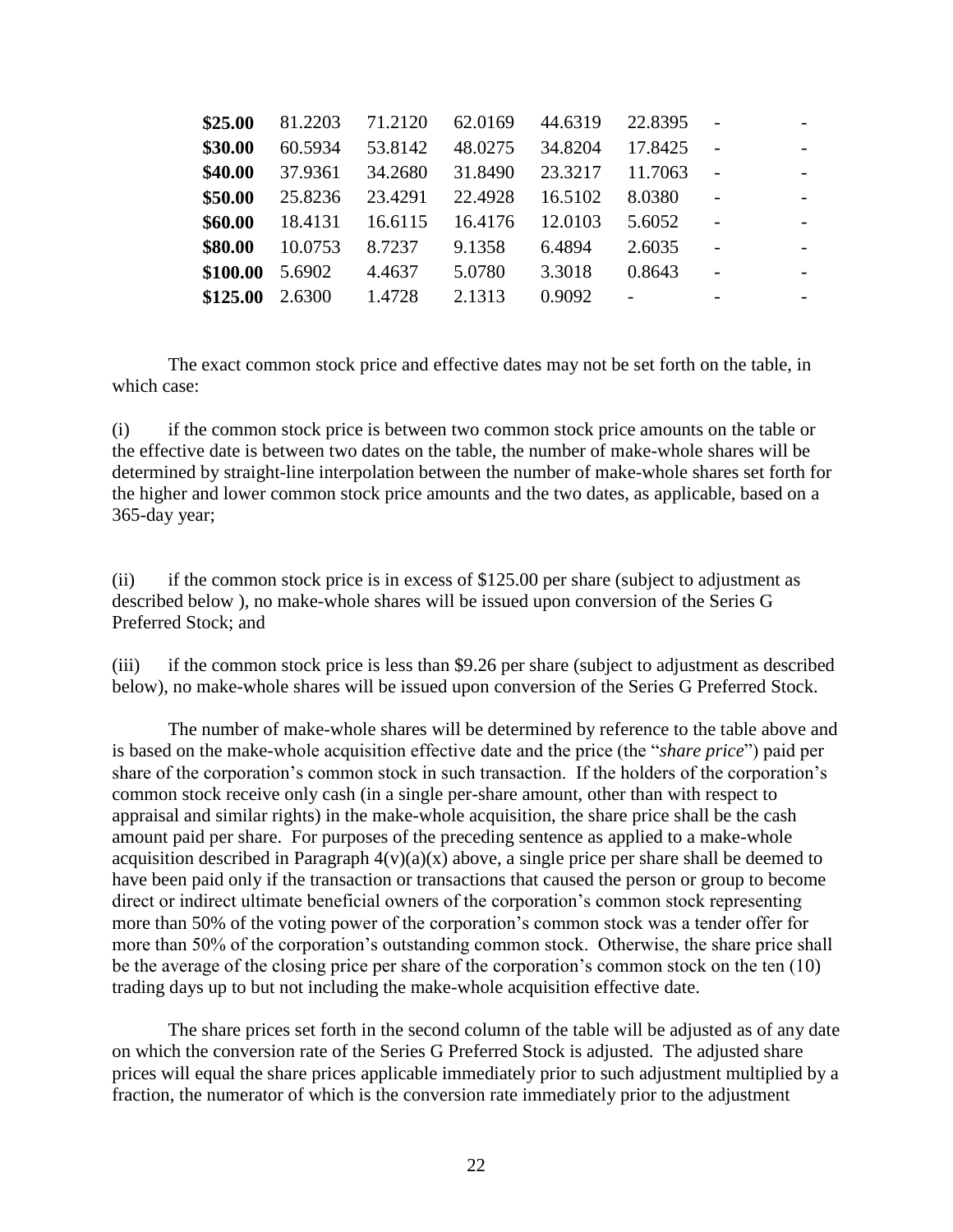giving rise to the share price adjustment and the denominator of which is the conversion rate as so adjusted. Each of the number of make-whole shares in the table will be subject to adjustment in the same manner as the conversion rate as set forth under Paragraph 4(viii).

(vi) Conversion Upon Fundamental Change. In lieu of receiving the make-whole shares, if the reference price (as defined below) in connection with a make-whole acquisition is less than \$9.26, subject to adjustment (a "*fundamental change*"), a holder may elect to convert each share of Series G Preferred Stock during the period beginning on the effective date of the fundamental change and ending on the date that is thirty (30) days after the effective date of the fundamental change at an adjusted conversion price equal to the greater of (1) the reference price and (2) \$ 4.63, subject to adjustment (the "*base price*"). The base price will be adjusted as of any date that the conversion rate of the Series G Preferred Stock is adjusted. The adjusted base price will equal the base price applicable immediately prior to such adjustment multiplied by a fraction, the numerator of which is the conversion rate immediately prior to the adjustment giving rise to the conversion rate adjustment and the denominator of which is the conversion rate as so adjusted. If the reference price is less than the base price, holders will receive a maximum of 5,399.5680 shares of the corporation's common stock per share of Series G Preferred Stock, subject to adjustment, which may result in a holder receiving value that is less than the liquidation preference of the Series G Preferred Stock. In lieu of issuing shares of the corporation's common stock upon conversion in the event of a fundamental change, the corporation may at its option, and the corporation obtains any necessary regulatory approval, make a cash payment equal to the reference price for each share of the corporation's common stock otherwise issuable upon conversion.

The "*reference price*" shall be the "*share price*" as defined above in the paragraph immediately succeeding the table under Paragraph 4(v).

To exercise the fundamental change conversion right, a holder must comply with the requirements listed above under Paragraph 4(iv) on or before the date that is thirty (30) days following the effectiveness of the fundamental change and indicate that it is exercising the fundamental change conversion right. If a holder does not elect to exercise the fundamental change conversion right, such holder will not be eligible to convert such holder's shares at the base price and such holder's shares of the Series G Preferred Stock will remain outstanding until otherwise converted.

The corporation will notify holders, at least twenty (20) days prior to the anticipated effective date of a fundamental change, or within two business days of becoming aware of a make-whole acquisition described in the Paragraph  $4(v)(a)(i)$  of the anticipated effective date of such transaction. The notice will specify the anticipated effective date of the fundamental change and the date by which each holder's fundamental change conversion right must be exercised. The corporation also will provide notice to holders on the effective date of a fundamental change, or as soon as practicable thereafter, specifying, among other things, the date that is thirty (30) days after the effective date, the adjusted conversion price following the fundamental change and the amount of the cash, securities and other consideration receivable by the holder upon conversion. To exercise the fundamental change conversion right, a holder must comply with the requirements listed above in Paragraph 4(iv) on or before the date that is thirty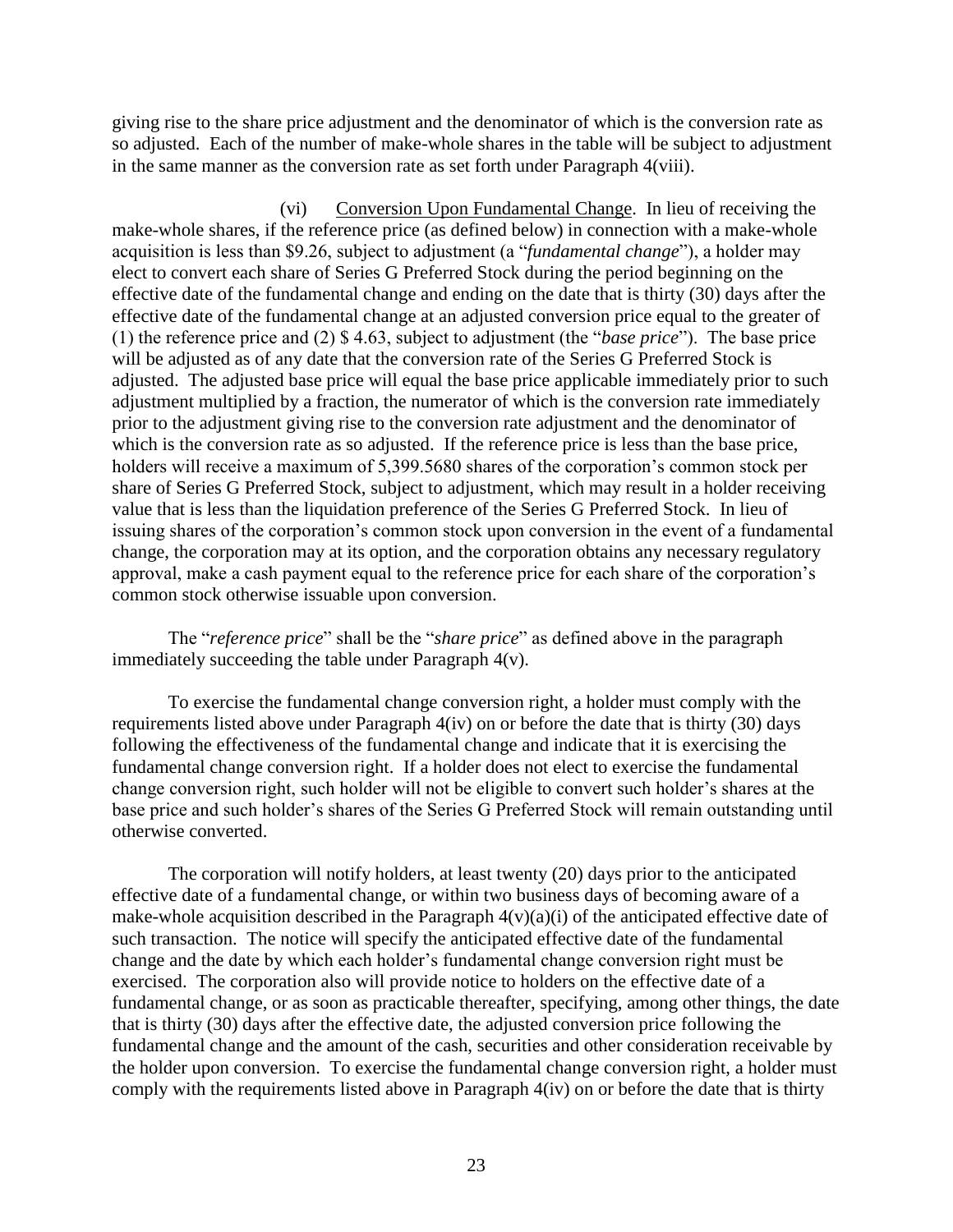(30) days following the effectiveness of the fundamental change and indicate that it is exercising the fundamental change conversion right. If a holder does not elect to exercise the fundamental change conversion right within such period, such holder will not be eligible to convert such holder's shares at the base price and such holder's shares of Series G Preferred Stock will remain outstanding (subject to the holder electing to convert such holder's shares as described above in Paragraph 4(v).

(vii) Reorganization Events. In the event of: (a) any consolidation or merger of the corporation with or into another person in each case pursuant to which the corporation's common stock will be converted into cash, securities or other property of the corporation or another person; (b) any sale, transfer, lease or conveyance to another person of all or substantially all of the consolidated assets of the corporation and its subsidiaries, taken as a whole, in each case pursuant to which the corporation's common stock will be converted into cash, securities or other property; (c) any reclassification of the corporation's common stock into securities, including securities other than the corporation's common stock; or (d) any statutory exchange of the corporation's securities with another person (other than in connection with a merger or acquisition, each of which is referred to as a "*reorganization event*," each share of the Series G Preferred Stock outstanding immediately prior to such reorganization event will, without the consent of the holders of the Series G Preferred Stock, become convertible into the types and amounts of securities, cash and other property receivable in such reorganization event by a holder of the corporation's common stock that was not the counterparty to the reorganization event or an affiliate of such other party (such securities, cash and other property, the "*exchange property*"). In the event that holders of the corporation's common stock have the opportunity to elect the form of consideration to be received in such transaction, the consideration that the holders of the Series G Preferred Stock are entitled to receive will be deemed to be the types and amounts of consideration received by the majority of the holders of the corporation's common stock that affirmatively make an election. In the event that holders of the corporation's common stock either (i) do not have the opportunity to elect the form of consideration to be received in the transaction or (ii) do not make any such election, the consideration that the holders of the Series G Preferred Stock are entitled to receive will be deemed to be the type and amount of consideration received by the holders of the corporation's common stock (and in the same proportions). Holders have the right to convert their shares of Series G Preferred Stock in the event of certain acquisitions as described in Paragraph 4(v) and Paragraph 4(vi).

(viii) Anti-Dilution Rate Adjustments. The conversion rate will be adjusted, without duplication, if certain events occur:

(a) the issuance of the corporation's common stock as a dividend or distribution to all holders of the corporation's common stock, or a subdivision or combination of the corporation's common stock (other than in connection with a transaction constituting a reorganization event), in which event the conversion rate will be adjusted based on the following formula:

*CR1* = *CR0 x (OS1 ÷ OS0)*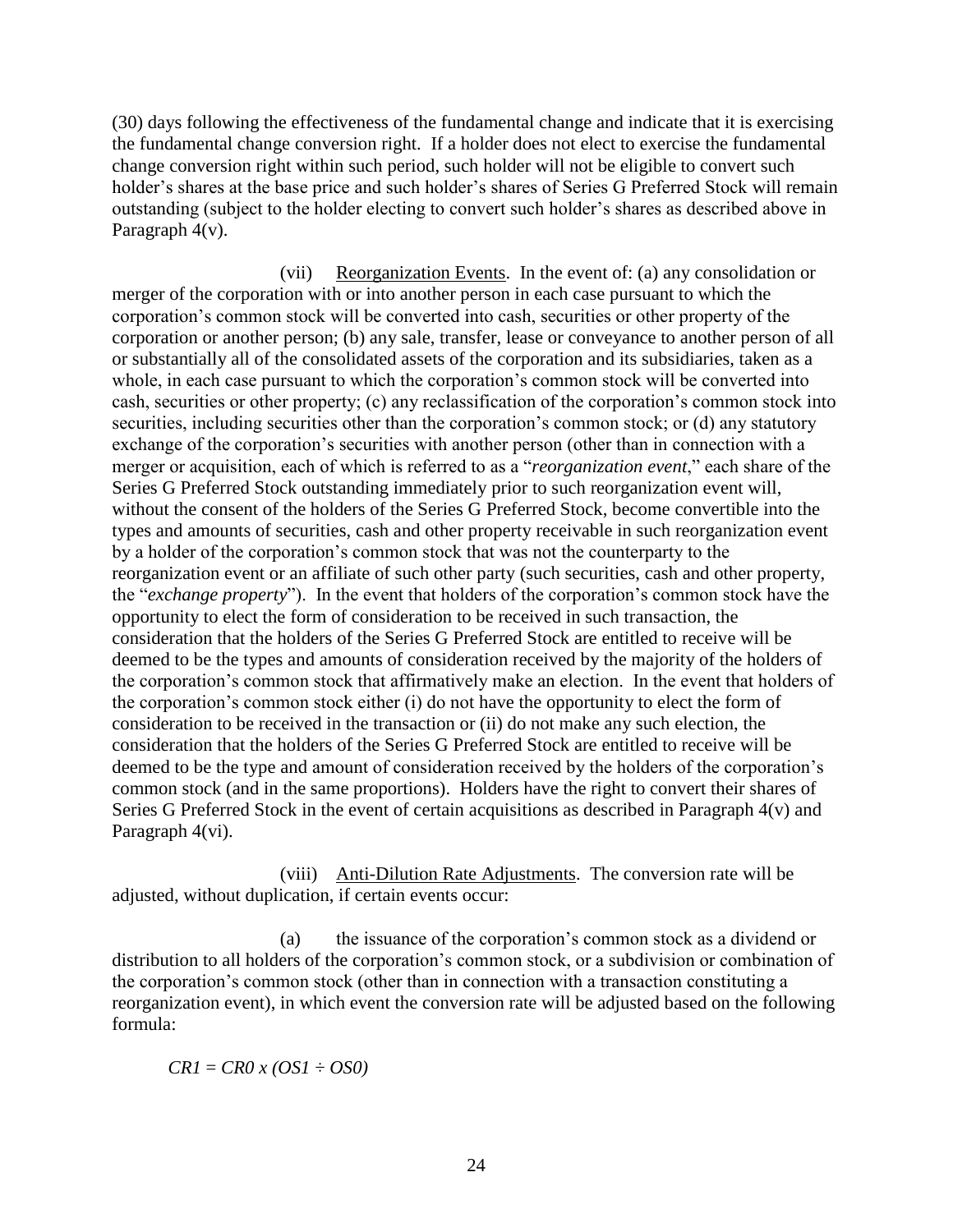where,

| CR <sub>0</sub> | $\equiv$ | the conversion rate in effect at the close of business on the record date |
|-----------------|----------|---------------------------------------------------------------------------|
| CR <sub>1</sub> | $=$      | the conversion rate in effect immediately after the record date           |
| OS <sub>0</sub> | $\equiv$ | the number of shares of the corporation's common stock outstanding at the |
|                 |          | close of business on the record date prior to giving effect to such event |
| OS <sub>1</sub> | $\equiv$ | the number of shares of the corporation's common stock that would         |
|                 |          | be outstanding immediately after, and solely as a result of, such event   |

Notwithstanding the foregoing, (1) no adjustment will be made for the issuance of the corporation's common stock as a dividend or distribution to all holders of the corporation's common stock that is made in lieu of a quarterly or annual cash dividend or distribution to such holders, to the extent such dividend or distribution does not exceed the applicable "dividend threshold amount" (as defined below) (with the amount of any such dividend or distribution equaling the number of such shares being issued multiplied by the average of the VWAP of the corporation's common stock over each of the five consecutive VWAP trading days prior to the ex-date for such dividend or distribution) and (2) in the event any dividend, distribution, subdivision or combination that is the subject of this Paragraph 4(viii)(a) is declared but not so paid or made, the conversion rate shall be immediately readjusted, effective as of the date the Board of Directors publicly announces its decision not to pay or make such dividend or distribution or effect such subdivision or combination, to the conversion rate that would then be in effect if such dividend or distribution had not been declared or such subdivision or combination had not been announced.

(b) the issuance to all holders of the corporation's common stock of certain rights or warrants (other than rights issued pursuant to a shareholder rights plan or rights or warrants issued in connection with a transaction constituting a reorganization event) entitling them for a period expiring sixty (60) days or less from the date of issuance of such rights or warrants to purchase shares of the corporation's common stock (or securities convertible into the corporation's common stock) at less than (or having a conversion price per share less than) the current market price of the shares of the corporation's common stock as of the record date, in which event the conversion rate will be adjusted based on the following formula:

$$
CRI = CRO x [(OSO + X) \div (OSO + Y)]
$$

where,

| CR <sub>0</sub> | $\equiv$ | the conversion rate in effect at the close of business on the record date     |
|-----------------|----------|-------------------------------------------------------------------------------|
| CR1             | $\equiv$ | the conversion rate in effect immediately after the record date               |
| OS0             | $\equiv$ | the number of shares of the corporation's common stock outstanding at the     |
|                 |          | close of business on the record date                                          |
| $\rm X$         | $=$      | the total number of shares of the corporation's common stock is suable        |
|                 |          | pursuant to such rights or warrants (or upon conversion of such securities)   |
| Y               | $=$      | the number of shares equal to quotient of the aggregate price payable to      |
|                 |          | exercise such rights or warrants (or the conversion price for such securities |
|                 |          | paid upon conversion) divided by the average of the VWAP of shares of         |
|                 |          |                                                                               |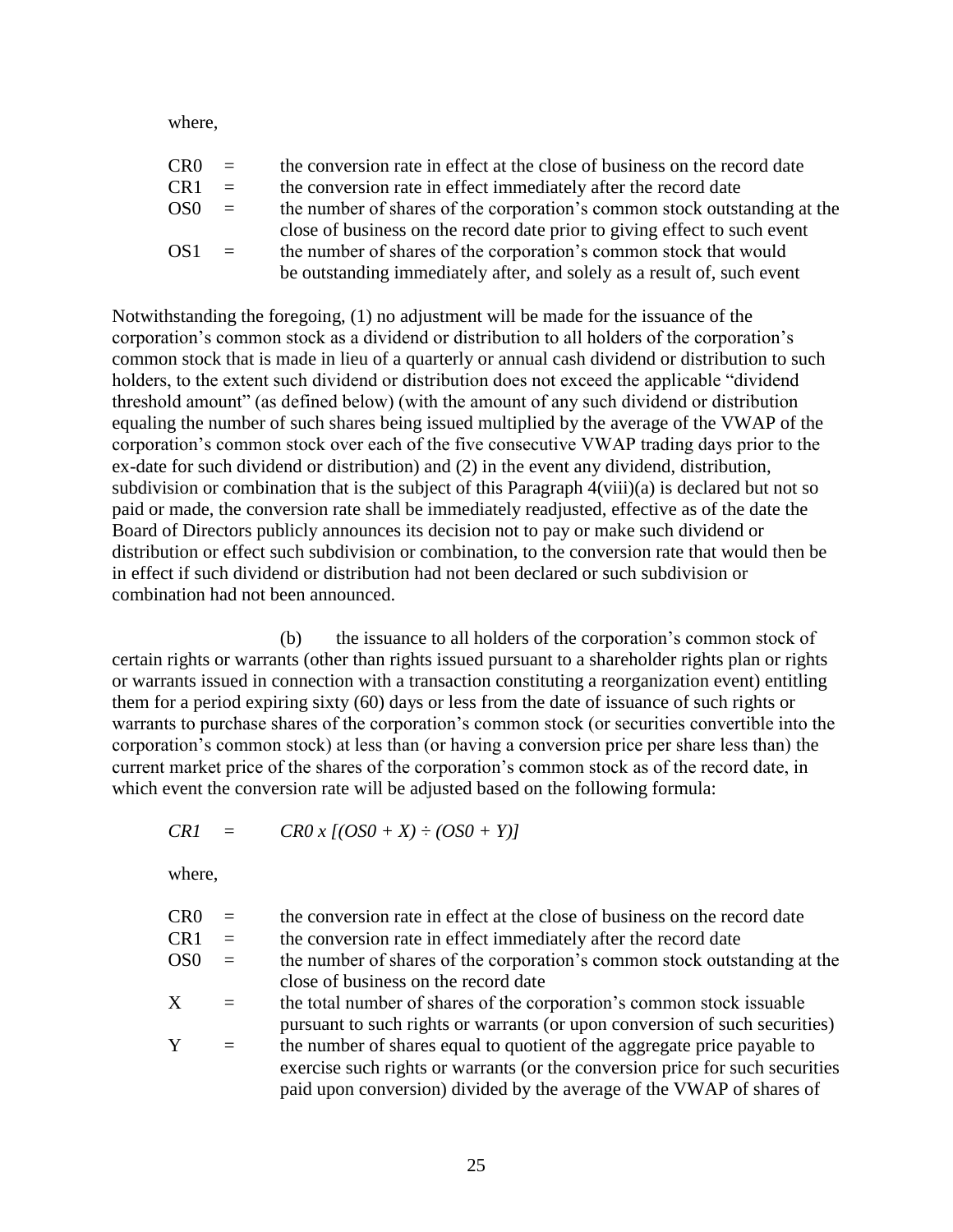the corporation's common stock over each of the ten consecutive VWAP trading days prior to the Business Day immediately preceding the announcement of the issuance of such rights or warrants

Notwithstanding the foregoing, (1) in the event that such rights or warrants described in this Section  $4(viii)(b)$  are not so issued, the conversion rate shall be immediately readjusted, effective as of the date the Board of Directors publicly announces its decision not to issue such rights or warrants, to the conversion rate that would then be in effect if such issuance had not been declared and (2) to the extent that such rights or warrants are not exercised prior to their expiration or shares of the corporation's common stock are otherwise not delivered pursuant to such rights or warrants upon the exercise of such rights or warrants, the conversion rate shall be readjusted to the conversion rate that would then be in effect had the adjustments made upon the issuance of such rights or warrants been made on the basis of delivery of only the number of shares of the corporation's common stock actually delivered.

In determining the aggregate price payable for such shares of the corporation's common stock , there shall be taken into account any consideration received by the corporation for such rights or warrants and the value of such consideration (if other than cash, to be determined by the Board of Directors). If an adjustment to the conversion rate may be required pursuant to this Paragraph 4(viii)(b) delivery of any additional shares of the corporation's common stock that may be deliverable upon conversion as a result of an adjustment required pursuant to this Paragraph 4(viii)(b) shall be delayed to the extent necessary in order to complete the calculations provided for in this Paragraph 4(viii)(b).

(c) the dividend or other distribution to all holders of shares of the corporation's capital stock (other than shares of the corporation's common stock) or evidences of the corporation's indebtedness or the corporation's assets (excluding any dividend, distribution or issuance covered by clauses (a) or (b) above or (d) below, any dividend or distribution in connection with a transaction constituting a reorganization event or any spin-off to which the provisions set forth below in this clause (c) apply) in which event the conversion rate will be adjusted based on the following formula:

 $CRI = CR0 x [SP0 \div (SP0 - FMV)]$ 

where,

| CR <sub>0</sub> | $\alpha = 1$ | the conversion rate in effect at the close of business on the record date                                                                                               |
|-----------------|--------------|-------------------------------------------------------------------------------------------------------------------------------------------------------------------------|
| CR <sub>1</sub> | $=$          | the conversion rate in effect immediately after the record date                                                                                                         |
| SP <sub>0</sub> | $\equiv$     | the current market price as of the record date                                                                                                                          |
| <b>FMV</b>      | $\equiv$     | the fair market value (as determined by the Board of Directors) on the                                                                                                  |
|                 |              | record date of the shares of capital stock, evidences of indebtedness or<br>assets so distributed, applicable to one of the shares of the corporation's<br>common stock |

However, if the transaction that gives rise to an adjustment pursuant to this clause (c) is one pursuant to which the payment of a dividend or other distribution on the shares of the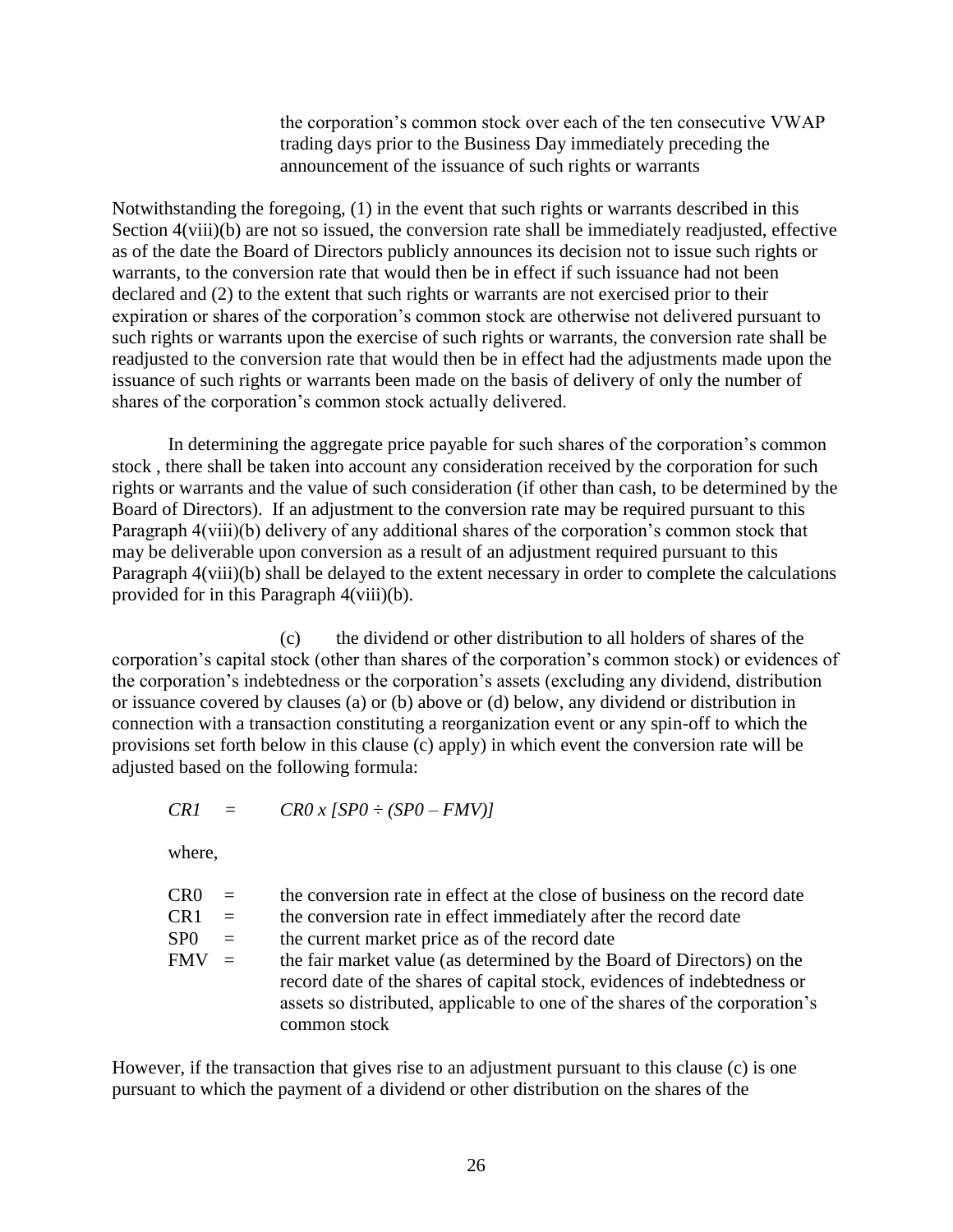corporation's common stock consists of shares of capital stock of, or similar equity interests in, a subsidiary or other business unit of the corporation (*i.e.*, a spin-off) that are, or, when issued, will be, traded or quoted on the NYSE, the NASDAQ Stock Market or any other national or regional securities exchange or market, then the conversion rate will instead be adjusted based on the following formula:

$$
CRI = CRO x [(FMV0 + MP0) \div MP0]
$$

where,

| CR <sub>0</sub> | $=$ | the conversion rate in effect at the close of business on the record date   |
|-----------------|-----|-----------------------------------------------------------------------------|
| CR <sub>1</sub> | $=$ | the conversion rate in effect immediately after the record date             |
| $FMV0 =$        |     | the average of the VWAP of the capital stock or similar equity interests    |
|                 |     | distributed to holders of the corporation's common stock applicable to one  |
|                 |     | of the shares of the corporation's common stock over each of the ten        |
|                 |     | consecutive VWAP trading days commencing on and including the third         |
|                 |     | VWAP trading day after the date on which "ex-distribution trading"          |
|                 |     | commences for such dividend or distribution on the NYSE or such other       |
|                 |     | national or regional exchange or association or over-the-counter market or  |
|                 |     | if not so traded or quoted, the fair market value of the capital stock or   |
|                 |     | similar equity interests distributed to holders of the corporation's common |
|                 |     | stock applicable to one of shares of the corporation's common stock as      |
|                 |     | determined by the Board of Directors                                        |
| MP0             |     | the average of the VWAP of the corporation's common stock over each of      |
|                 |     | the ten consecutive VWAP trading days commencing on and including the       |
|                 |     | third VWAP trading day after the date on which "ex-distribution trading"    |
|                 |     | commences for such dividend or distribution on the NYSE, the NASDAQ         |
|                 |     | Global Select Market or such other national or regional exchange or         |
|                 |     | association or over-the-counter market on which the corporation's           |
|                 |     | common stock is then traded or quoted                                       |

Notwithstanding the foregoing, (1) if any dividend or distribution of the type described in this Paragraph  $4(viii)(c)$  is declared but not so paid or made, the conversion rate shall be immediately readjusted, effective as of the date the Board of Directors publicly announces its decision not to pay such dividend or distribution, to the conversion rate that would then be in effect if such dividend or distribution had not been declared. If an adjustment to the Conversion Rate may be required under this Paragraph 4(viii)(c), delivery of any additional shares of the corporation's common stock that may be deliverable upon conversion as a result of an adjustment required under this Paragraph 4(viii)(c) shall be delayed to the extent necessary in order to complete the calculations provided for in this Paragraph 4(viii)(c).

(d) The corporation makes a distribution consisting exclusively of cash to all holders of shares of the corporation's common stock, excluding (a) any regular cash dividend on the shares of the corporation's common stock to the extent that the aggregate regular cash dividend per share of the corporation's common stock does not exceed \$0.15 in any fiscal quarter (the *"dividend threshold amount"*) and (b) any consideration payable in connection with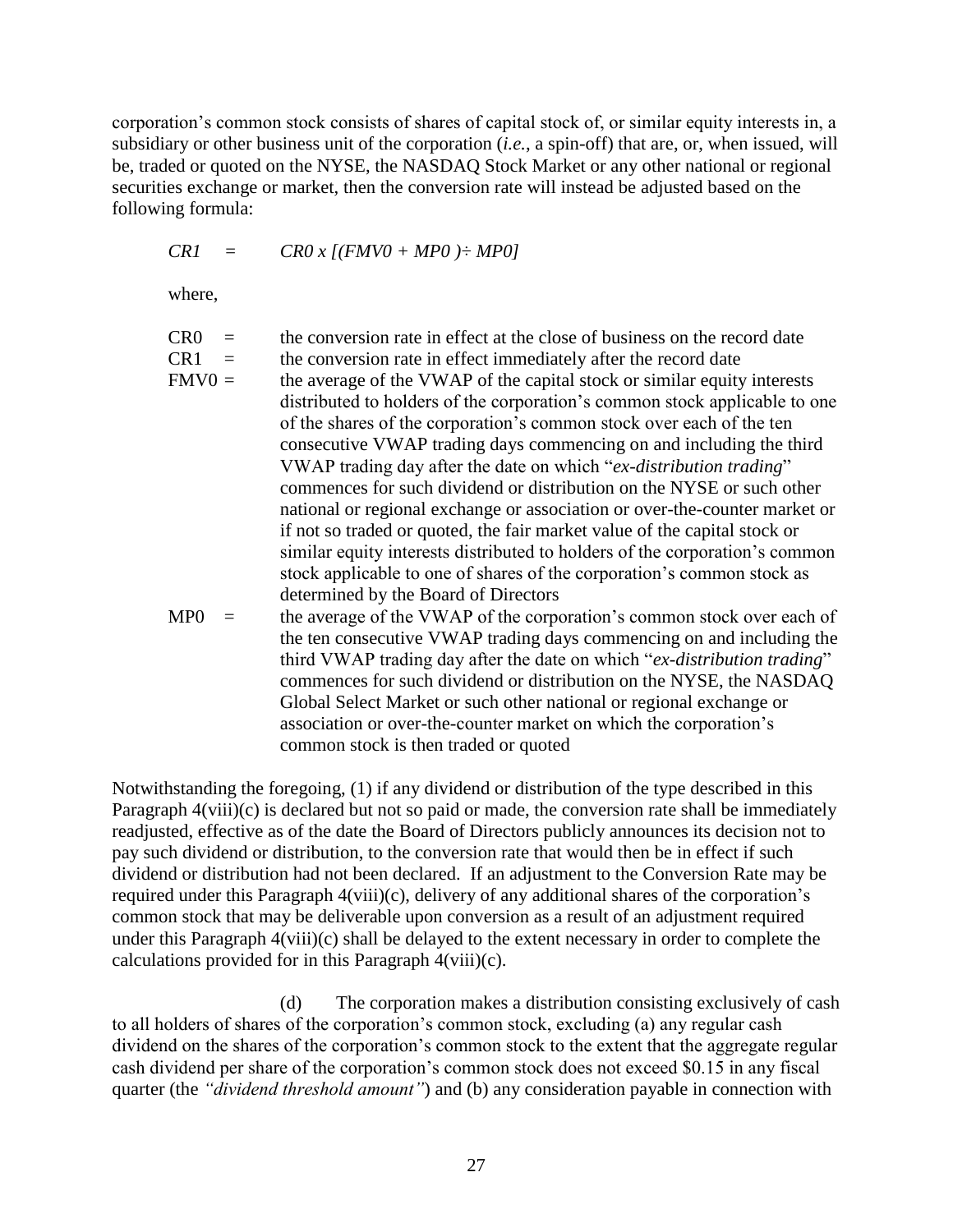a tender or exchange offer made by the corporation or any of its subsidiaries referred to in clause (e) below, in which event, the conversion rate will be adjusted based on the following formula:

 $CRI = CR0 x [(SP0 - T) \div (SP0 - C)]$ 

Where,

| CR <sub>0</sub> | $=$      | the conversion rate in effect at the close of business on the record date       |
|-----------------|----------|---------------------------------------------------------------------------------|
| CR <sub>1</sub> | $\equiv$ | the conversion rate in effect immediately after the record date                 |
| SP <sub>0</sub> | $\equiv$ | the current market price as of the record date                                  |
| T               | $=$      | the dividend threshold amount; <i>provided</i> that in the case of any dividend |
|                 |          | in a quarter other than the regular quarterly dividend or distribution, the     |
|                 |          | dividend threshold amount shall be deemed to be zero                            |
| $\mathsf{C}$    | $=$      | the amount in cash per share the corporation distributes to holders or pay      |
|                 |          | in such dividend or distribution                                                |

The dividend threshold amount is subject to adjustment on an inversely proportional basis whenever the conversion rate is adjusted, *provided* that no adjustment will be made to the dividend threshold amount for any adjustment made to the conversion rate pursuant to this clause (d).

Notwithstanding the foregoing, if any dividend or distribution of the type described in this Paragraph 4(viii)(d) is declared but not so paid or made, the conversion rate shall be immediately readjusted, effective as of the date the Board of Directors publicly announces its decision not to pay such dividend or distribution, to the conversion rate that would then be in effect if such dividend or distribution had not been declared.

(e) The corporation or one or more of its subsidiaries make purchases of the corporation's common stock pursuant to a tender offer or exchange offer by corporation or one of its subsidiaries for the corporation's common stock to the extent that the cash and value (as determined by the Board of Directors) of any other consideration included in the payment per share of the corporation's common stock validly tendered or exchanged exceeds the VWAP per share of the corporation's common stock on the VWAP trading day next succeeding the last date on which tenders or exchanges may be made pursuant to such tender or exchange offer (the *"expiration date"*), in which event the conversion rate will be adjusted based on the following formula:

$$
CRI = CRO \times [(FMV + (SP1 \times OS1)) \div (SP1 \times OS0)]
$$

where,

| CRO-    | $\alpha = 1$              | the conversion rate in effect at the close of business on the expiration date |
|---------|---------------------------|-------------------------------------------------------------------------------|
| CR1.    | $\mathbf{r} = \mathbf{r}$ | the conversion rate in effect immediately after the expiration date           |
| $FMV =$ |                           | the fair market value (as determined by the Board of Directors), on the       |
|         |                           | expiration date, of the aggregate value of all cash and any other             |
|         |                           | consideration paid or payable for shares validly tendered or exchanged and    |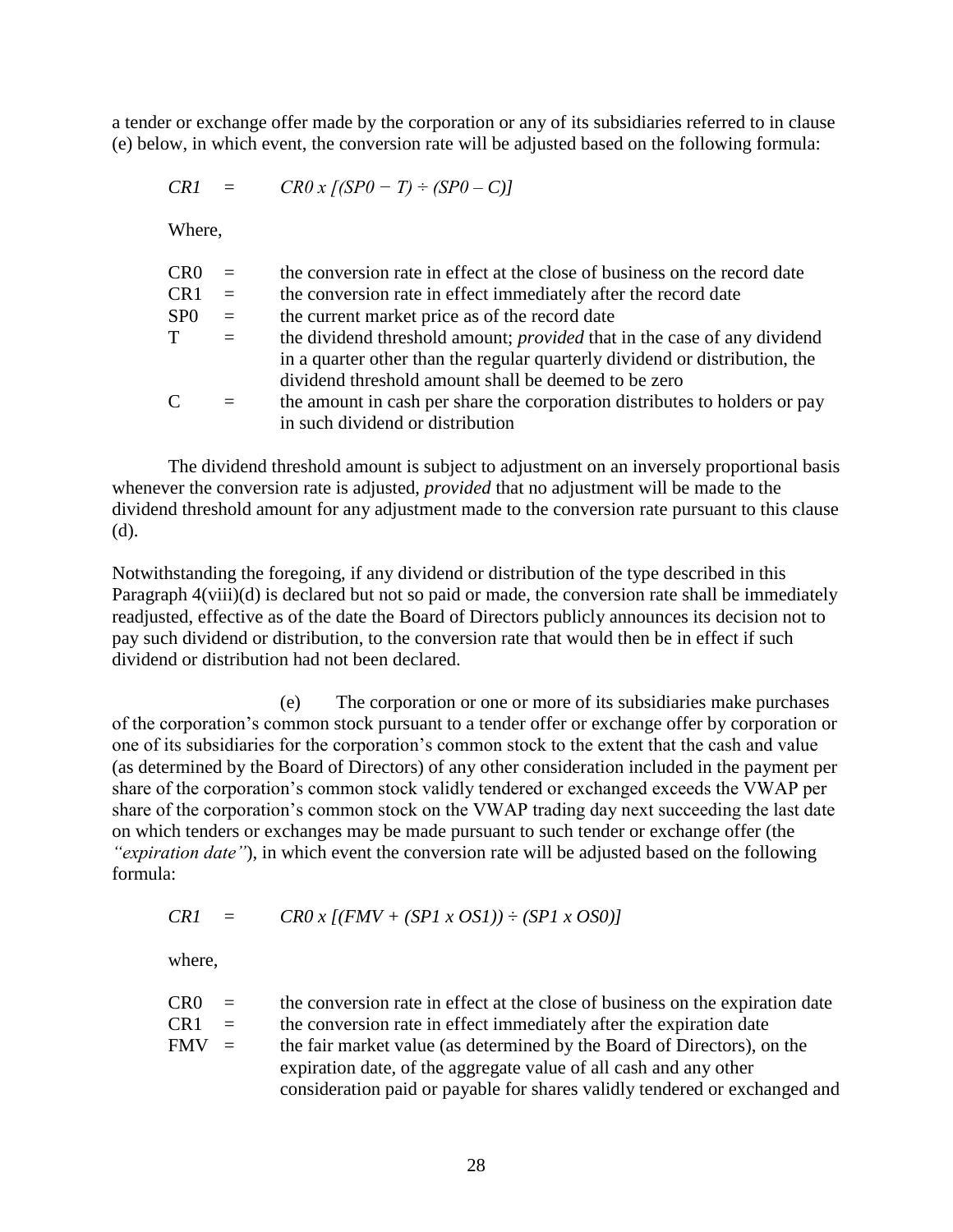|                 |              | not withdrawn as of the expiration date (the " <i>purchased shares</i> ") |
|-----------------|--------------|---------------------------------------------------------------------------|
| OS <sub>1</sub> | $=$          | the number of shares of the corporation's common stock outstanding as of  |
|                 |              | the last time tenders or exchanges may be made pursuant to such tender or |
|                 |              | exchange offer (the " <i>expiration time</i> ") less any purchased shares |
| OS0             | $\equiv$     | the number of shares of the corporation's common stock outstanding at the |
|                 |              | expiration time, including any purchased shares                           |
| SP1             | $\alpha = 1$ | the average of the VWAP of shares of the corporation's common stock       |
|                 |              | over each of the five consecutive VWAP trading days commencing with       |
|                 |              | the VWAP trading day immediately after the expiration date                |
|                 |              |                                                                           |

Notwithstanding the foregoing, if the corporation, or one of its subsidiaries, is obligated to purchase shares of the corporation's common stock pursuant to any such tender or exchange offer, but the corporation or such subsidiary is permanently prevented by applicable law from effecting any such purchases, or all such purchases are rescinded, then the conversion rate shall be readjusted to be the conversion rate that would then be in effect if such tender or exchange offer had not been made. If an adjustment to the conversion rate may be required under this Paragraph 4(viii)(e), deliver of any additional shares of the corporation's common stock that may be deliverable upon conversion as a result of an adjustment required under this Paragraph 4(viii)(e) shall be delayed to the extent necessary in order to complete the calculations provided for in this Paragraph 4(viii)(e).

"*Record date*" means, for purpose of a conversion rate adjustment, with respect to any dividend, distribution or other transaction or event in which the holders of the shares of the corporation's common stock have the right to receive any cash, securities or other property or in which the shares of the corporation's common stock (or other applicable security) are exchanged for or converted into any combination of cash, securities or other property, the date fixed for determination of holders of the shares of the corporation's common stock entitled to receive such cash, securities or other property (whether such date is fixed by the Board of Directors or by statute, contract or otherwise).

"*Current market price*" of the shares of the corporation's common stock on any day, means the average of the VWAP of the shares of the corporation's common stock over each of the ten consecutive VWAP trading days ending on the earlier of the day in question and the day before the ex-date or other specified date with respect to the issuance or distribution requiring such computation, appropriately adjusted to take into account the occurrence during such period of any event described in clauses (a) through (e) above. For purposes of the foregoing, "*ex-date*" means the first date on which the shares of the corporation's common stock trade on the applicable exchange or in the applicable market, regular way, without the right to receive an issuance or distribution.

"*VWAP*" per share of the corporation's common stock on any VWAP trading day means the per share volume-weighted average price as displayed under the heading "*Bloomberg VWAP*" on Bloomberg page "*FITB <equity> AQR*" (or its equivalent successor if such page is not available) in respect of the period from the open of trading on the relevant VWAP trading day until the close of trading on the relevant VWAP trading day (or if such volume-weighted average price is unavailable, the market price of one of the shares of the corporation's common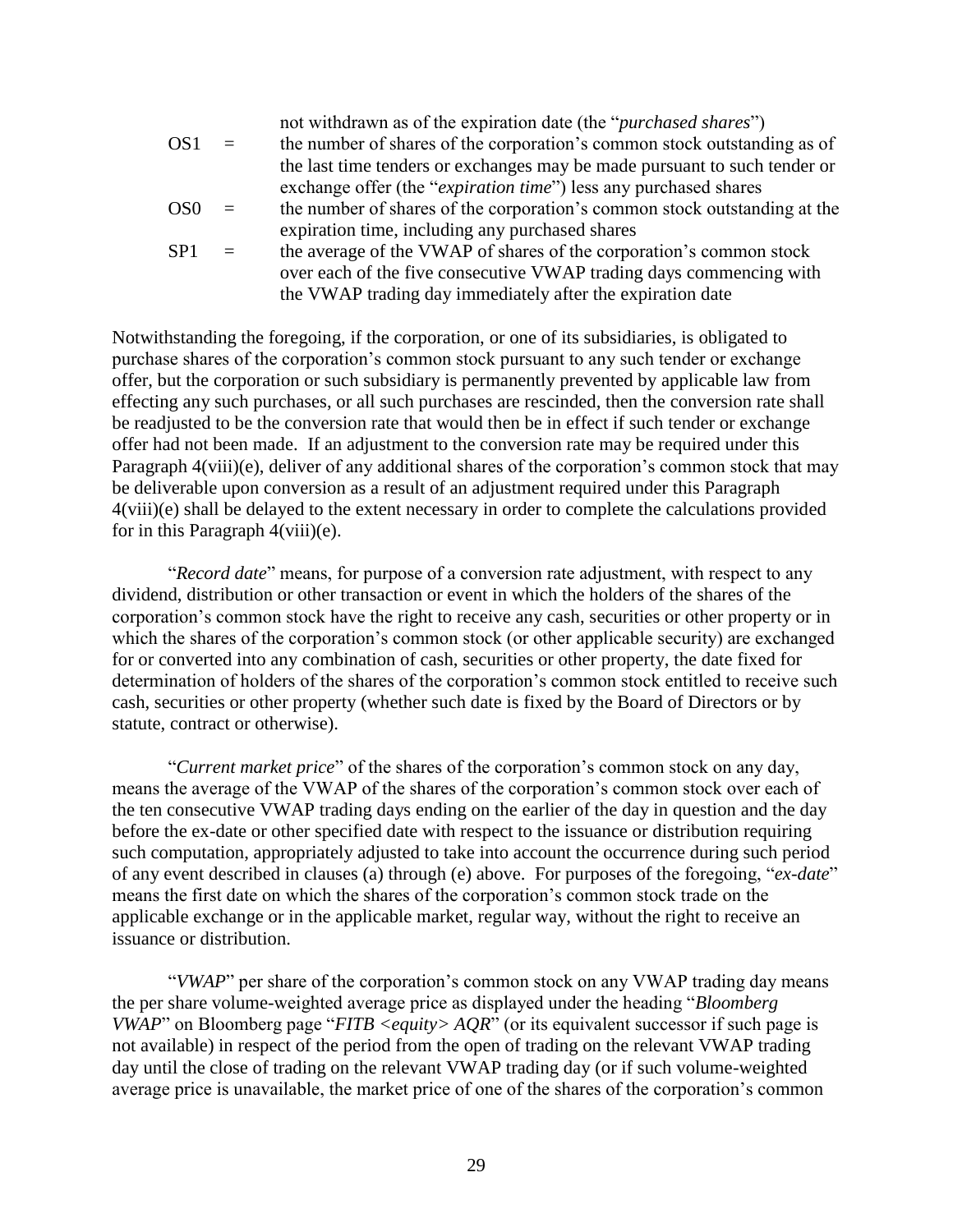stock on such VWAP trading days determined, using a volume-weighted average method, by a nationally recognized investment banking firm (unaffiliated with the corporation) retained for this purpose by the corporation, which investment banking firm may be an underwriter of the Series G Preferred Stock offered hereby).

A "*VWAP trading day*" means, for purposes of determining a VWAP, a business day on which the relevant exchange or quotation system is scheduled to be open for business and a day on which there has not occurred or does not exist a market disruption event. A "*market disruption event*" means any of the following events that has occurred: (x) any suspension of, or limitation imposed on, trading by the relevant exchange or quotation system during the one-hour period prior to the close of trading for the regular trading session on the relevant exchange or quotation system (or for purposes of determining VWAP any period or periods aggregating one half-hour or longer) and whether by reason of movements in price exceeding limits permitted by the relevant exchange or quotation system or otherwise relating to the shares of the corporation's common stock or in futures or option contracts relating to the shares of the corporation's common stock on the relevant exchange or quotation system; (y) any event (other than a failure to open or a closure as described below) that disrupts or impairs the ability of market participants during the one-hour period prior to the close of trading for the regular trading session on the relevant exchange or quotation system (or for purposes of determining VWAP any period or periods aggregating one half-hour or longer) in general to effect transactions in, or obtain market values for, the shares of the corporation's common stock on the relevant exchange or quotation system or futures or options contracts relating to the shares of the corporation's common stock on any relevant exchange or quotation system; or (z) the failure to open of the exchange or quotation system on which futures or options contracts relating to the shares of the corporation's common stock are traded or the closure of such exchange or quotation system prior to its respective scheduled closing time for the regular trading session on such day (without regard to after hours or other trading outside the regular trading session hours) unless such earlier closing time is announced by such exchange or quotation system at least one hour prior to the earlier of the actual closing time for the regular trading session on such day and the submission deadline for orders to be entered into such exchange or quotation system for execution at the actual closing time on such day.

Except as stated above, the conversion rate will not be adjusted for the issuance of the corporation's common stock or any securities convertible into or exchangeable for shares of the corporation's common stock or carrying the right to purchase any of the foregoing or for the repurchase of shares of the corporation's common stock. An adjustment to the conversion rate also need not be made for a transaction referred to in clauses (a) through (e) above if holders of the Series G Preferred Stock may participate in the transaction on a basis and with notice that the Board of Directors determines to be fair and appropriate in light of the basis and notice on which holders of the corporation's common stock participate in the transaction. In addition, no adjustment to the conversion rate need be made for a change in the par value or no par value of the corporation's common stock.

The corporation may from time to time, to the extent permitted by law and subject to the applicable rules of the NASDAQ, increase the conversion rate of the Series G Preferred Stock by a specified amount for a period of at least twenty (20) business days. In that case, the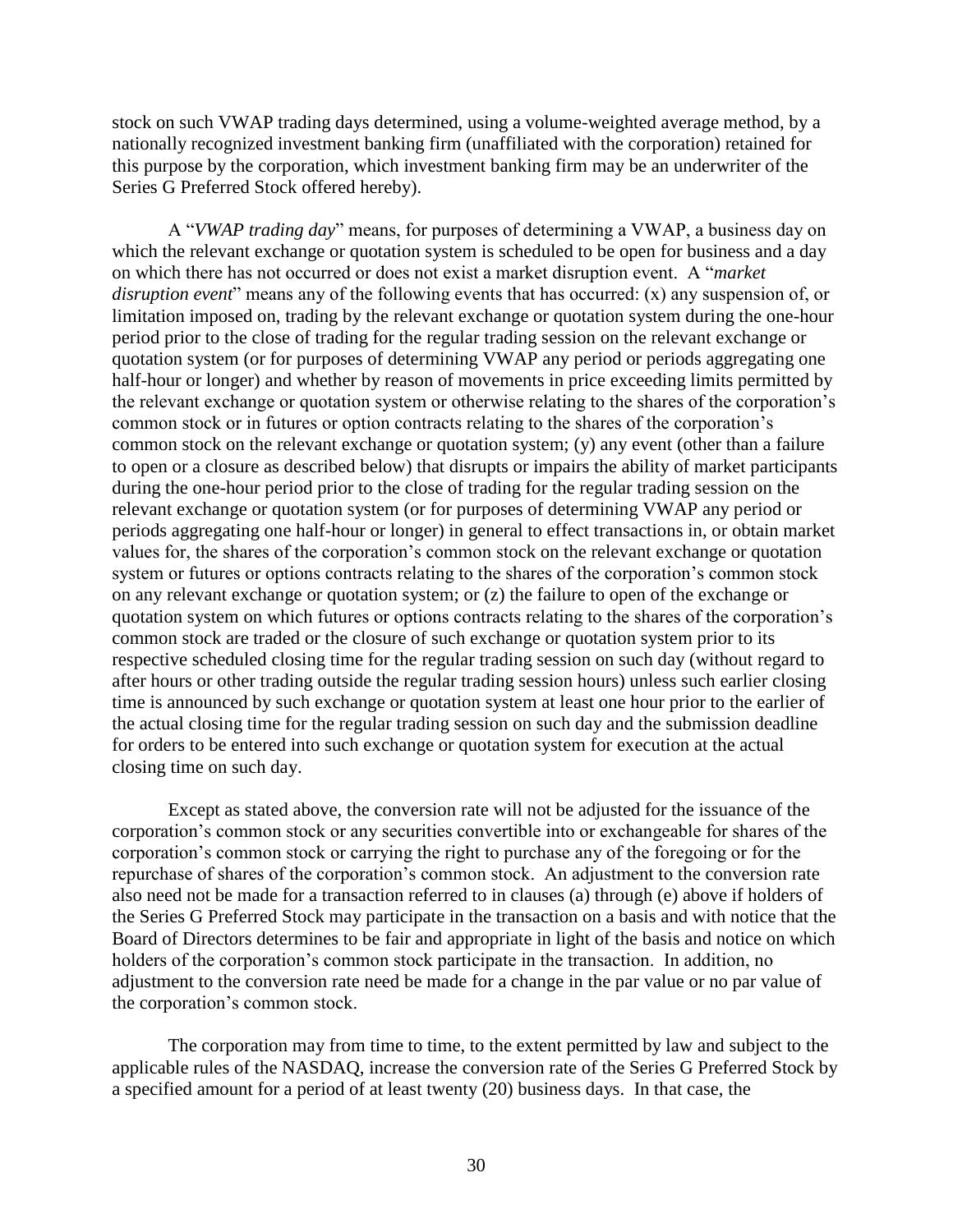corporation will give at least fifteen (15) calendar days' prior notice of such increase. The corporation may also make such increases in the conversion rate, in addition to those set forth above, as the Board of Directors deems advisable to avoid or diminish any income tax to holders of the corporation's common stock resulting from any dividend or distribution of shares (or rights to acquire stock) or from any event treated as such for income tax purposes.

No adjustment in the conversion rate will be required unless such adjustment would require an increase or decrease of at least one percent; *provided, however*, that any such minor adjustments that are not required to be made will be carried forward and taken into account in any subsequent adjustment, and *provided further* that any such adjustment of less than one percent that has not been made will be made upon the date of any mandatory conversion at the corporation's option, a make-whole acquisition or a fundamental change.

Adjustments to the conversion rate will be calculated to the nearest 1/10,000th of a share.

(ix) Fractional Shares. No fractional shares of the corporation's common stock will be issued to holders of the Series G Preferred Stock upon conversion. In lieu of any fractional shares of the corporation's common stock otherwise issuable in respect of the aggregate number of shares of the Series G Preferred Stock of any holder that are converted, that holder will be entitled to receive an amount in cash (computed to the nearest cent) equal to the same fraction of the closing price per share of the corporation's common stock determined as of the second trading day immediately preceding the effective date of conversion.

If more than one share of the Series G Preferred Stock is surrendered for conversion at one time by or for the same holder, the number of full shares of the corporation's common stock issuable upon conversion thereof shall be computed on the basis of the aggregate number of shares of Series G Preferred Stock so surrendered.

(x) Successive Adjustments. After an adjustment to the conversion rate under this Paragraph 4(viii), any subsequent event requiring an adjustment under this Paragraph 4(viii) shall cause an adjustment to such conversion rate as so adjusted.

(xi) Multiple Adjustments. For the avoidance of doubt, if an event occurs that would trigger an adjustment to the conversion rate pursuant to this Paragraph 4(viii) under more than one subsection hereof, such event, to the extent fully taken into account in a single adjustment, shall not result in multiple adjustments hereunder.

(xii) Notice of Adjustment. Whenever a conversion rate is adjusted as provided under Paragraph 4(viii), the corporation shall within ten (10) business days following the occurrence of an event that requires such adjustment (or if the corporation is not aware of such occurrence, as soon as reasonably practicable after becoming so aware) or within fifteen (15) calendar days of the date the corporation makes an adjustment pursuant to Section 4(viii):

(a) compute the adjusted applicable conversion rate in accordance with Section 4(viii) and prepare and transmit to the conversion agent an officers' certificate setting forth the applicable conversion rate, as the case may be, the method of calculation thereof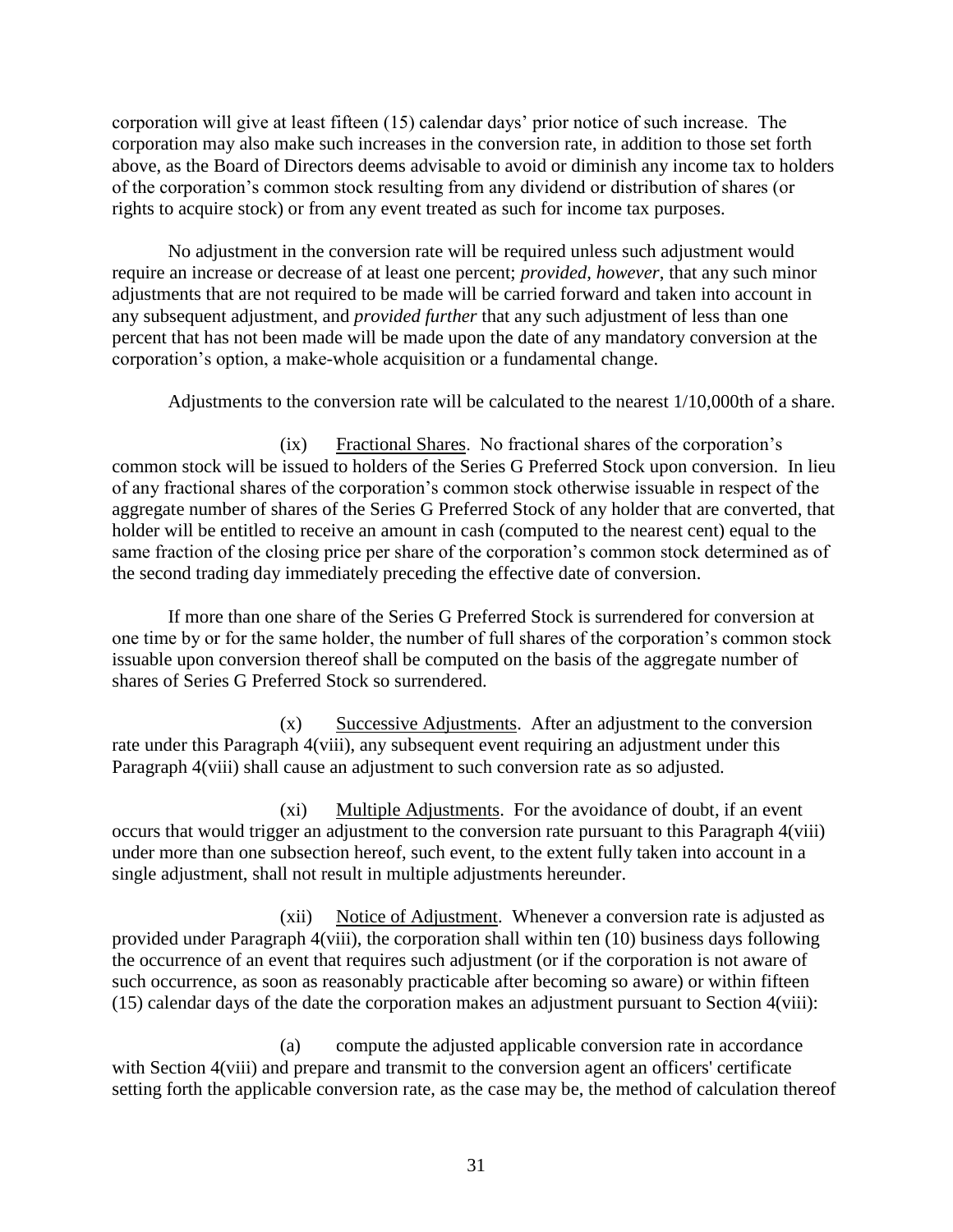in reasonable detail, and the facts requiring such adjustment and upon which such adjustment is based; and

(b) provide a written notice to the holders of the Series G Preferred Stock of the occurrence of such and a statement in reasonable detail setting forth the method by which the adjustment to the applicable conversion rate was determined and setting forth the adjusted applicable conversion rate.

(xiii) Conversion Agent. *"Conversion Agent"* means the transfer agent of the corporation, acting in its capacity as conversion agent for the Series G Preferred Stock, and its successor, and assigns or any other conversion agent appointed by the corporation. The conversion agent shall not at any time be under any duty or responsibility to any holder to determine whether any facts exist that may require any adjustment of the applicable conversion rate or with respect to the nature or extent or calculation of any such adjustment when made, or with respect to the method employed in making the same. The conversion agent shall be fully authorized and protected in relying on any Officers' Certificate delivered pursuant to Paragraph 4(xii) and any adjustment contained therein and the conversion agent shall not be deemed to have knowledge of any adjustment unless and until it has received such certificate. The conversion agent shall not be accountable with respect to the validity or value (or the kind or amount) of any shares of the corporation's common stock, or of any securities or property, that may at the time be issued or delivered with respect to any of the Series G Preferred Stock; and the conversion agent makes no representation with respect thereto. The Conversion Agent shall not be responsible for any failure of the corporation to issue, transfer or deliver any shares of the corporation's common stock pursuant to a the conversion of the Series G Preferred Stock or to comply with any of the duties, responsibilities or covenants of the corporation contained in this Section 4.

(xiv) Withholding. All payments and distributions (or deemed distributions) on the Series G Preferred Stock (and on the shares of the corporation's common stock received upon their conversion) shall be subject to withholding and backup withholding of tax to the extent required by law, subject to applicable exemptions, and amounts withheld, if any, shall be treated as received by the holders.

5. Liquidation Rights.

(i) In the event that the corporation voluntarily or involuntarily liquidates, dissolves or winds up its affairs, holders of Series G Preferred Stock will be entitled to receive an amount per share referred to as the "*Total Liquidation Amount*," equal to the fixed liquidation preference of \$25,000 per share, plus any declared and unpaid dividends including, if applicable, a *pro rata* portion of any declared and unpaid dividends for the then-current Dividend Period to the date of liquidation, without regard to any undeclared dividends. Holders of the Series G Preferred Stock will be entitled to receive the Total Liquidation Amount out of the corporation's assets that are available for distribution to shareholders of the corporation's capital stock ranking on a parity on liquidation to the Series G Preferred Stock, after payment or provision for payment of the corporation's debts and other liabilities, and distributions on the Series D Preferred Stock and Series E Preferred Stock, but before any distribution of assets is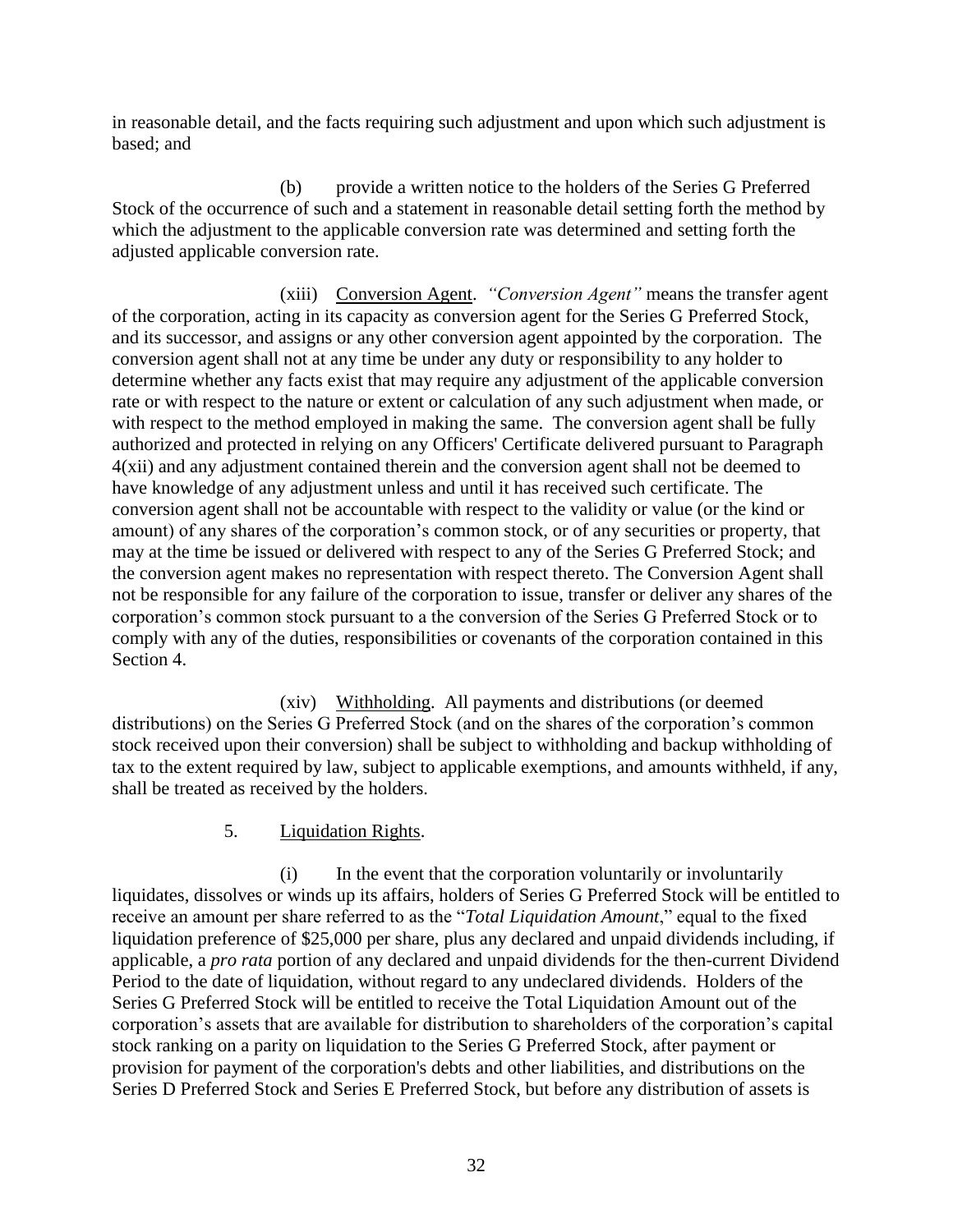made to holders of the corporation's common stock or any other shares ranking, as to that distribution, junior to the Series G Preferred Stock.

(ii) If the corporation's assets are not sufficient to pay the Total Liquidation Amount in full to all holders of Series G Preferred Stock and all holders of any shares of the corporation's stock ranking as to any such distribution on a parity with the Series G Preferred Stock, the amounts paid to the holders of Series G Preferred Stock and to such other shares will be paid *pro rata* in accordance with the respective Total Liquidation Amount and the aggregate liquidation amount of any such outstanding shares of parity stock.

(iii) If the Total Liquidation Amount per share of Series G Preferred Stock has been paid in full to all holders of Series G Preferred Stock and the liquidation preference of any other shares ranking on a parity with the Series G Preferred Stock has been paid in full, the holders of the corporation's common stock or any other shares ranking, as to such distribution, junior to the Series G Preferred Stock will be entitled to receive all of the corporation's remaining assets according to their respective rights and preferences.

(iv) For purposes of the liquidation rights, neither the sale, conveyance, exchange or transfer of all or substantially all of the corporation's property and assets, nor the consolidation or merger by the corporation with or into any other corporation or by another corporation with or into the corporation, will constitute a liquidation, dissolution or winding-up of the corporation's affairs.

### 6. Voting Rights.

Except as required by Ohio law, and except for the circumstances provided for in Section 8(ii), holders of the Series G Preferred Stock will not have any voting rights and will not be entitled to elect any directors; provided, however, in the event the Company issues shares of Preferred Stock in connection with any capital purchase program(s) authorized by the Emergency Economic Stabilization Act of 2008 ("EESA") and implemented by the United States Department of the Treasury, the holders of the Series G Preferred Stock voting together as a class with the holders of such Preferred Stock, shall have the right to elect two directors of the Company and to vote to remove such directors, upon the occurrence of events that would permit the holders of such Preferred Stock to elect or remove such directors. In situations in which Ohio law requires mandatory voting rights for a class of shares, the corporation will treat each series of the corporation's preferred stock, including the Series G Preferred Stock, as a separate class for voting purposes.

# 7. Mergers and Consolidations.

(i) The corporation will not effect any merger or consolidation of the corporation with or into any entity other than a corporation, or any merger or consolidation of the corporation with or into any other corporation unless (a) Series G Preferred Stock remains issued and outstanding following the transaction, (b) holders of Series G Preferred Stock are issued a class or series of preferred stock of the surviving or resulting corporation, or a corporation controlling such corporation, having substantially identical voting powers, preferences and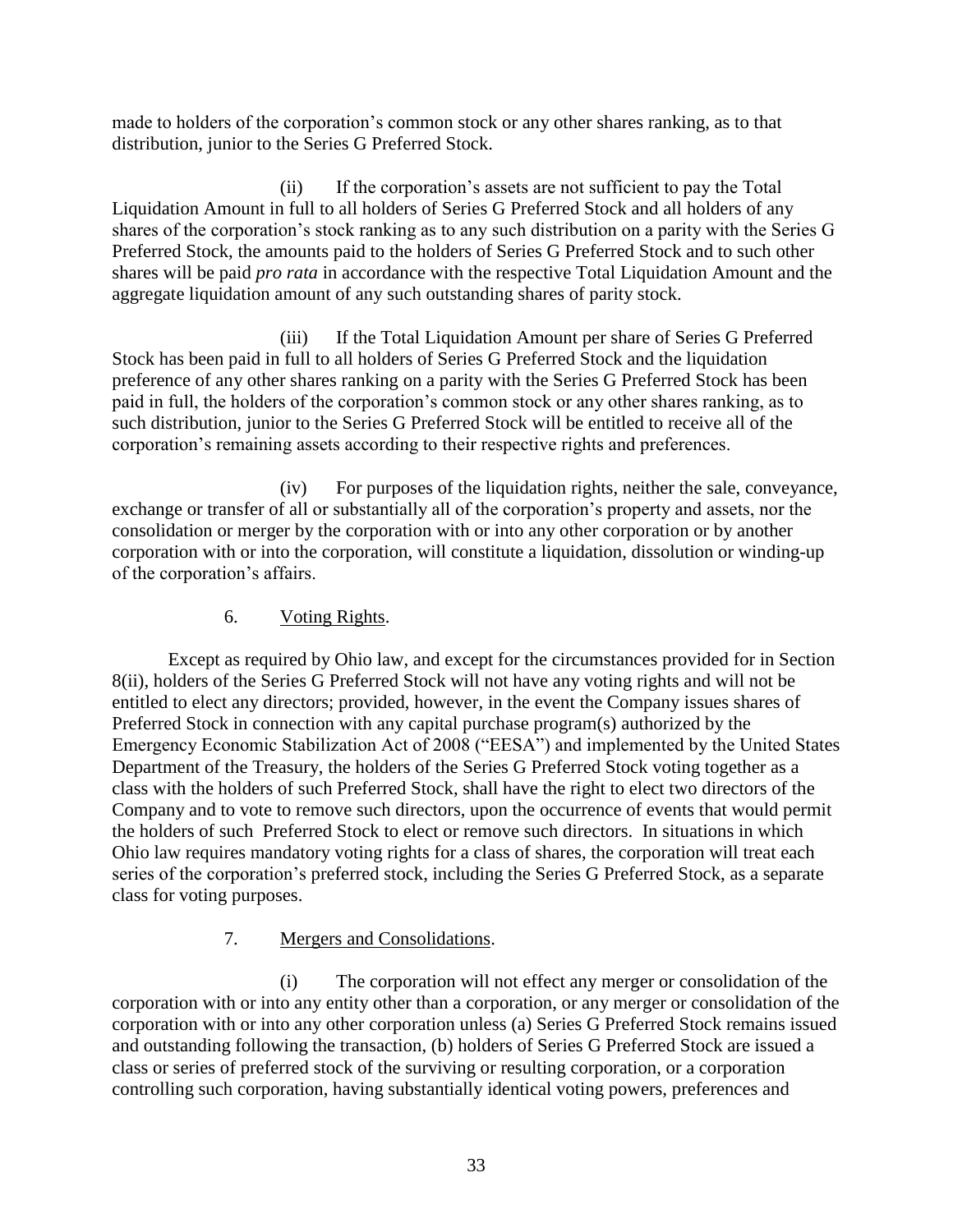special rights, or (c) such merger is approved by a class vote of the holders of Series G Preferred Stock pursuant to the mandatory voting rights provided by Ohio law and as set forth in Section 6 above.

(ii) In addition, if the surviving corporation in any such merger or consolidation or its parent company, as applicable, has outstanding immediately after the consummation of such merger or consolidation one or more series of preferred stock having rights similar to those described below in Section 8, except that the persons nominated upon the occurrence of a Triggering Event are actual directors with the right to vote with members of the surviving corporation's board of directors on matters considered by the board (as opposed to being merely Advisory Directors as described in Section 8), then the corporation's participation in such merger or consolidation will be conditioned upon the Articles of Incorporation or other charter document for the surviving corporation being amended to permit equivalent rights for holders of the Series G Preferred Stock.

### 8. Right to Nominate Advisory Directors.

(i) If and when dividends payable on the Series G Preferred Stock or on any other class or series ranking on a parity with the Series G Preferred Stock as to payment of dividends and that have a comparable right to nominate Advisory Directors, referred to herein as "*Covered Parity Stock*," shall have not been declared and paid (i) in the case of the Series G Preferred Stock and Covered Parity Stock bearing non-cumulative dividends, in full for at least six quarterly dividend periods or their equivalent (whether or not consecutive), or (ii) in the case of Covered Parity Stock bearing cumulative dividends, in an aggregate amount equal to full dividends for at least six quarterly dividend periods or their equivalent (whether or not consecutive) (each, a "*Triggering Event*"), the holders of the Covered Parity Stock, acting as a single class, will be entitled to nominate two persons for appointment by the corporation as "*Advisory Directors*" to attend meetings of the Board of Directors.

(ii) Promptly after any Dividend Payment Date on which a Triggering Event occurs, the corporation will call a meeting of the holders of Covered Parity Stock for the purpose of nominating Advisory Directors. Under the terms of the Series G Preferred Stock, if a Triggering Event has occurred, the corporation will promptly appoint each such person as an Advisory Director following his or her execution of an agreement with the corporation governing such Advisory Director's standard of conduct. The holders of shares of Series G Preferred Stock and other Covered Parity Stock, will be entitled to act together as a single class, to seek removal of any Advisory Director then in office by the adoption of a resolution to that effect. Upon the approval of any such resolution seeking removal of any Advisory Director, the corporation will terminate the appointment of such Advisory Director effective as of the date of such resolution. Upon the resignation, death or removal of any Advisory Director, the holders of Covered Parity Stock will be entitled to nominate a replacement Advisory Director to be appointed by the corporation as described above.

The Advisory Directors will have the right to attend all meetings of the Board of Directors, to address the board at such meetings and to receive notices of all meetings of the Board of Directors and copies of all information distributed to members of the Board of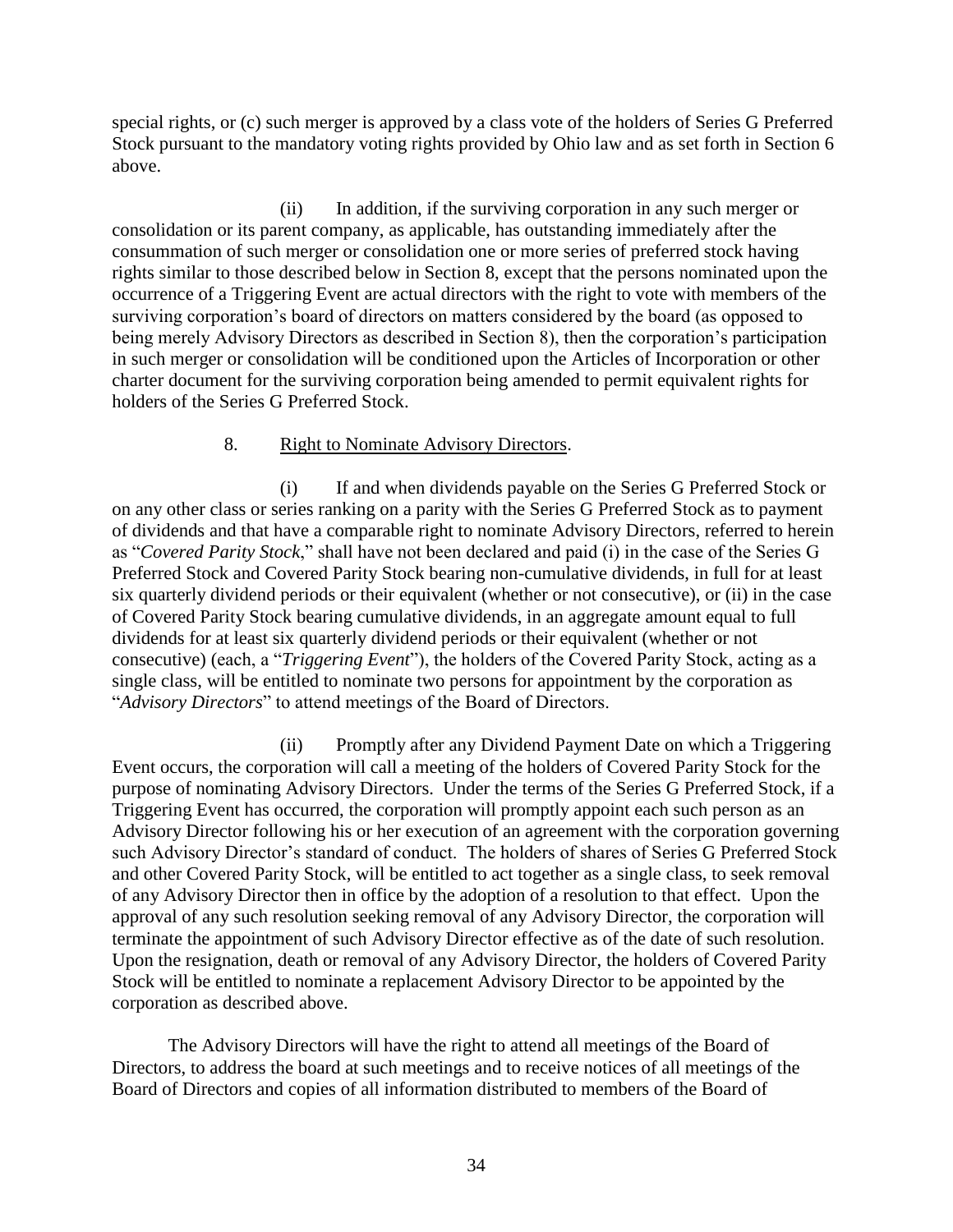Directors in advance of or during such meetings. The Advisory Directors will not be members of the Board of Directors and will not have the right to vote with members of the Board on matters considered. The term of each Advisory Director, once appointed, will continue until the earliest of (i) the first date as of which full dividends on the Series G Preferred Stock and such other classes or series of Covered Parity Stock, have been paid for at least one year, in the case of non-cumulative Covered Parity Stock, and all dividends have been fully paid, in the case of cumulative Covered Parity Stock or (ii) the date on which such Advisory Director resigns, dies or is removed either by the holders of the Covered Parity Stock, or by the Board of Directors if such Advisory Director fails to comply with his or her obligations under the agreement with the corporation.

The right of each person appointed as Advisory Director to attend meetings of the Board of Directors is subject to such person entering into an agreement (an *"Advisory Director Agreement*") in the form agreed with the corporation. Under the Advisory Director Agreement: (i) the corporation and such person shall agree that, as an Advisory Director of the corporation, such person will be subject to the provisions of Sections 1701.59 and 1701.60 of the Ohio General Corporation Law applicable to directors and to the corporation's Code of Regulations, Articles of Incorporation, Corporate Governance Guidelines and policies applicable to directors of the corporation, and accordingly, such person will be subject to the same duty to treat confidentially information such person receives concerning the corporation and its affiliates in such person's capacity as an Advisory Director that such person would be subject to if such person were a director of the corporation; and (ii) the parties shall acknowledge that, as an Advisory Director, (a) such person is not a Director of the corporation and such person does not share with the members of the Board the power, authority and responsibility to direct the operations of the corporation, and (b) Sections 1701.59 and 1701.60 of the Ohio General Corporation Law as applied to such person will be construed to reflect such person's special status as an Advisory Director appointed by the corporation, as opposed to a Director elected in accordance with the corporation's Code of Regulations. In particular, the corporation will acknowledge and agree that: (x) Section 1701.61 of the Ohio General Corporation Law will not preclude such person from attending meetings of the Board, addressing the Board and receiving related materials where the subject of the Board's deliberations include the corporation's compliance with the terms of its outstanding securities, including without limitation the Series G Preferred Stock; and (y) such person will not receive the compensation paid to directors of the corporation, although such person's expenses of attending meetings of the Board will be reimbursed to such person by the corporation in the same manner and amount as the directors of the corporation. Provided, however, Directors appointed by holders of Series G Preferred Stock or other shares of the corporation's (or a successor's) preferred stock under the circumstances described in Paragraph 7(ii) will not be required to enter into an Advisory Director Agreement. The requirement for such an Advisory Director Agreement only applies to Advisory Directors.

#### 9. Reservation of Common Shares.

(i) The corporation shall at all times reserve and keep available out of its authorized and unissued shares of common stock, solely for issuance upon the conversion of shares of Series G Preferred Stock as provided in these Articles of Amendment, free from any preemptive rights or other similar rights, such number of shares of common stock as shall from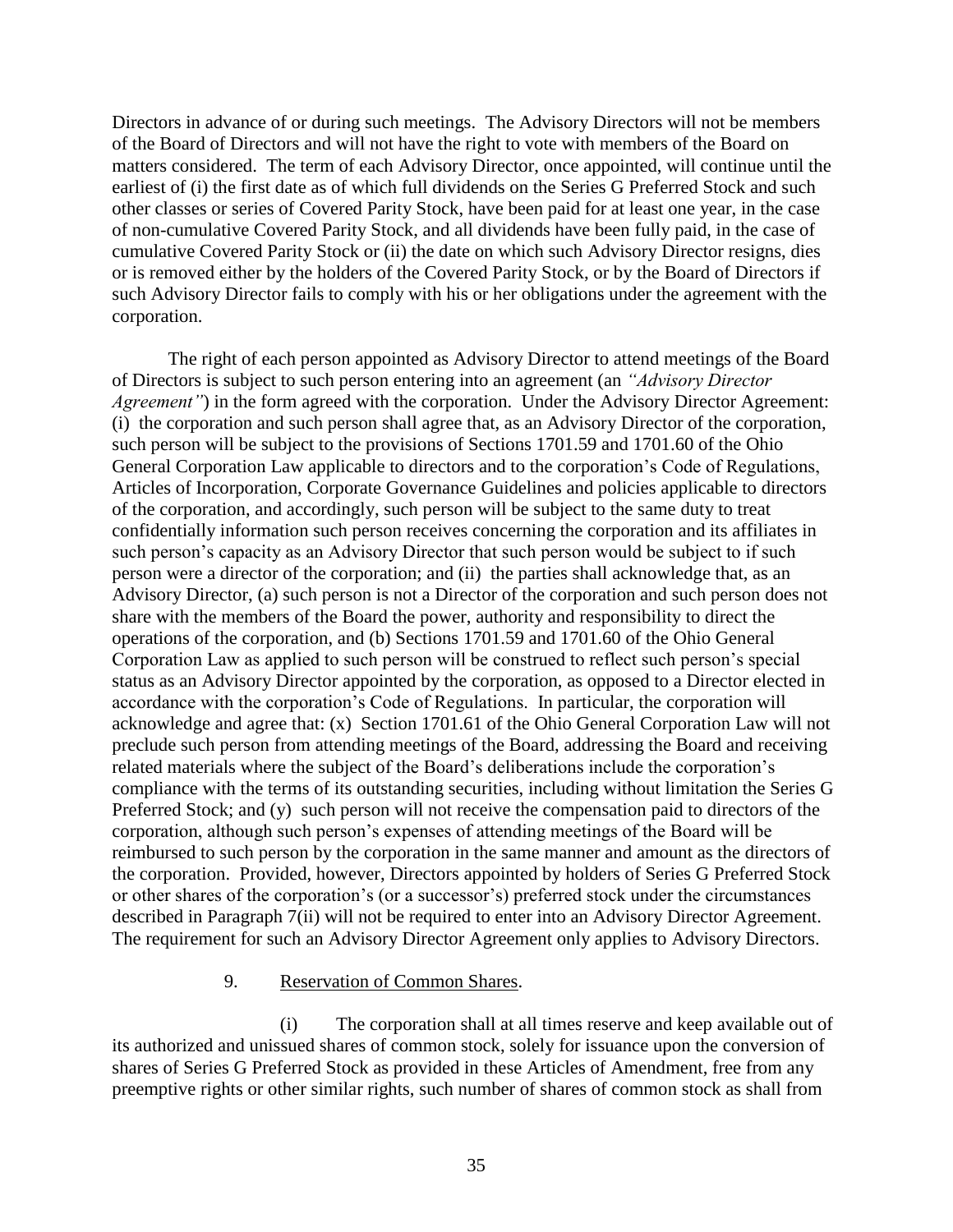time to time be issuable upon the conversion of all the shares of Series G Preferred Stock then outstanding, calculated assuming the applicable conversion price equals the base price, subject to adjustment described under Paragraph 4(viii). For purposes of this Section 9, the number of shares of common stock that shall be deliverable upon the conversion of all outstanding shares of Series G Preferred Stock shall be computed as if at the time of computation all such outstanding shares were held by a single holder.

(ii) All shares of common stock delivered upon conversion of the Series G Preferred Stock shall be duly authorized, validly issued, fully paid and non-assessable, free and clear of all liens, claims, security interests and other encumbrances (other than liens, charges, interests and other encumbrances created by the holders).

10. Preemptive or Subscription Rights. The holders of the Series G Preferred Stock shall not have any preemptive or subscription rights.

form.

11. Form. The Series G Preferred Stock will be issued only in fully registered

(e) **5.10 % Fixed-to-Floating Rate Non-Cumulative Perpetual Preferred Stock,**  Series H. Twenty Four Thousand (24,000) shares of the preferred stock of the Corporation shall be designated "5.10 % Fixed-to-Floating Rate Non-Cumulative Perpetual Preferred Stock, Series H." Each of the Twenty Four Thousand (24,000) shares of the 5.10% Fixed-to-Floating Rate Non-Cumulative Perpetual Preferred Stock, Series H, no par value, shall have a liquidation preference of \$25,000 per share, and \$600,000,000 in the aggregate, and shall have the rights, preferences and entitlements that follow:

1. Designation. The shares of such series shall be designated as "5.10 % Fixed-to-Floating Rate Non-Cumulative Perpetual Preferred Stock, Series H" (the "Series H Preferred Stock").

2. Dividends.

(i) Dividends on shares of Series H Preferred Stock will not be mandatory. Holders of the Series H Preferred Stock, in preference to the holders of the corporation's common stock and of any other shares of the corporation's stock ranking junior to the Series H Preferred Stock as to payment of dividends, will be entitled to receive, only as and if declared by the Board of Directors, out of funds legally available for payment, cash dividends. Commencing on the original issuance date of the Series H Preferred Stock (the "*Original Issuance Date*") through, but excluding June 30, 2023 (the "*Fixed Rate Period*"), dividends on the Series H Preferred Stock will accrue, on a non-cumulative basis, at an annual rate of 5.10%. Commencing on June 30, 2023 and continuing for so long as any shares of the Series H Preferred Stock remain outstanding (the "*Floating Rate Period*"), dividends on the Series H Preferred Stock will accrue, on a non-cumulative basis, at an annual rate equal to three-month LIBOR, reset quarterly, plus 3.033%. For the Fixed Rate Period, dividends on the liquidation preference of \$25,000 per share of Series H Preferred Stock will be payable, when, as and if declared by the Board of Directors, semi-annually in arrears on each June 30 and December 31 beginning on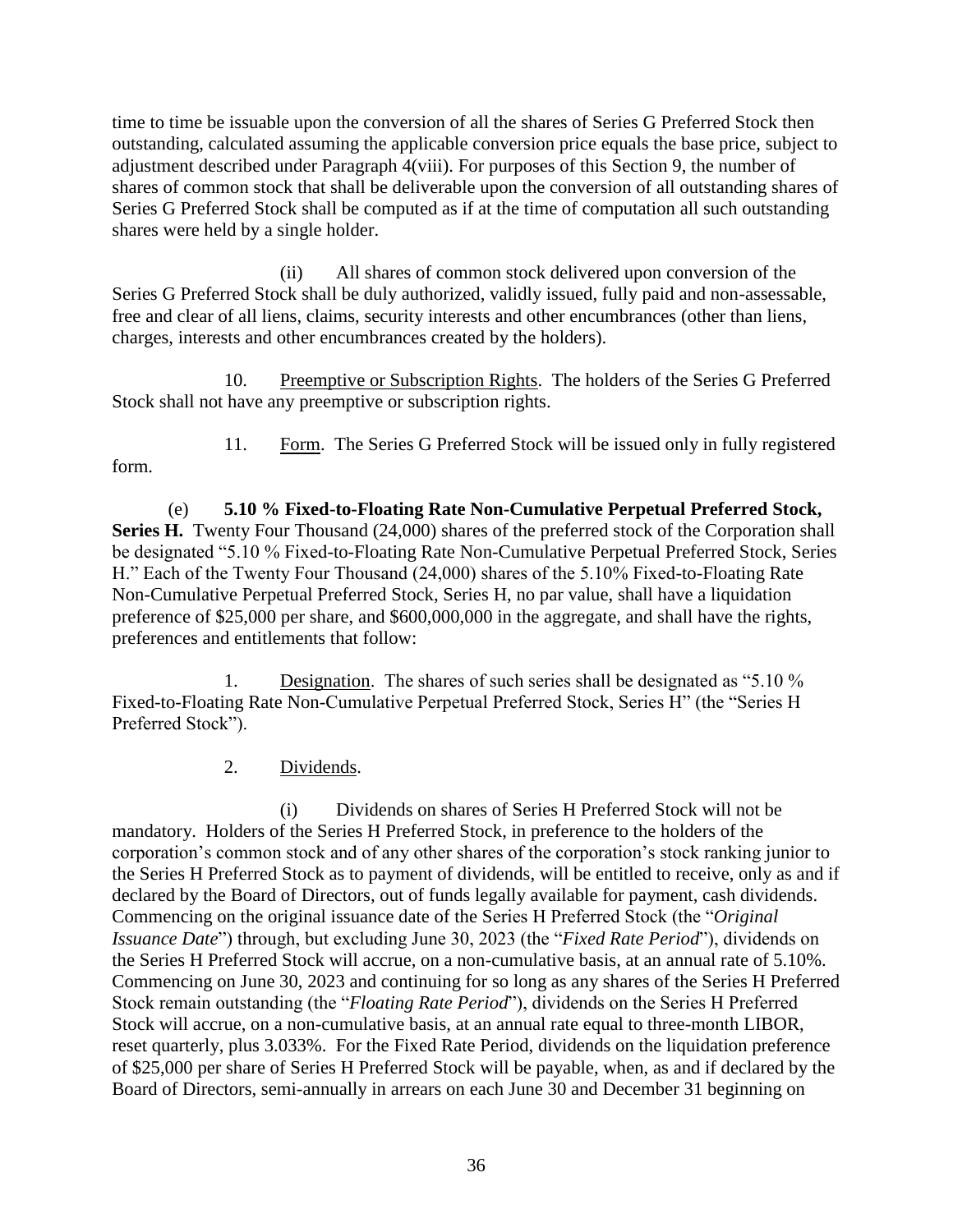December 31, 2013 to and including June 30, 2023 (each such date a "*Fixed Rate Dividend Payment Date*"). For the Floating Rate Period, dividends on the liquidation preference of \$25,000 per share of Series H Preferred Stock will be payable, when as and if declared by the Board of Directors, quarterly in arrears on March 31, June 30, September 30 and December 31 of each year beginning on September 30, 2023 (each such date a "*Floating Rate Dividend Payment Date*" and each Floating Rate Payment Date and each Fixed Rate Payment Date, together referred to as a "*Dividend Payment Date*"). Each Dividend Payment Date shall relate to the immediately preceding Dividend Payment Period. A "*Dividend Payment Period*" means each period commencing on, and including, a Dividend Payment Date and ending on, but excluding, the next succeeding Dividend Payment Date, except that the first Dividend Payment Period shall commence on, and include, the Original Issuance Date of the Series H Preferred Stock and end on, but exclude, December 31, 2013. Declared dividends, if any, will be paid to holders of record of Series H Preferred Stock on the respective date fixed for that purpose by the Board of Directors in advance of payment of each particular dividend (a "*Record Date*"). If any Dividend Payment Date or any date fixed for payment upon redemption is not a Business Day, then such payment shall be payable on the next succeeding Business Day without any increase in the amount payable as a result of such postponement.

For the Fixed Rate Period, the dividend payable on the Series H Preferred Stock for any Dividend Payment Period will be computed on the basis of a 360-day year of twelve 30-day months.

For the Floating Rate Period, the dividend accrued for each day (the "*Daily Dividend Amount*") will be calculated by dividing the dividend rate in effect for such day by 360 and multiplying the result by the aggregate liquidation preference of the Series H Preferred Stock. The dividend to be paid, when, as and if declared by the Board of Directors, on the Series H Preferred Stock for each quarterly Dividend Payment Period will be calculated by adding the Daily Dividend Amounts for each day in such quarterly Dividend Payment Period. All percentages resulting from such calculations will be rounded, if necessary, to the nearest one hundred thousandth of a percentage point, with five one-millionths of a percentage point being rounded upwards (e.g., 8.765435% (or .08765435) being rounded to 8.76544% or .0876544)) and all dollar amounts used in or resulting from such calculations will be rounded to the nearest cent (with one-half cent being rounded upwards).

A "*Business Day*" means any day other than a Saturday, Sunday or any other day on which banking institutions and trust companies in New York, New York and Cincinnati, Ohio are permitted or required by any applicable law to close.

"*Three-month LIBOR*" means, with respect to any quarterly Dividend Payment Period, the rate (expressed as a percentage per annum) for deposits in U.S. dollars for such three-month period commencing on the first day of that quarterly Dividend Payment Period that appears on the Reuters Screen LIBOR01 Page as of 11:00 a.m. (London time) on the LIBOR determination date for that quarterly Dividend Payment Period. If such rate does not appear on Reuters Screen LIBOR01 Page, three-month LIBOR will be determined on the basis of the rates at which deposits in U.S. dollars for such three-month period commencing on the first day of that quarterly Dividend Payment Period and in a principal amount of not less than \$1,000,000 are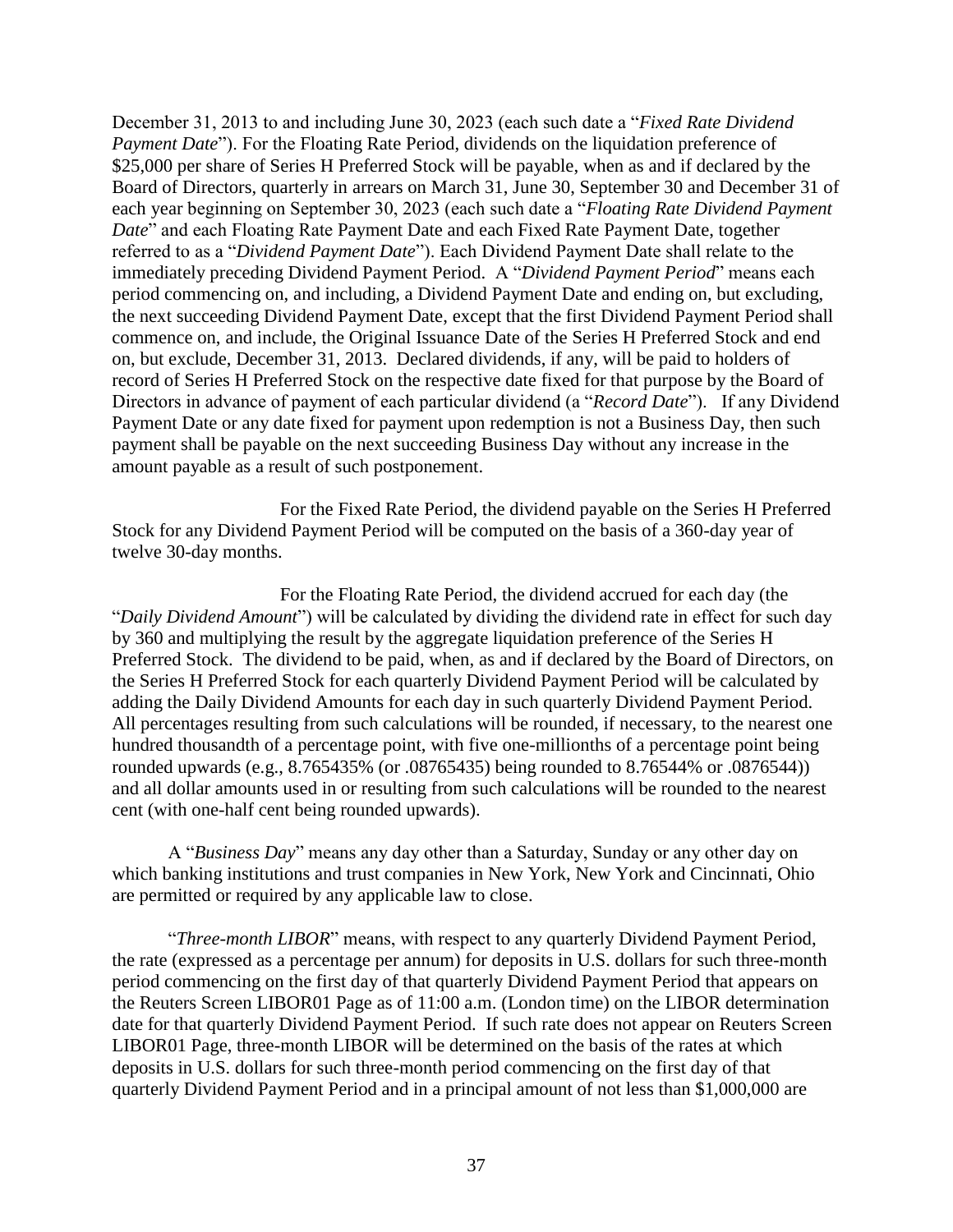offered to prime banks in the London interbank market by four major banks in the London interbank market selected by the calculation agent (after consultation with the corporation), at approximately 11:00 a.m., London time, on the LIBOR determination date for that quarterly Dividend Payment Period. The calculation agent will request the principal London office of each of such banks to provide a quotation of its rate. If at least two such quotations are provided, three-month LIBOR with respect to that quarterly Dividend Payment Period will be the arithmetic mean (rounded upward if necessary to the nearest whole multiple of 0.00001%) of such quotations. If fewer than two quotations are provided, three-month LIBOR with respect to that quarterly Dividend Payment Period will be the arithmetic mean (rounded upward if necessary to the nearest whole multiple of 0.00001%) of the rates quoted by three major banks in New York City selected by the calculation agent, at approximately 11:00 a.m., New York City time, on the LIBOR determination date for that quarterly Dividend Payment Period for loans in U.S. dollars to leading European banks for a three-month period commencing on the first day of that quarterly Dividend Payment Period and in a principal amount of not less than \$1,000,000. However, if fewer than three banks selected by the calculation agent to provide quotations are quoting as described above, three-month LIBOR for that quarterly Dividend Payment Period will be the same as three-month LIBOR as determined for the immediately preceding Dividend Payment Period. The establishment of three-month LIBOR for each quarterly Dividend Payment Period by the calculation agent shall (in the absence of manifest error) be final and binding.

"*Calculation agent*" means Wilmington Trust, National Association, or any other firm appointed by Fifth Third, acting as calculation agent. Upon request of the holder of any shares of Series H Preferred Stock, the calculation agent will provide the interest rate then in effect and, if determined, the interest rate that will become effective for the next quarterly Dividend Payment Period for the Series H Preferred Stock.

"*LIBOR determination date*" means the second London banking day immediately preceding the first day of the relevant quarterly Dividend Payment Period.

"*Reuters Screen LIBOR01 Page*" means the display designated on the Reuters Screen LIBOR01 Page (or such other page as may replace Reuters Screen LIBOR01 Page on the service or such other service as may be nominated by the British Bankers' Association for the purpose of displaying London interbank offered rates for U.S. Dollar deposits).

(ii) Dividends on shares of Series H Preferred Stock will not be cumulative. Accordingly, if the Board of Directors does not declare a dividend on the Series H Preferred Stock payable in respect of any Dividend Payment Period before the related Dividend Payment Date, such dividend will not accrue and the corporation will have no obligation to pay a dividend for that Dividend Payment Period on the Dividend Payment Date or at any future time, whether or not dividends on the Series H Preferred Stock are declared for any future Dividend Payment Period.

### 3. Ranking.

(i) The Series H Preferred Stock will rank (a) senior to the corporation's common stock and all other equity securities that the corporation may issue in the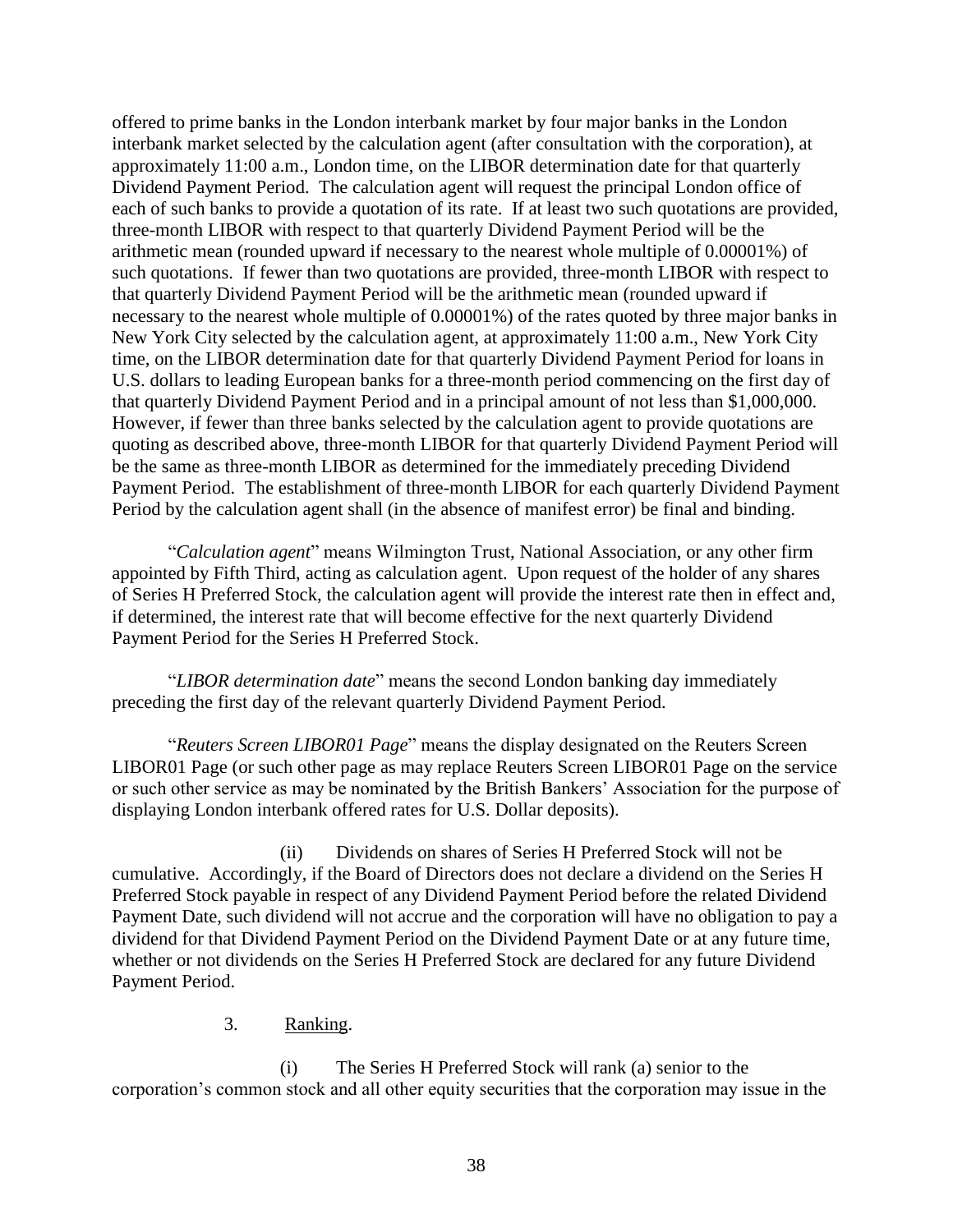future designated as ranking junior to the Series H Preferred Stock; (b) equally with our outstanding Series G Preferred Stock; and (c) equally with any other shares of preferred stock, and with all other equity securities that the corporation may issue in the future the terms of which provide that such preferred stock or other equity securities shall rank on a parity with the Series H Preferred Stock, in each case with respect to the payment of dividends and distribution of assets upon any liquidation, dissolution or winding-up of the corporation.

(ii) The corporation will not issue any series of preferred stock in the future that ranks senior to the Series H Preferred Stock, but the corporation may issue additional series ranking junior to or on a parity with the Series H Preferred Stock with respect to the payment of dividends and distribution of assets upon any liquidation, dissolution or winding up of the corporation. The corporation's common stock and any preferred stock or other equity securities designated as ranking junior to the Series H Preferred Stock are referred to herein as "*junior stock.*"

(iii) So long as any shares of Series H Preferred Stock remain outstanding, unless the full dividends for the then-current Dividend Payment Period on all outstanding shares of Series H Preferred Stock have been paid, or declared and funds set aside therefor, on any day in the immediately succeeding Dividend Payment Period: (a) no dividend whatsoever shall be declared on any junior stock, other than a dividend payable solely in junior stock; and (b) the corporation and its subsidiaries may not purchase, redeem or otherwise acquire for consideration (other than as a result of reclassification of junior stock for or into junior stock, or the exchange or conversion of one share of junior stock for or into another share of junior stock, and other than through the use of the proceeds of a substantially contemporaneous sale of other shares of junior stock), nor will the corporation pay to or make available any monies for a sinking fund for the redemption of any junior stock.

(iv) On any Dividend Payment Date for which full dividends are not paid, or declared and funds set aside therefor, upon the Series H Preferred Stock and any shares of any class or series or any securities convertible into shares of any class or series of other equity securities designated as ranking on a parity with the Series H Preferred Stock as to payment of dividends ("*Dividend Parity Stock*"), all dividends paid or declared for payment on that Dividend Payment Date with respect to the Series H Preferred Stock and the Dividend Parity Stock shall be shared: (a) first ratably by the holders of any shares of such other series of Dividend Parity Stock who have the right to receive dividends with respect to Dividend Payment Periods prior to the then-current Dividend Payment Period, in proportion to their respective amounts of the undeclared and unpaid dividends relating to prior Dividend Payment Periods; and (b) thereafter by the holders of the shares of Series H Preferred Stock and the Dividend Parity Stock on a *pro rata* basis.

(v) The corporation will not issue any new series of preferred stock having dividend payment dates that are not a March 31, June 30, September 30 or December 31 (or the next business day, if applicable).

4. Conversion. The Series H Preferred Stock are not convertible into shares of any other class or series of the corporation's capital stock or any other security.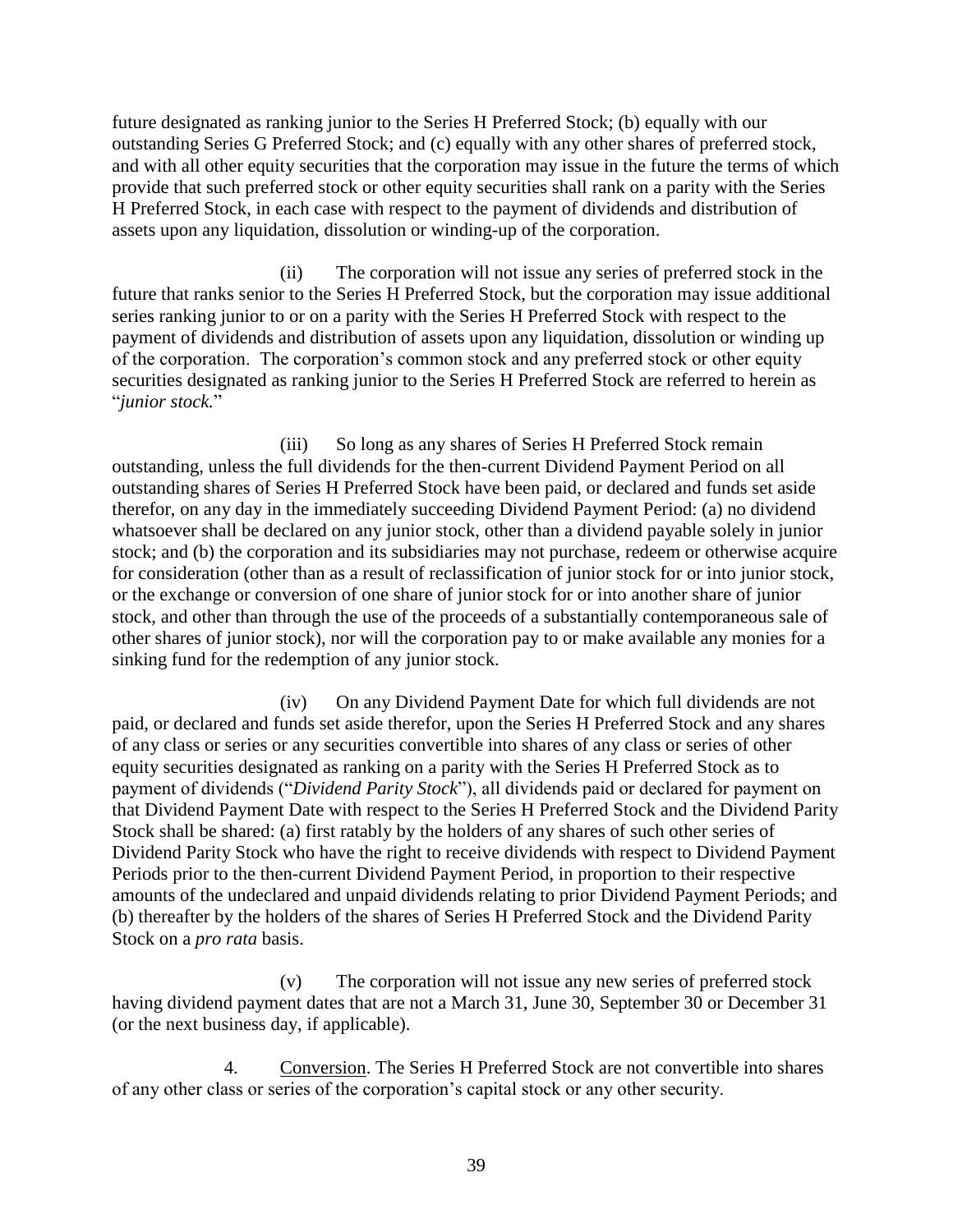#### 5. Redemption.

(i) Subject to receiving all required regulatory approvals (including prior approval by the Federal Reserve, if required), the Series H Preferred Stock may be redeemed at the option of the corporation, in whole or in part, at any time, or from time to time on or after June 30, 2023 at a redemption price equal to \$25,000 per share, plus an amount equal to any declared but unpaid dividends, without accumulation of any undeclared dividends. At any time after the corporation's good faith determination that an event has occurred that would constitute a "regulatory capital event," the corporation may at its option, subject to receiving all required regulatory approvals (including prior approval by the Federal Reserve, if required), provide notice of its intent to redeem the Series H Preferred Stock in accordance with the procedures described below, and subsequently redeem in whole, but not in part, prior to June 30, 2023, the shares of Series H Preferred Stock at the time outstanding at a redemption price equal to \$25,000 per share, plus an amount equal to any declared but unpaid dividends, without accumulation of any undeclared dividends.

A "*regulatory capital event*" means the corporation's reasonable determination that as a result of any: amendment to, clarification of, or change (including any announced prospective change) in the laws or regulations of the United States or any political subdivision of the United States that is enacted or becomes effective on or after the Original Issuance Date; proposed change in the laws or regulations of the United States or any political subdivision of the United States that is announced or becomes effective on or after the Original Issuance Date; or official administrative decision or judicial decision or administrative action or other official pronouncement interpreting or applying the laws or regulations of the United States or any political subdivision of the United States that is announced on or after the Original Issuance Date, there is more than an insubstantial risk that the corporation will not be entitled to treat the full liquidation preference amount of all shares of Series H Preferred Stock then outstanding as Tier 1 capital (or its equivalent) for purposes of the capital adequacy guidelines or regulations of the appropriate federal banking agency, as then in effect and applicable, for as long as any share of Series H Preferred Stock is outstanding.

(ii) Holders of Series H Preferred Stock do not have any right to require redemption of the Series H Preferred Stock.

(iii) The corporation will mail notice of every redemption of the Series H Preferred Stock by first class mail, postage prepaid, addressed to the holders of record of the Series H Preferred Stock to be redeemed at their respective last addresses appearing on the corporation's books. The corporation may redeem the Series H Preferred Stock upon not less than 30 and not more than 60 days' notice, which notice will be irrevocable, at a price of 100% of the liquidation preference of the redeemed Series H Preferred Stock, plus declared but unpaid dividends, if any, to, but excluding, the redemption date. Each notice shall state: (a) the redemption date; (b) the aggregate number of shares of Series H Preferred Stock to be redeemed, and if less than all shares of Series H Preferred Stock held by the holder are to be redeemed, the number of shares to be redeemed from the holder; (c) the redemption price; and (d) the place or places where the Series H Preferred Stock is to be redeemed.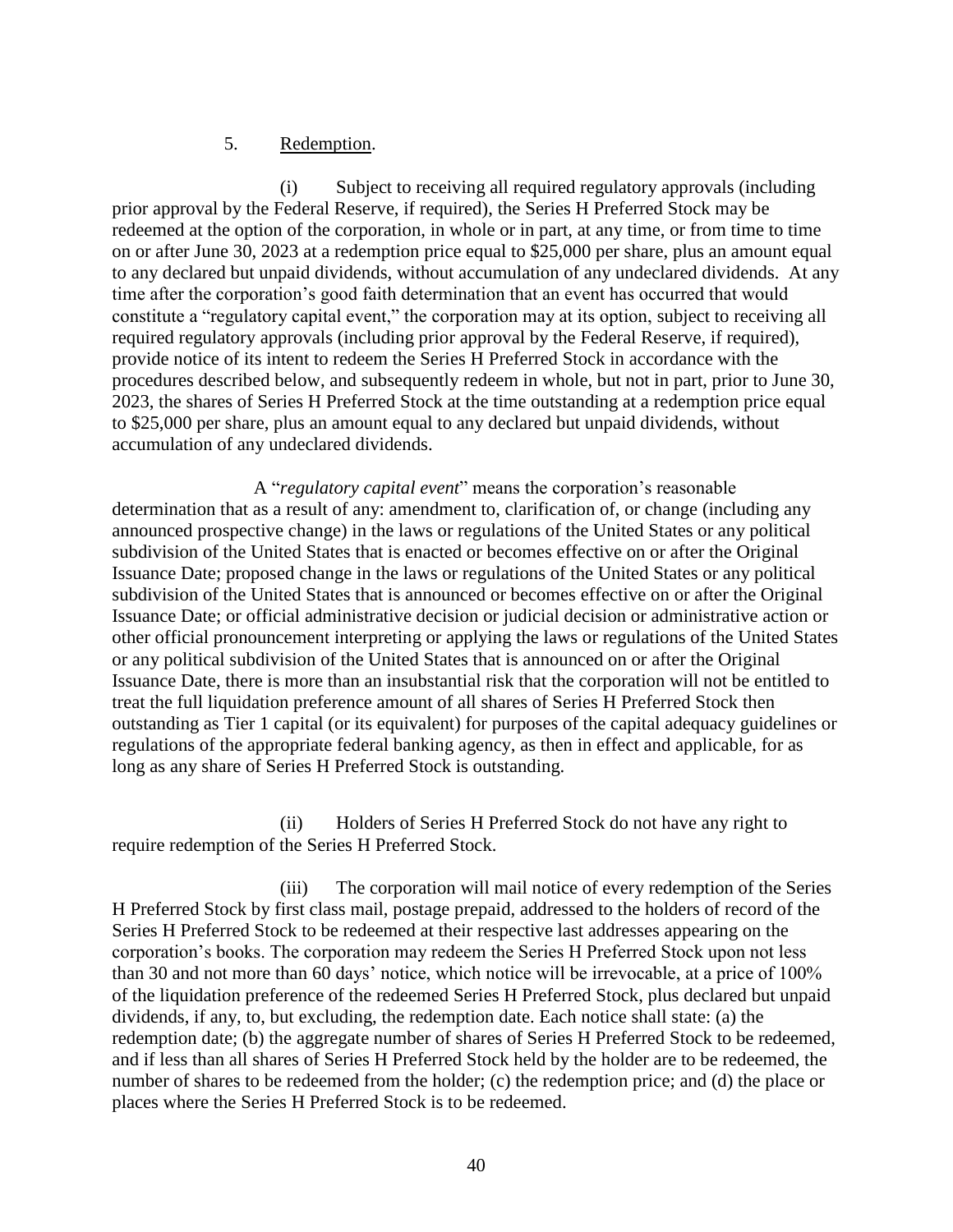(iv) If notice of redemption of any shares of Series H Preferred Stock has been duly given and if the funds necessary for such redemption have been irrevocably set aside by us for the benefit of the holders of the shares of Series H Preferred Stock so called for redemption, then, on and after the redemption date, dividends will not accrue on such shares of Series H Preferred Stock, such shares of Series H Preferred Stock shall no longer be deemed outstanding and all rights of the holders of such shares will terminate, except the right to receive the redemption price. In case of any redemption of only part of the shares of Series H Preferred Stock at the time outstanding, the shares to be redeemed shall be selected either *pro rata* or in such other manner as the corporation may determine to be fair and equitable.

6. Status of Reacquired Shares. Shares of Series H Preferred Stock that are redeemed, repurchased or otherwise acquired by the corporation shall not be reissued as shares of Series H Preferred Stock but shall revert to authorized but unissued shares of Preferred Stock and may be reissued as shares of a different series of Preferred Stock in any future designation by the Board of Directors.

#### 7. Liquidation Rights.

(i) In the event that the corporation voluntarily or involuntarily liquidates, dissolves or winds up its affairs, holders of Series H Preferred Stock will be entitled to receive an amount per share referred to as the "*Total Liquidation Amount*," equal to the fixed liquidation preference of \$25,000 per share, plus any declared and unpaid dividends including, if applicable, a *pro rata* portion of any declared and unpaid dividends for the then-current Dividend Payment Period to the date of liquidation, without regard to any undeclared dividends. Holders of the Series H Preferred Stock will be entitled to receive the Total Liquidation Amount out of the corporation's assets that are available for distribution to shareholders of the corporation's capital stock ranking on a parity on liquidation to the Series H Preferred Stock, after payment or provision for payment of the corporation's debts and other liabilities, but before any distribution of assets is made to holders of the corporation's common stock or any other shares ranking, as to that distribution, junior to the Series H Preferred Stock.

(ii) If the corporation's assets are not sufficient to pay the Total Liquidation Amount in full to all holders of Series H Preferred Stock and all holders of any shares of the corporation's stock ranking as to any such distribution on a parity with the Series H Preferred Stock, the amounts paid to the holders of Series H Preferred Stock and to holders of such other shares will be paid *pro rata* in accordance with the respective Total Liquidation Amount and the aggregate liquidation amount of any such outstanding shares of parity stock.

(iii) If the Total Liquidation Amount per share of Series H Preferred Stock has been paid in full to all holders of Series H Preferred Stock and the liquidation preference of any other shares ranking on a parity with the Series H Preferred Stock has been paid in full, the holders of the corporation's common stock or any other shares ranking, as to such distribution, junior to the Series H Preferred Stock will be entitled to receive all of the corporation's remaining assets according to their respective rights and preferences.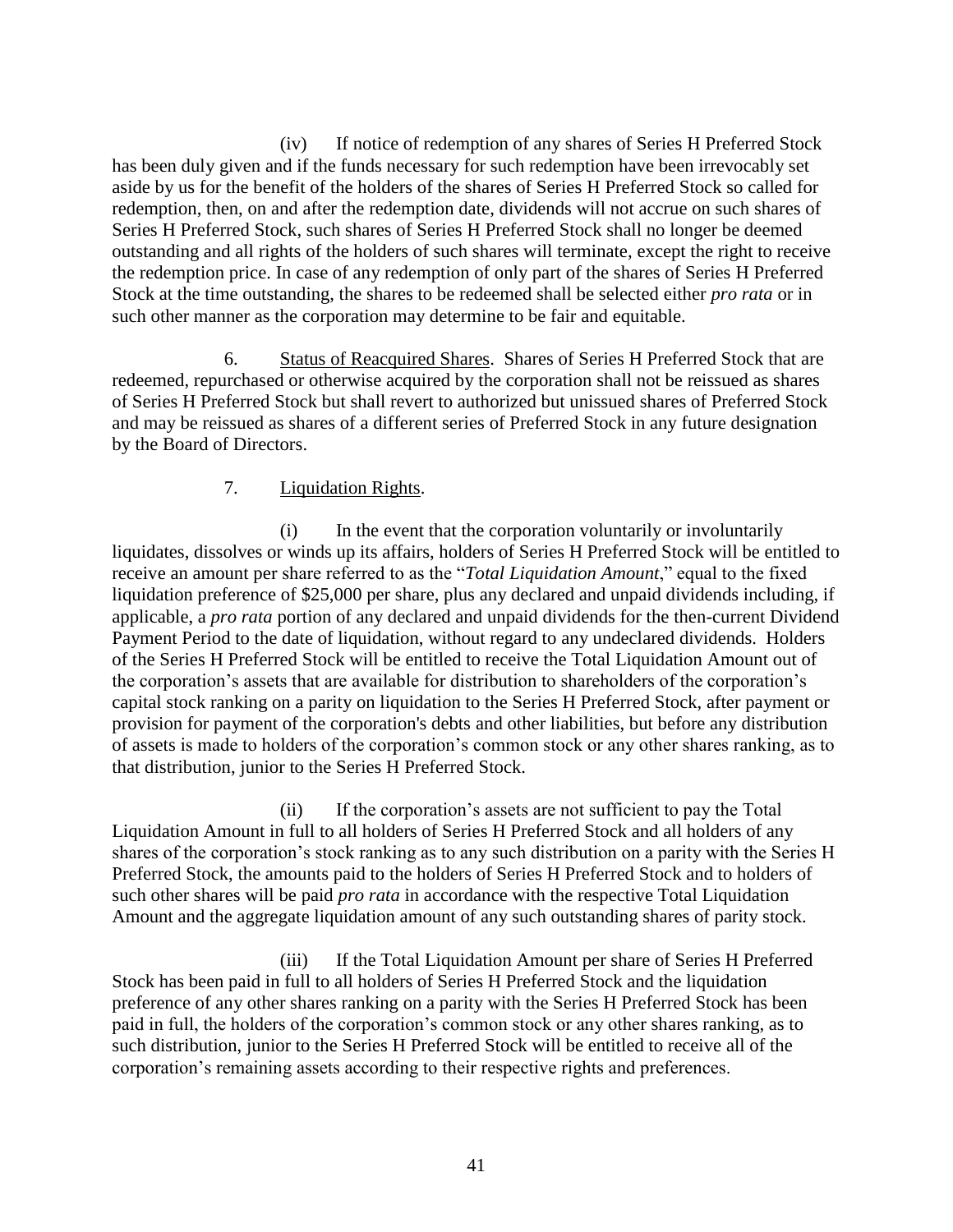(iv) For purposes of the liquidation rights, neither the sale, conveyance, exchange or transfer for cash, shares of stock, securities or other consideration, of all or substantially all of the corporation's property and assets, nor the consolidation or merger by the corporation with or into any other corporation or by another corporation with or into the corporation, will constitute a liquidation, dissolution or winding-up of the corporation's affairs.

### 8. Voting Rights.

Except as required by Ohio law, holders of the Series H Preferred Stock will not have any voting rights and will not be entitled to elect any directors. In situations in which Ohio law requires mandatory voting rights for a class of shares, the corporation will, unless prohibited by Ohio law, treat each series of the corporation's preferred stock, including the Series H Preferred Stock, as a separate class for voting purposes.

### 9. Mergers and Consolidations.

The corporation will not effect any merger or consolidation of the corporation with or into any entity other than a corporation, or any merger or consolidation of the corporation with or into any other corporation unless (a) the Series H Preferred Stock remains issued and outstanding following the transaction, (b) holders of Series H Preferred Stock are issued a class or series of preferred stock of the surviving or resulting corporation, or a corporation controlling such corporation, having substantially identical voting powers, preferences and special rights, or (c) such merger is approved by a class vote of the holders of Series H Preferred Stock pursuant to the mandatory voting rights provided by Ohio law and as set forth in Section 8 above.

10. Preemptive or Subscription Rights. The holders of the Series H Preferred Stock shall not have any preemptive or subscription rights.

form.

11. Form. The Series H Preferred Stock will be issued only in fully registered

(f) **6.625% Fixed-to-Floating Rate Non-Cumulative Perpetual Preferred Stock,**  Series I. Eighteen Thousand (18,000) shares of the preferred stock of the Corporation shall be designated "6.625% Fixed-to-Floating Rate Non-Cumulative Perpetual Preferred Stock, Series I." Each of the Eighteen Thousand (18,000) shares of the 6.625% Fixed-to-Floating Rate Non-Cumulative Perpetual Preferred Stock, Series I, no par value, shall have a liquidation preference of \$25,000 per share, and \$450,000,000 in the aggregate, and shall have the rights, preferences and entitlements that follow:

1. Designation. The shares of such series shall be designated as "6.625% Fixed-to-Floating Rate Non-Cumulative Perpetual Preferred Stock, Series I" (the "Series I Preferred Stock").

- 2. Dividends.
	- (i) Dividends on shares of Series I Preferred Stock will not be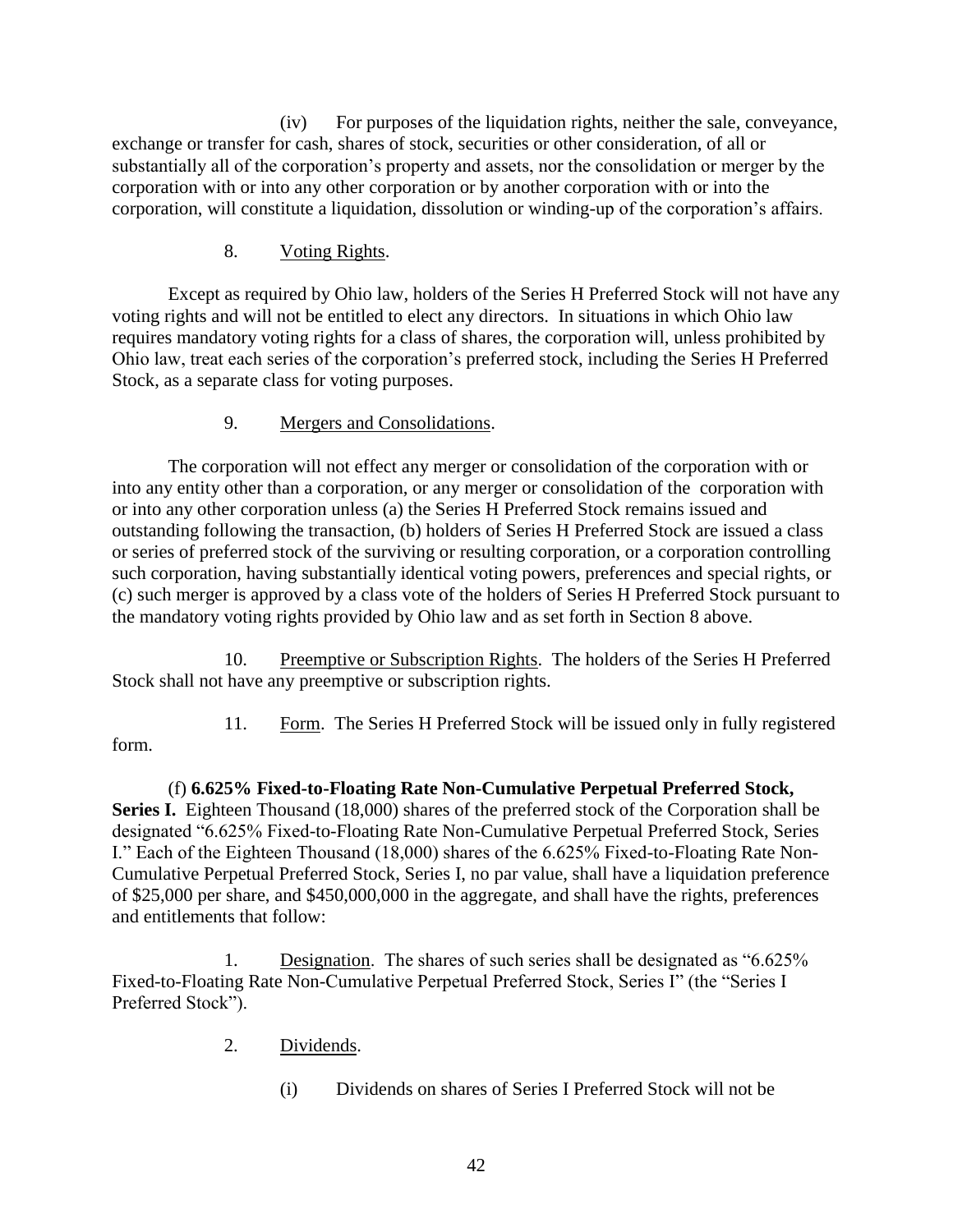mandatory. Holders of the Series I Preferred Stock, in preference to the holders of the corporation's common stock and of any other shares of the corporation's stock ranking junior to the Series I Preferred Stock as to payment of dividends, will be entitled to receive, only as and if declared by the Board of Directors, out of funds legally available for payment, cash dividends. Commencing on the original issuance date of the Series I Preferred Stock (the "*Original Issuance Date*") through, but excluding December 31, 2023 (the "*Fixed Rate Period*"), dividends on the Series I Preferred Stock will accrue, on a non-cumulative basis, at an annual rate of 6.625%. Commencing on December 31, 2023 and continuing for so long as any shares of the Series I Preferred Stock remain outstanding (the "*Floating Rate Period*"), dividends on the Series I Preferred Stock will accrue, on a non-cumulative basis, at an annual rate equal to threemonth LIBOR, reset quarterly, plus 3.71%. For the Fixed Rate Period, dividends on the liquidation preference of \$25,000 per share of Series I Preferred Stock will be payable, when, as and if declared by the Board of Directors, quarterly in arrears on each March 31, June 30, September 30 and December 31 beginning on March 31, 2014 to and including December 31, 2023 (each such date a "*Fixed Rate Dividend Payment Date*"). For the Floating Rate Period, dividends on the liquidation preference of \$25,000 per share of Series I Preferred Stock will be payable, when as and if declared by the Board of Directors, quarterly in arrears on March 31, June 30, September 30 and December 31 of each year beginning on March 31, 2024 (each such date a "*Floating Rate Dividend Payment Date*" and each Floating Rate Payment Date and each Fixed Rate Payment Date, together referred to as a "*Dividend Payment Date*"). Each Dividend Payment Date shall relate to the immediately preceding Dividend Payment Period. A "*Dividend Payment Period*" means each period commencing on, and including, a Dividend Payment Date and ending on, but excluding, the next succeeding Dividend Payment Date, except that the first Dividend Payment Period shall commence on, and include, the Original Issuance Date of the Series I Preferred Stock and end on, but exclude, March 31, 2014. Declared dividends, if any, will be paid to holders of record of Series I Preferred Stock on the respective date fixed for that purpose by the Board of Directors in advance of payment of each particular dividend (a "*Record Date*"). If any Dividend Payment Date or any date fixed for payment upon redemption is not a Business Day, then such payment shall be payable on the next succeeding Business Day without any increase in the amount payable as a result of such postponement.

For the Fixed Rate Period, the dividend payable on the Series I Preferred Stock for any Dividend Payment Period will be computed on the basis of a 360-day year of twelve 30-day months.

For the Floating Rate Period, the dividend accrued for each day (the "*Daily Dividend Amount*") will be calculated by dividing the dividend rate in effect for such day by 360 and multiplying the result by the aggregate liquidation preference of the Series I Preferred Stock. The dividend to be paid, when, as and if declared by the Board of Directors, on the Series I Preferred Stock for each quarterly Dividend Payment Period will be calculated by adding the Daily Dividend Amounts for each day in such quarterly Dividend Payment Period. All percentages resulting from such calculations will be rounded, if necessary, to the nearest one hundred thousandth of a percentage point, with five one-millionths of a percentage point being rounded upwards (e.g., 8.765435% (or .08765435) being rounded to 8.76544% or .0876544)) and all dollar amounts used in or resulting from such calculations will be rounded to the nearest cent (with one-half cent being rounded upwards).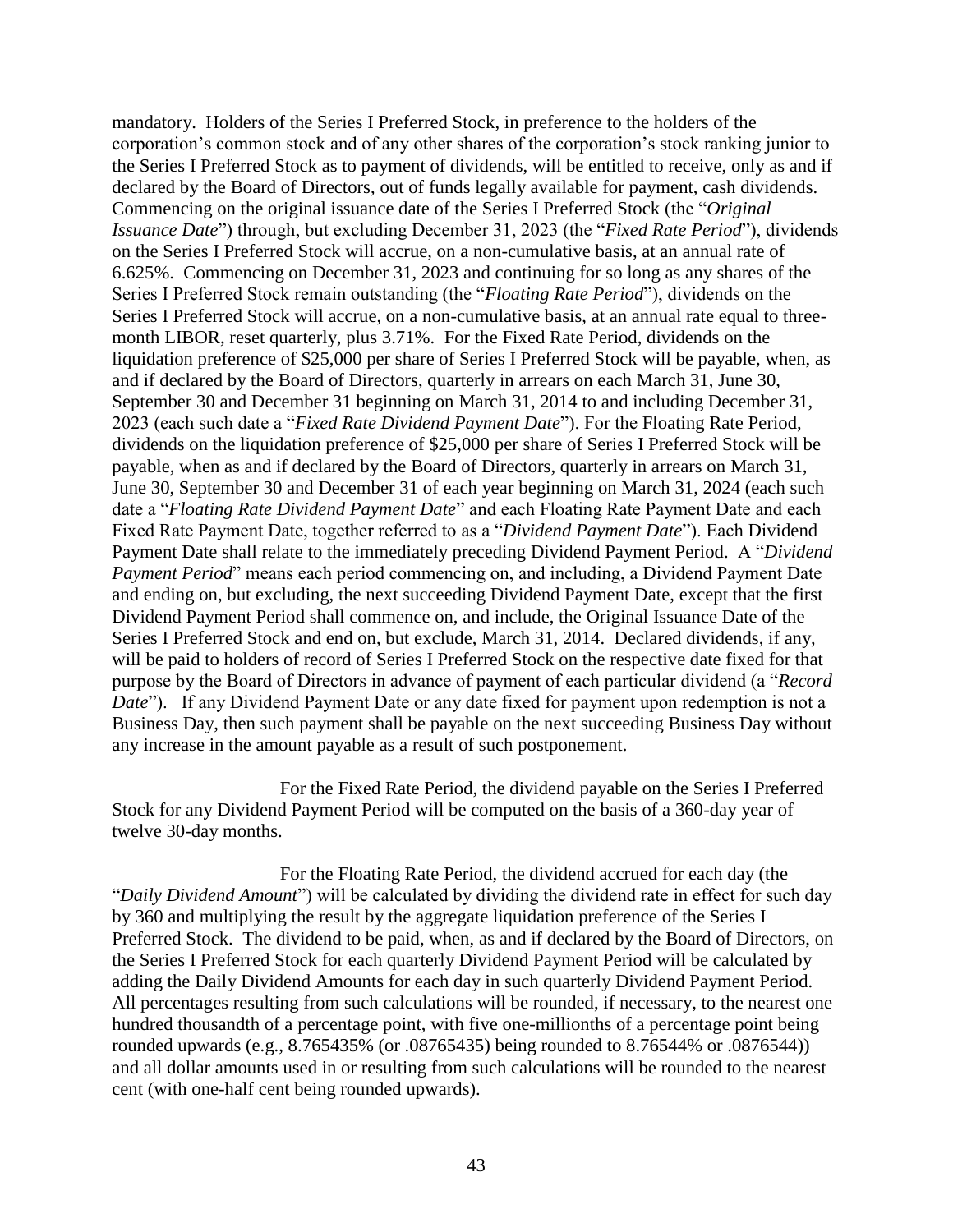A "*Business Day*" means any day other than a Saturday, Sunday or any other day on which banking institutions and trust companies in New York, New York and Cincinnati, Ohio are permitted or required by any applicable law to close.

"*Three-month LIBOR*" means, with respect to any quarterly Dividend Payment Period, the rate (expressed as a percentage per annum) for deposits in U.S. dollars for such three-month period commencing on the first day of that quarterly Dividend Payment Period that appears on the Reuters Screen LIBOR01 Page as of 11:00 a.m. (London time) on the LIBOR determination date for that quarterly Dividend Payment Period. If such rate does not appear on Reuters Screen LIBOR01 Page, three-month LIBOR will be determined on the basis of the rates at which deposits in U.S. dollars for such three-month period commencing on the first day of that quarterly Dividend Payment Period and in a principal amount of not less than \$1,000,000 are offered to prime banks in the London interbank market by four major banks in the London interbank market selected by the calculation agent (after consultation with the corporation), at approximately 11:00 a.m., London time, on the LIBOR determination date for that quarterly Dividend Payment Period. The calculation agent will request the principal London office of each of such banks to provide a quotation of its rate. If at least two such quotations are provided, three-month LIBOR with respect to that quarterly Dividend Payment Period will be the arithmetic mean (rounded upward if necessary to the nearest whole multiple of 0.00001%) of such quotations. If fewer than two quotations are provided, three-month LIBOR with respect to that quarterly Dividend Payment Period will be the arithmetic mean (rounded upward if necessary to the nearest whole multiple of 0.00001%) of the rates quoted by three major banks in New York City selected by the calculation agent, at approximately 11:00 a.m., New York City time, on the LIBOR determination date for that quarterly Dividend Payment Period for loans in U.S. dollars to leading European banks for a three-month period commencing on the first day of that quarterly Dividend Payment Period and in a principal amount of not less than \$1,000,000. However, if fewer than three banks selected by the calculation agent to provide quotations are quoting as described above, three-month LIBOR for that quarterly Dividend Payment Period will be the same as three-month LIBOR as determined for the immediately preceding Dividend Payment Period. The establishment of three-month LIBOR for each quarterly Dividend Payment Period by the calculation agent shall (in the absence of manifest error) be final and binding.

"*Calculation agent*" means Wilmington Trust, National Association, or any other firm appointed by Fifth Third, acting as calculation agent. Upon request of the holder of any shares of Series I Preferred Stock, the calculation agent will provide the interest rate then in effect and, if determined, the interest rate that will become effective for the next quarterly Dividend Payment Period for the Series I Preferred Stock.

"*LIBOR determination date*" means the second London banking day immediately preceding the first day of the relevant quarterly Dividend Payment Period.

"*Reuters Screen LIBOR01 Page*" means the display designated on the Reuters Screen LIBOR01 Page (or such other page as may replace Reuters Screen LIBOR01 Page on the service or such other service as may be nominated by the British Bankers' Association for the purpose of displaying London interbank offered rates for U.S. Dollar deposits).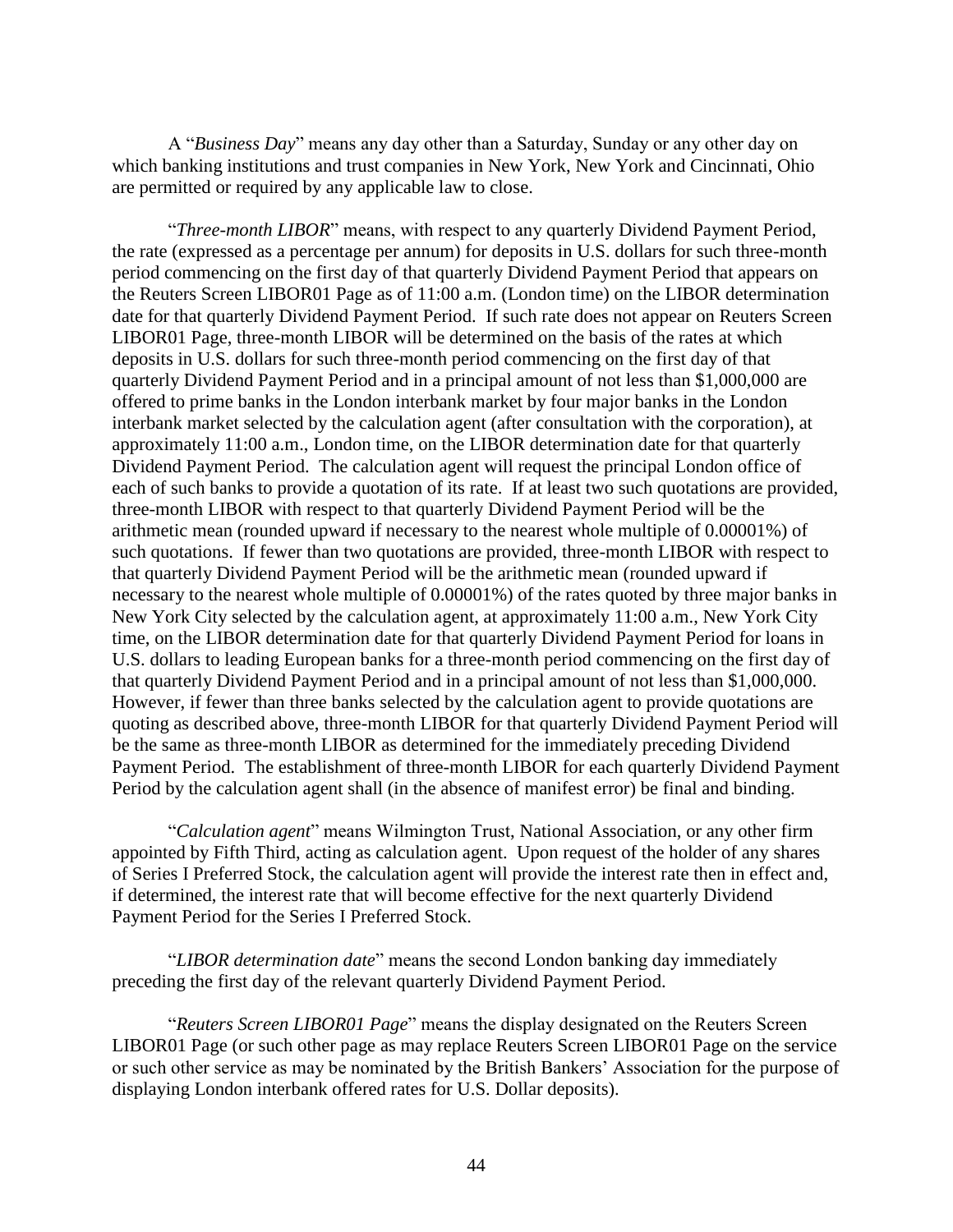(ii) Dividends on shares of Series I Preferred Stock will not be cumulative. Accordingly, if the Board of Directors does not declare a dividend on the Series I Preferred Stock payable in respect of any Dividend Payment Period before the related Dividend Payment Date, such dividend will not accrue and the corporation will have no obligation to pay a dividend for that Dividend Payment Period on the Dividend Payment Date or at any future time, whether or not dividends on the Series I Preferred Stock are declared for any future Dividend Payment Period.

#### 3. Ranking.

(i) The Series I Preferred Stock will rank (a) senior to the corporation's common stock and all other equity securities that the corporation may issue in the future designated as ranking junior to the Series I Preferred Stock; (b) equally with our outstanding Series H Preferred Stock; and (c) equally with any other shares of preferred stock, and with all other equity securities that the corporation may issue in the future the terms of which provide that such preferred stock or other equity securities shall rank on a parity with the Series I Preferred Stock, in each case with respect to the payment of dividends and distribution of assets upon any liquidation, dissolution or winding-up of the corporation.

(ii) The corporation will not issue any series of preferred stock in the future that ranks senior to the Series I Preferred Stock, but the corporation may issue additional series ranking junior to or on a parity with the Series I Preferred Stock with respect to the payment of dividends and distribution of assets upon any liquidation, dissolution or winding up of the corporation. The corporation's common stock and any preferred stock or other equity securities designated as ranking junior to the Series I Preferred Stock are referred to herein as "*junior stock.*"

(iii) So long as any shares of Series I Preferred Stock remain outstanding, unless the full dividends for the then-current Dividend Payment Period on all outstanding shares of Series I Preferred Stock have been paid, or declared and funds set aside therefor, on any day in the immediately succeeding Dividend Payment Period: (a) no dividend whatsoever shall be declared on any junior stock, other than a dividend payable solely in junior stock; and (b) the corporation and its subsidiaries may not purchase, redeem or otherwise acquire for consideration (other than as a result of reclassification of junior stock for or into junior stock, or the exchange or conversion of one share of junior stock for or into another share of junior stock, and other than through the use of the proceeds of a substantially contemporaneous sale of other shares of junior stock), nor will the corporation pay to or make available any monies for a sinking fund for the redemption of any junior stock.

(iv) On any Dividend Payment Date for which full dividends are not paid, or declared and funds set aside therefor, upon the Series I Preferred Stock and any shares of any class or series or any securities convertible into shares of any class or series of other equity securities designated as ranking on a parity with the Series I Preferred Stock as to payment of dividends ("*Dividend Parity Stock*"), all dividends paid or declared for payment on that Dividend Payment Date with respect to the Series I Preferred Stock and the Dividend Parity Stock shall be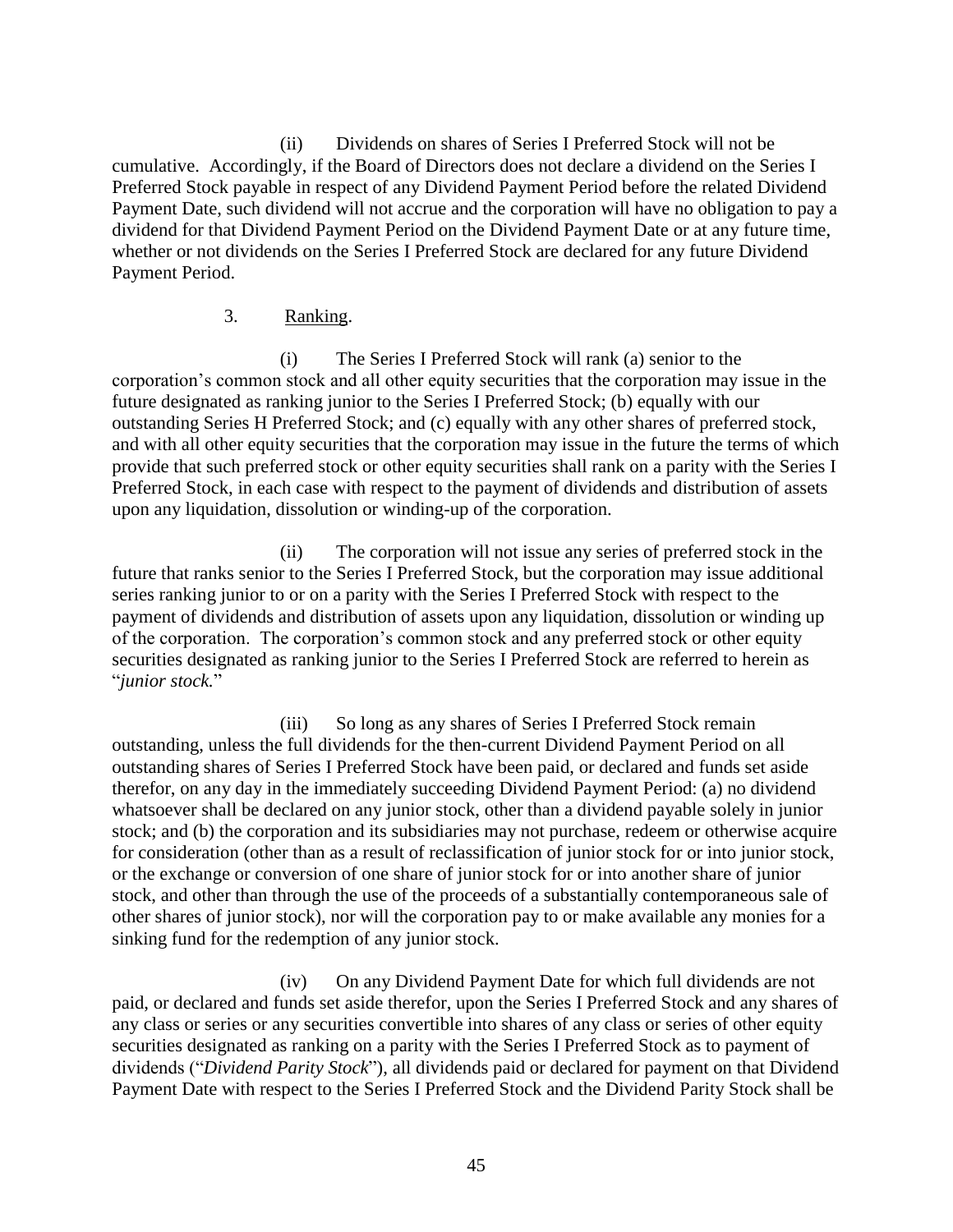shared: (a) first ratably by the holders of any shares of such other series of Dividend Parity Stock who have the right to receive dividends with respect to Dividend Payment Periods prior to the then-current Dividend Payment Period, in proportion to their respective amounts of the undeclared and unpaid dividends relating to prior Dividend Payment Periods; and (b) thereafter by the holders of the shares of Series I Preferred Stock and the Dividend Parity Stock on a *pro rata* basis.

(v) The corporation will not issue any new series of preferred stock having dividend payment dates that are not a March 31, June 30, September 30 or December 31 (or the next business day, if applicable).

4. Conversion. The Series I Preferred Stock are not convertible into shares of any other class or series of the corporation's capital stock or any other security.

### 5. Redemption.

(i) Subject to receiving all required regulatory approvals (including prior approval by the Federal Reserve, if required), the Series I Preferred Stock may be redeemed at the option of the corporation, in whole or in part, at any time, or from time to time on or after December 31, 2023 at a redemption price equal to \$25,000 per share, plus an amount equal to any declared but unpaid dividends, without accumulation of any undeclared dividends. At any time after the corporation's good faith determination that an event has occurred that would constitute a "regulatory capital event," the corporation may at its option, subject to receiving all required regulatory approvals (including prior approval by the Federal Reserve, if required), provide notice of its intent to redeem the Series I Preferred Stock in accordance with the procedures described below, and subsequently redeem in whole, but not in part, prior to December 31, 2023, the shares of Series I Preferred Stock at the time outstanding at a redemption price equal to \$25,000 per share, plus an amount equal to any declared but unpaid dividends, without accumulation of any undeclared dividends.

A "*regulatory capital event*" means the corporation's reasonable determination that as a result of any: amendment to, clarification of, or change (including any announced prospective change) in the laws or regulations of the United States or any political subdivision of the United States that is enacted or becomes effective on or after the Original Issuance Date; proposed change in the laws or regulations of the United States or any political subdivision of the United States that is announced or becomes effective on or after the Original Issuance Date; or official administrative decision or judicial decision or administrative action or other official pronouncement interpreting or applying the laws or regulations of the United States or any political subdivision of the United States that is announced on or after the Original Issuance Date, there is more than an insubstantial risk that the corporation will not be entitled to treat the full liquidation preference amount of all shares of Series I Preferred Stock then outstanding as additional Tier 1 capital (or its equivalent) for purposes of the capital adequacy guidelines or regulations of the appropriate federal banking agency, as then in effect and applicable, for as long as any share of Series I Preferred Stock is outstanding.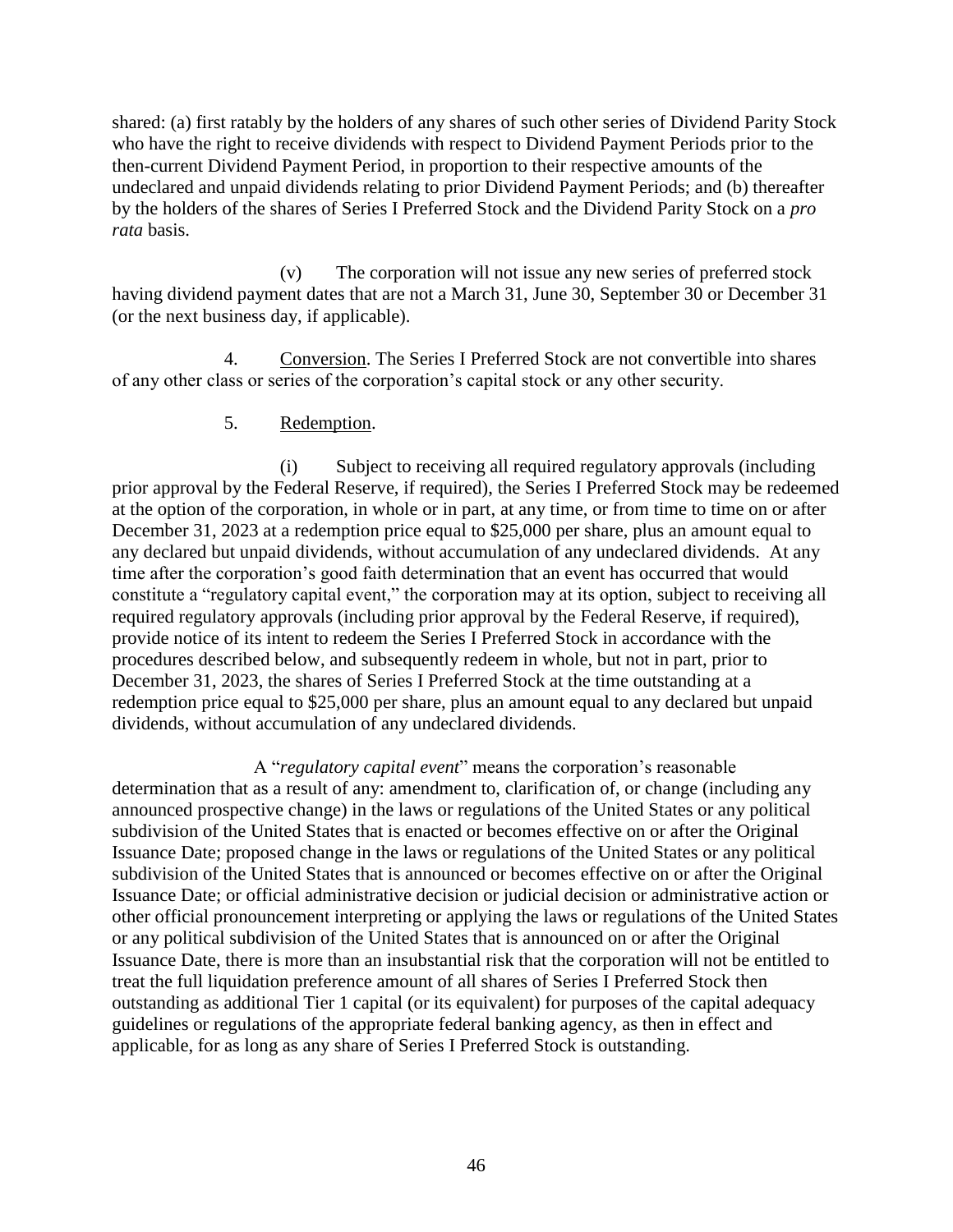(ii) Holders of Series I Preferred Stock do not have any right to require redemption of the Series I Preferred Stock.

(iii) The corporation will mail notice of every redemption of the Series I Preferred Stock by first class mail, postage prepaid, addressed to the holders of record of the Series I Preferred Stock to be redeemed at their respective last addresses appearing on the corporation's books. The corporation may redeem the Series I Preferred Stock upon not less than 30 and not more than 60 days' notice, which notice will be irrevocable, at a price of 100% of the liquidation preference of the redeemed Series I Preferred Stock, plus declared but unpaid dividends, if any, to, but excluding, the redemption date. Each notice shall state: (a) the redemption date; (b) the aggregate number of shares of Series I Preferred Stock to be redeemed, and if less than all shares of Series I Preferred Stock held by the holder are to be redeemed, the number of shares to be redeemed from the holder; (c) the redemption price; and (d) the place or places where the Series I Preferred Stock is to be redeemed.

(iv) If notice of redemption of any shares of Series I Preferred Stock has been duly given and if the funds necessary for such redemption have been irrevocably set aside by us for the benefit of the holders of the shares of Series I Preferred Stock so called for redemption, then, on and after the redemption date, dividends will not accrue on such shares of Series I Preferred Stock, such shares of Series I Preferred Stock shall no longer be deemed outstanding and all rights of the holders of such shares will terminate, except the right to receive the redemption price. In case of any redemption of only part of the shares of Series I Preferred Stock at the time outstanding, the shares to be redeemed shall be selected either *pro rata* or in such other manner as the corporation may determine to be fair and equitable.

6. Status of Reacquired Shares. Shares of Series I Preferred Stock that are redeemed, repurchased or otherwise acquired by the corporation shall not be reissued as shares of Series I Preferred Stock but shall revert to authorized but unissued shares of Preferred Stock and may be reissued as shares of a different series of Preferred Stock in any future designation by the Board of Directors.

### 7. Liquidation Rights.

(i) In the event that the corporation voluntarily or involuntarily liquidates, dissolves or winds up its affairs, holders of Series I Preferred Stock will be entitled to receive an amount per share referred to as the "*Total Liquidation Amount*," equal to the fixed liquidation preference of \$25,000 per share, plus any declared and unpaid dividends including, if applicable, a *pro rata* portion of any declared and unpaid dividends for the then-current Dividend Payment Period to the date of liquidation, without regard to any undeclared dividends. Holders of the Series I Preferred Stock will be entitled to receive the Total Liquidation Amount out of the corporation's assets that are available for distribution to shareholders of the corporation's capital stock ranking on a parity on liquidation to the Series I Preferred Stock, after payment or provision for payment of the corporation's debts and other liabilities, but before any distribution of assets is made to holders of the corporation's common stock or any other shares ranking, as to that distribution, junior to the Series I Preferred Stock.

(ii) If the corporation's assets are not sufficient to pay the Total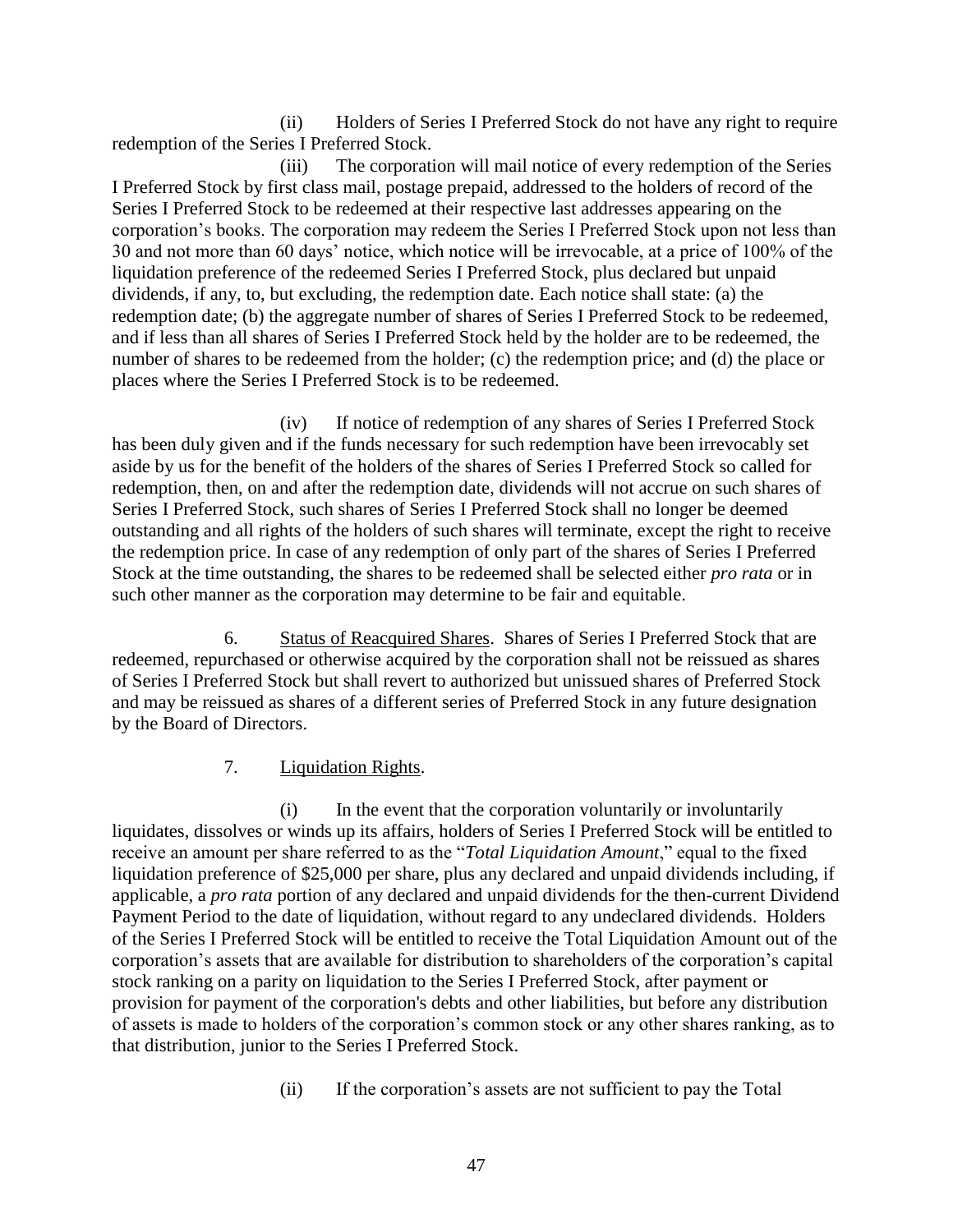Liquidation Amount in full to all holders of Series I Preferred Stock and all holders of any shares of the corporation's stock ranking as to any such distribution on a parity with the Series I Preferred Stock, the amounts paid to the holders of Series I Preferred Stock and to holders of such other shares will be paid *pro rata* in accordance with the respective Total Liquidation Amount and the aggregate liquidation amount of any such outstanding shares of parity stock.

(iii) If the Total Liquidation Amount per share of Series I Preferred Stock has been paid in full to all holders of Series I Preferred Stock and the liquidation preference of any other shares ranking on a parity with the Series I Preferred Stock has been paid in full, the holders of the corporation's common stock or any other shares ranking, as to such distribution, junior to the Series I Preferred Stock will be entitled to receive all of the corporation's remaining assets according to their respective rights and preferences.

(iv) For purposes of the liquidation rights, neither the sale, conveyance, exchange or transfer for cash, shares of stock, securities or other consideration, of all or substantially all of the corporation's property and assets, nor the consolidation or merger by the corporation with or into any other corporation or by another corporation with or into the corporation, will constitute a liquidation, dissolution or winding-up of the corporation's affairs.

8. Voting Rights.

Except as required by Ohio law, holders of the Series I Preferred Stock will not have any voting rights and will not be entitled to elect any directors. In situations in which Ohio law requires mandatory voting rights for a class of shares, the corporation will, unless prohibited by Ohio law, treat each series of the corporation's preferred stock, including the Series I Preferred Stock, as a separate class for voting purposes.

# 9. Mergers and Consolidations.

The corporation will not effect any merger or consolidation of the corporation with or into any entity other than a corporation, or any merger or consolidation of the corporation with or into any other corporation unless (a) the Series I Preferred Stock remains issued and outstanding following the transaction, (b) holders of Series I Preferred Stock are issued a class or series of preferred stock of the surviving or resulting corporation, or a corporation controlling such corporation, having substantially identical voting powers, preferences and special rights, or (c) such merger is approved by a class vote of the holders of Series I Preferred Stock pursuant to the mandatory voting rights provided by Ohio law and as set forth in Section 8 above.

10. Preemptive or Subscription Rights. The holders of the Series I Preferred Stock shall not have any preemptive or subscription rights.

11. Form. The Series I Preferred Stock will be issued only in fully registered form.

(g) **4.90% Fixed-to-Floating Rate Non-Cumulative Perpetual Preferred Stock, Series J.** Twelve Thousand (12,000) shares of the preferred stock of the corporation shall be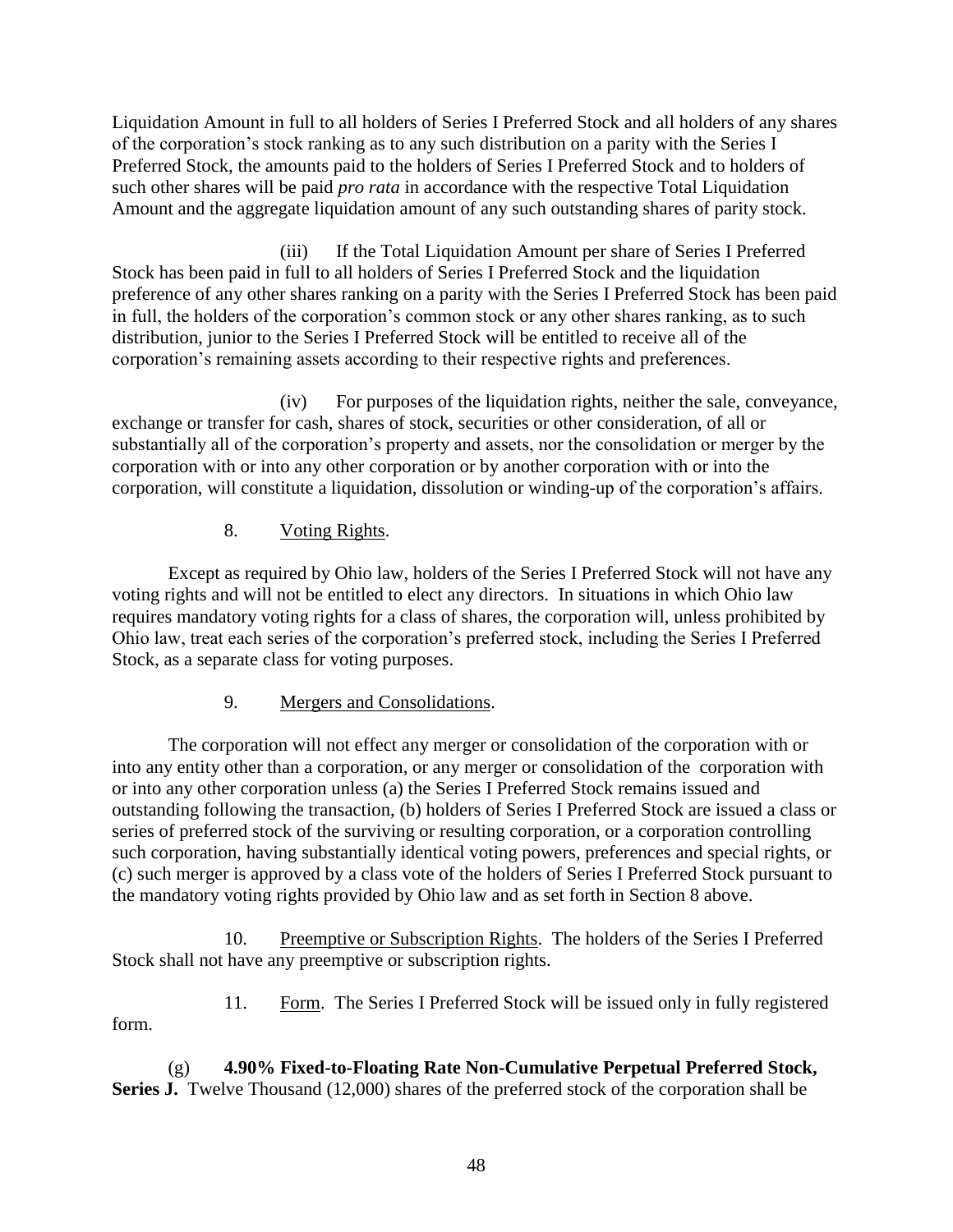designated "4.90% Fixed-to-Floating Rate Non-Cumulative Perpetual Preferred Stock, Series J." Each of the Twelve Thousand (12,000) shares of the 4.90% Fixed-to-Floating Rate Non-Cumulative Perpetual Preferred Stock, Series J, no par value, shall have a liquidation preference of \$25,000 per share, and \$300,000,000 in the aggregate, and shall have the rights, preferences and entitlements that follow:

1. Designation. The shares of such series shall be designated as "4.90% Fixed-to-Floating Rate Non-Cumulative Perpetual Preferred Stock, Series J" (the "Series J Preferred Stock").

### 2. Dividends.

(i) Dividends on shares of Series J Preferred Stock will not be mandatory. Holders of the Series J Preferred Stock, in preference to the holders of the corporation's common stock and of any other shares of the corporation's stock ranking junior to the Series J Preferred Stock as to payment of dividends, will be entitled to receive, only as and if declared by the Board of Directors, out of funds legally available for payment, cash dividends. Commencing on the original issuance date of the Series J Preferred Stock (the "*Original Issuance Date*") through, but excluding September 30, 2019 (the "*Fixed Rate Period*"), dividends on the Series J Preferred Stock will accrue, on a non-cumulative basis, at an annual rate of 4.90%. Commencing on September 30, 2019 and continuing for so long as any shares of the Series J Preferred Stock remain outstanding (the "*Floating Rate Period*"), dividends on the Series J Preferred Stock will accrue, on a non-cumulative basis, at an annual rate equal to threemonth LIBOR, reset quarterly, plus 3.129%. For the Fixed Rate Period, dividends on the liquidation preference of \$25,000 per share of Series J Preferred Stock will be payable, when, as and if declared by the Board of Directors, semi-annually in arrears on each March 31 and September 30 beginning on September 30, 2014 to and including September 30, 2019 (each such date a "*Fixed Rate Dividend Payment Date*"). For the Floating Rate Period, dividends on the liquidation preference of \$25,000 per share of Series J Preferred Stock will be payable, when as and if declared by the Board of Directors, quarterly in arrears on March 31, June 30, September 30 and December 31 of each year beginning on December 31, 2019 (each such date a "*Floating Rate Dividend Payment Date*" and each Floating Rate Payment Date and each Fixed Rate Payment Date, together referred to as a "*Dividend Payment Date*"). Each Dividend Payment Date shall relate to the immediately preceding Dividend Payment Period. A "*Dividend Payment Period*" means each period commencing on, and including, a Dividend Payment Date and ending on, but excluding, the next succeeding Dividend Payment Date, except that the first Dividend Payment Period shall commence on, and include, the Original Issuance Date of the Series J Preferred Stock and end on, but exclude, September 30, 2014. Declared dividends, if any, will be paid to holders of record of Series J Preferred Stock on the respective date fixed for that purpose by the Board of Directors in advance of payment of each particular dividend (a "*Record Date*"). If any Dividend Payment Date or any date fixed for payment upon redemption is not a Business Day, then such payment shall be payable on the next succeeding Business Day without any increase in the amount payable as a result of such postponement.

For the Fixed Rate Period, the dividend payable on the Series J Preferred Stock for any Dividend Payment Period will be computed on the basis of a 360-day year of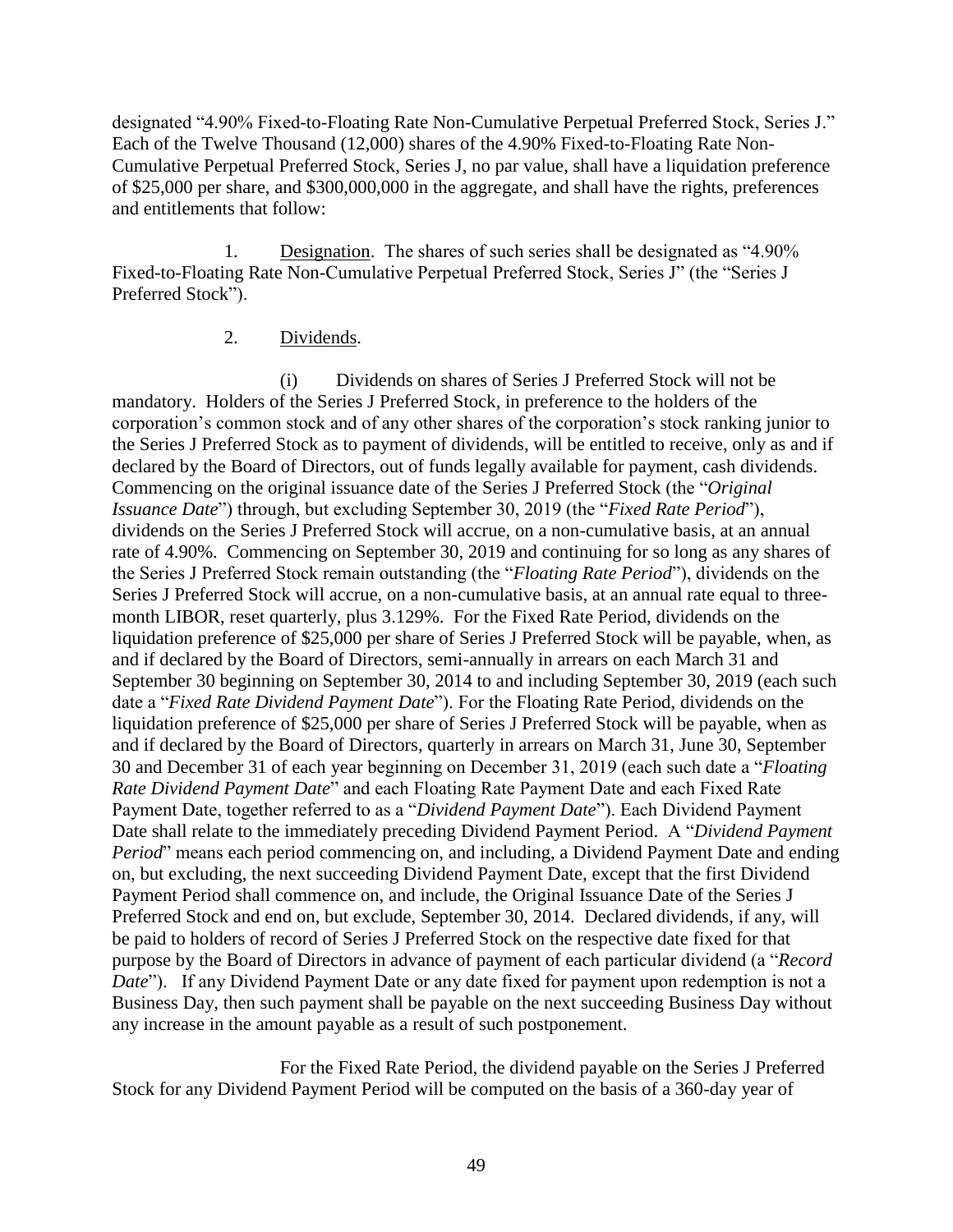twelve 30-day months.

For the Floating Rate Period, the dividend accrued for each day (the "*Daily Dividend Amount*") will be calculated by dividing the dividend rate in effect for such day by 360 and multiplying the result by the aggregate liquidation preference of the Series J Preferred Stock. The dividend to be paid, when, as and if declared by the Board of Directors, on the Series J Preferred Stock for each quarterly Dividend Payment Period will be calculated by adding the Daily Dividend Amounts for each day in such quarterly Dividend Payment Period. All percentages resulting from such calculations will be rounded, if necessary, to the nearest one hundred thousandth of a percentage point, with five one-millionths of a percentage point being rounded upwards (*e.g.*, 8.765435% (or .08765435) being rounded to 8.76544% or .0876544)) and all dollar amounts used in or resulting from such calculations will be rounded to the nearest cent (with one-half cent being rounded upwards).

A "*Business Day*" means any day other than a Saturday, Sunday or any other day on which banking institutions and trust companies in New York, New York and Cincinnati, Ohio are permitted or required by any applicable law to close.

"*Three-month LIBOR*" means, with respect to any quarterly Dividend Payment Period, the rate (expressed as a percentage per annum) for deposits in U.S. dollars for such three-month period commencing on the first day of that quarterly Dividend Payment Period that appears on the Reuters Screen LIBOR01 Page as of 11:00 a.m. (London time) on the LIBOR determination date for that quarterly Dividend Payment Period. If such rate does not appear on Reuters Screen LIBOR01 Page, three-month LIBOR will be determined on the basis of the rates at which deposits in U.S. dollars for such three-month period commencing on the first day of that quarterly Dividend Payment Period and in a principal amount of not less than \$1,000,000 are offered to prime banks in the London interbank market by four major banks in the London interbank market selected by the calculation agent (after consultation with the corporation), at approximately 11:00 a.m., London time, on the LIBOR determination date for that quarterly Dividend Payment Period. The calculation agent will request the principal London office of each of such banks to provide a quotation of its rate. If at least two such quotations are provided, three-month LIBOR with respect to that quarterly Dividend Payment Period will be the arithmetic mean (rounded upward if necessary to the nearest whole multiple of 0.00001%) of such quotations. If fewer than two quotations are provided, three-month LIBOR with respect to that quarterly Dividend Payment Period will be the arithmetic mean (rounded upward if necessary to the nearest whole multiple of 0.00001%) of the rates quoted by three major banks in New York City selected by the calculation agent, at approximately 11:00 a.m., New York City time, on the LIBOR determination date for that quarterly Dividend Payment Period for loans in U.S. dollars to leading European banks for a three-month period commencing on the first day of that quarterly Dividend Payment Period and in a principal amount of not less than \$1,000,000. However, if fewer than three banks selected by the calculation agent to provide quotations are quoting as described above, three-month LIBOR for that quarterly Dividend Payment Period will be the same as three-month LIBOR as determined for the immediately preceding Dividend Payment Period. The establishment of three-month LIBOR for each quarterly Dividend Payment Period by the calculation agent shall (in the absence of manifest error) be final and binding.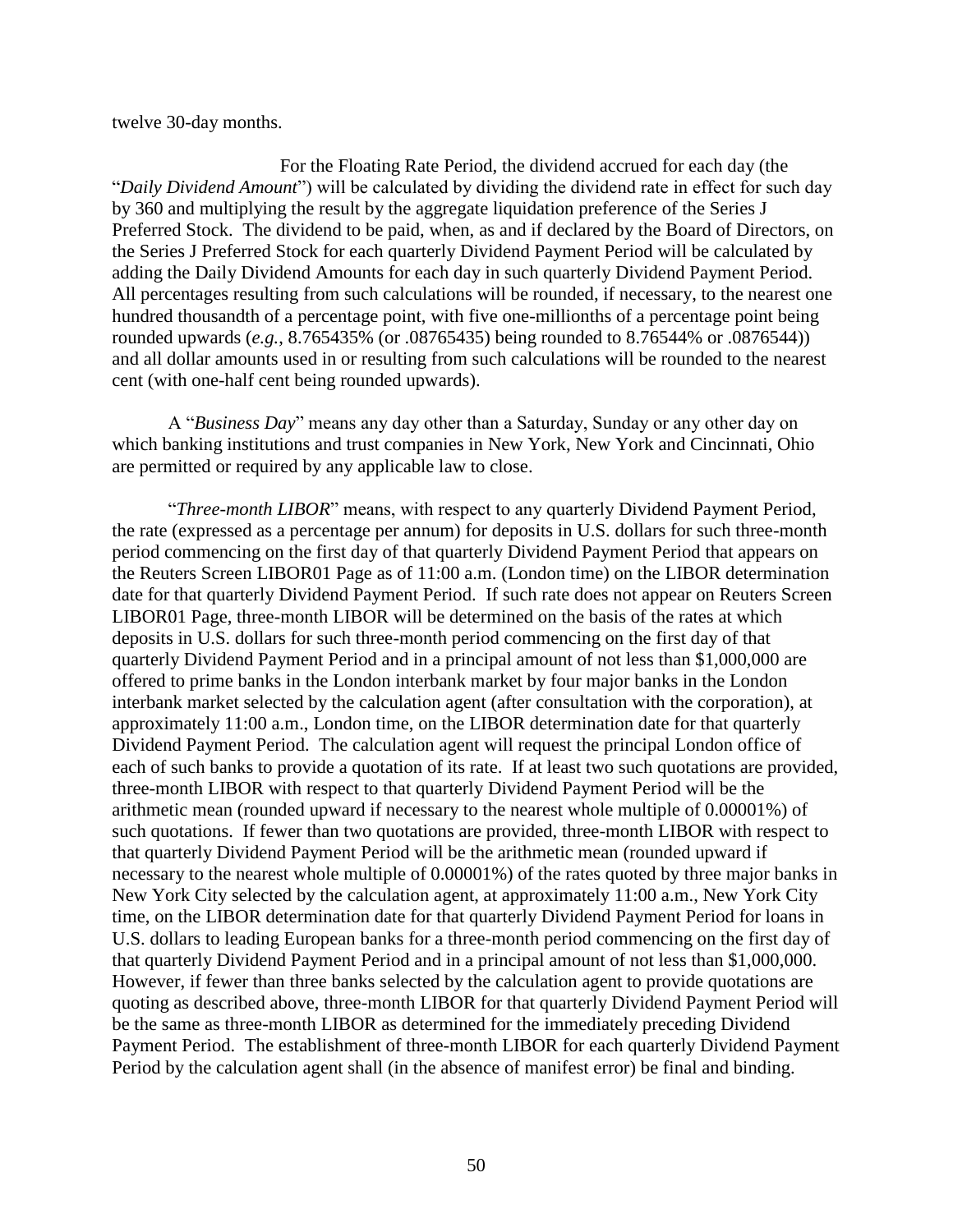"*Calculation agent*" means Wilmington Trust, National Association, or any other firm appointed by Fifth Third, acting as calculation agent. Upon request of the holder of any shares of Series J Preferred Stock, the calculation agent will provide the interest rate then in effect and, if determined, the interest rate that will become effective for the next quarterly Dividend Payment Period for the Series J Preferred Stock.

"*LIBOR determination date*" means the second London banking day immediately preceding the first day of the relevant quarterly Dividend Payment Period.

"*Reuters Screen LIBOR01 Page*" means the display designated on the Reuters Screen LIBOR01 Page (or such other page as may replace Reuters Screen LIBOR01 Page on the service or such other service as may be nominated by the British Bankers' Association for the purpose of displaying London interbank offered rates for U.S. Dollar deposits).

(ii) Dividends on shares of Series J Preferred Stock will not be cumulative. Accordingly, if the Board of Directors does not declare a dividend on the Series J Preferred Stock payable in respect of any Dividend Payment Period before the related Dividend Payment Date, such dividend will not accrue and the corporation will have no obligation to pay a dividend for that Dividend Payment Period on the Dividend Payment Date or at any future time, whether or not dividends on the Series J Preferred Stock are declared for any future Dividend Payment Period.

#### 3. Ranking.

(i) The Series J Preferred Stock will rank (a) senior to the corporation's common stock and all other equity securities that the corporation may issue in the future designated as ranking junior to the Series J Preferred Stock; (b) equally with our outstanding Series H and Series I Preferred Stock; and (c) equally with any other shares of preferred stock, and with all other equity securities that the corporation may issue in the future the terms of which provide that such preferred stock or other equity securities shall rank on a parity with the Series J Preferred Stock, in each case with respect to the payment of dividends and distribution of assets upon any liquidation, dissolution and winding-up of the corporation.

(ii) The corporation will not issue any series of preferred stock in the future that ranks senior to the Series J Preferred Stock, but the corporation may issue additional series ranking junior to or on a parity with the Series J Preferred Stock with respect to the payment of dividends and distribution of assets upon any liquidation, dissolution and winding up of the corporation. The corporation's common stock and any preferred stock or other equity securities designated as ranking junior to the Series J Preferred Stock are referred to herein as "*junior stock.*"

(iii) So long as any shares of Series J Preferred Stock remain outstanding, unless the full dividends for the then-current Dividend Payment Period on all outstanding shares of Series J Preferred Stock have been paid, or declared and funds set aside therefor, on any day in the immediately succeeding Dividend Payment Period: (a) no dividend whatsoever shall be declared on any junior stock, other than a dividend payable solely in junior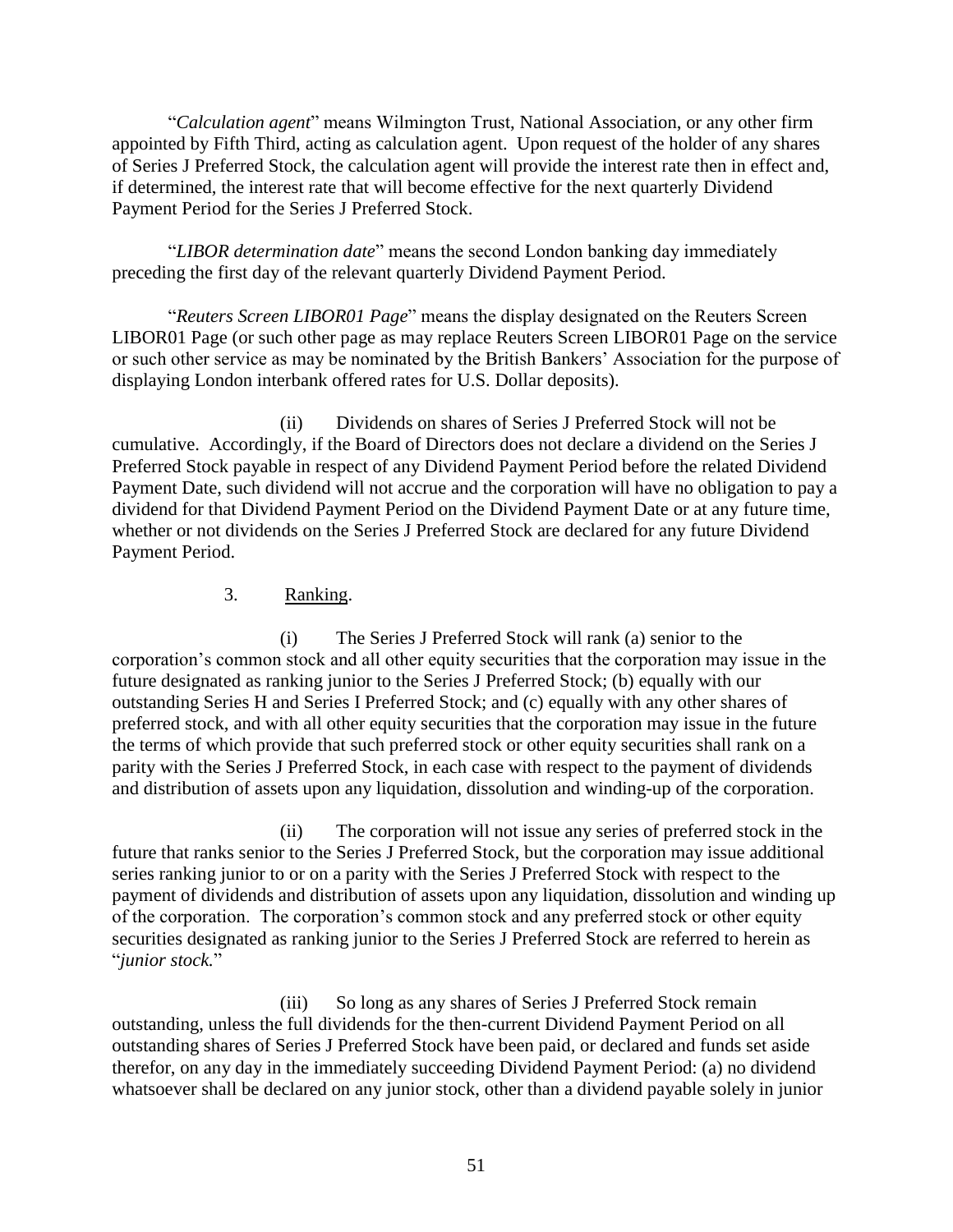stock; and (b) the corporation and its subsidiaries may not purchase, redeem or otherwise acquire for consideration (other than as a result of reclassification of junior stock for or into junior stock, or the exchange or conversion of one share of junior stock for or into another share of junior stock, and other than through the use of the proceeds of a substantially contemporaneous sale of other shares of junior stock), nor will the corporation pay to or make available any monies for a sinking fund for the redemption of any junior stock.

(iv) On any Dividend Payment Date for which full dividends are not paid, or declared and funds set aside therefor, upon the Series J Preferred Stock and any shares of any class or series or any securities convertible into shares of any class or series of other equity securities designated as ranking on a parity with the Series J Preferred Stock as to payment of dividends ("*Dividend Parity Stock*"), all dividends paid or declared for payment on that Dividend Payment Date with respect to the Series J Preferred Stock and the Dividend Parity Stock shall be shared: (a) first ratably by the holders of any shares of such other series of Dividend Parity Stock who have the right to receive dividends with respect to Dividend Payment Periods prior to the then-current Dividend Payment Period, in proportion to their respective amounts of the undeclared and unpaid dividends relating to prior Dividend Payment Periods; and (b) thereafter by the holders of the shares of Series J Preferred Stock and the Dividend Parity Stock on a *pro rata* basis.

(v) The corporation will not issue any new series of preferred stock having dividend payment dates that are not a March 31, June 30, September 30 or December 31 (or the next business day, if applicable).

4. Conversion. The Series J Preferred Stock are not convertible into shares of any other class or series of the corporation's capital stock or any other security.

# 5. Redemption.

(i) Subject to receiving all required regulatory approvals (including prior approval by the Federal Reserve, if required), the Series J Preferred Stock may be redeemed at the option of the corporation, in whole or in part, at any time, or from time to time on or after September 30, 2019 at a redemption price equal to \$25,000 per share, plus an amount equal to any declared but unpaid dividends, without accumulation of any undeclared dividends. At any time after the corporation's good faith determination that an event has occurred that would constitute a "regulatory capital event," the corporation may at its option, subject to receiving all required regulatory approvals (including prior approval by the Federal Reserve, if required), provide notice of its intent to redeem the Series J Preferred Stock in accordance with the procedures described below, and subsequently redeem in whole, but not in part, prior to September 30, 2019, the shares of Series J Preferred Stock at the time outstanding at a redemption price equal to \$25,000 per share, plus an amount equal to any declared but unpaid dividends, without accumulation of any undeclared dividends.

A "*regulatory capital event*" means the corporation's reasonable determination that as a result of any: amendment to, clarification of, or change (including any announced prospective change) in the laws or regulations of the United States or any political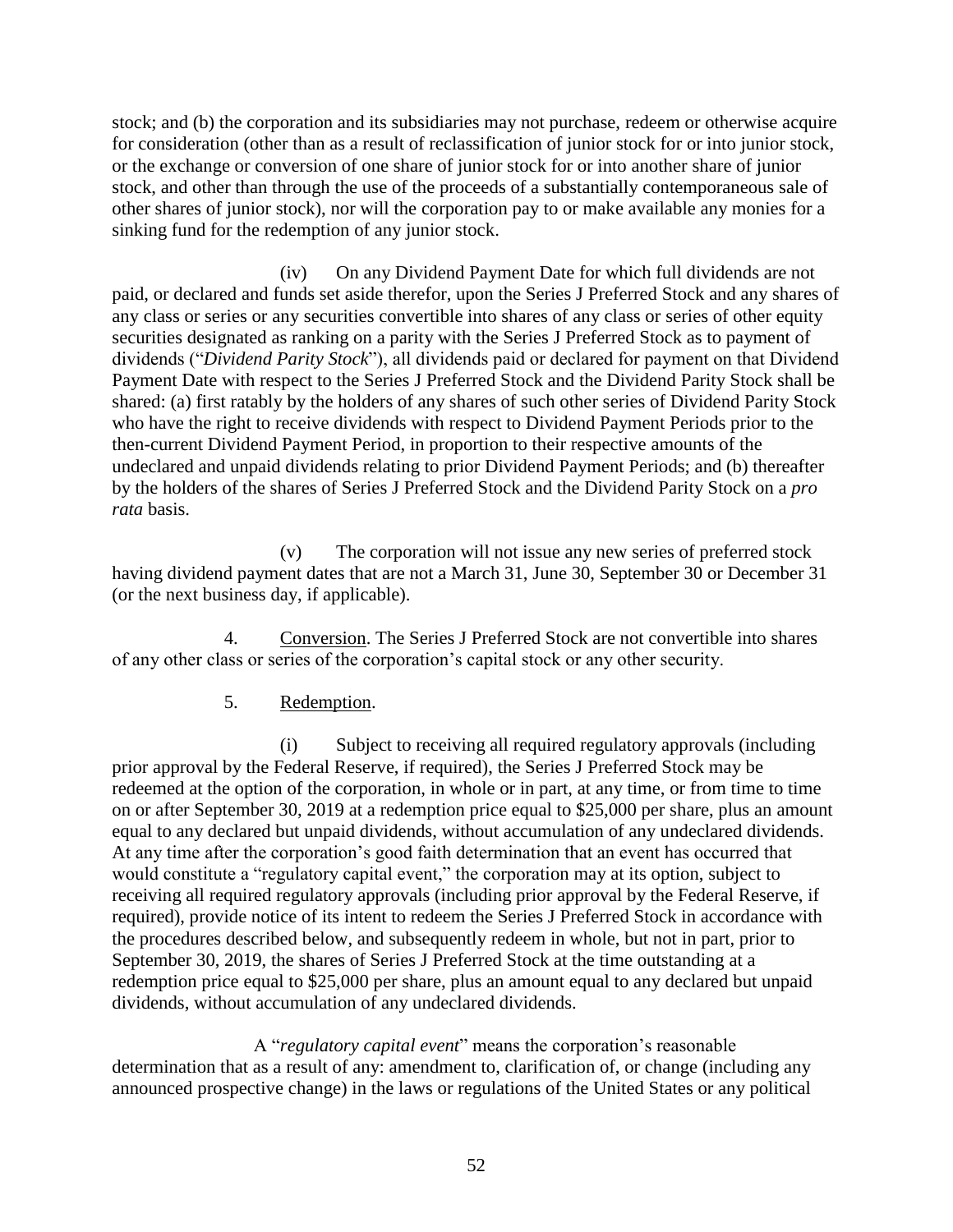subdivision of the United States that is enacted or becomes effective on or after the Original Issuance Date; proposed change in the laws or regulations of the United States or any political subdivision of the United States that is announced or becomes effective on or after the Original Issuance Date; or official administrative decision or judicial decision or administrative action or other official pronouncement interpreting or applying the laws or regulations of the United States or any political subdivision of the United States that is announced on or after the Original Issuance Date, there is more than an insubstantial risk that the corporation will not be entitled to treat the full liquidation preference amount of all shares of Series J Preferred Stock then outstanding as additional Tier 1 capital (or its equivalent) for purposes of the capital adequacy guidelines or regulations of the appropriate federal banking agency, as then in effect and applicable, for as long as any share of Series J Preferred Stock is outstanding.

(ii) Holders of Series J Preferred Stock do not have any right to require redemption of the Series J Preferred Stock.

(iii) The corporation will mail notice of every redemption of the Series J Preferred Stock by first class mail, postage prepaid, addressed to the holders of record of the Series J Preferred Stock to be redeemed at their respective last addresses appearing on the corporation's books. The corporation may redeem the Series J Preferred Stock upon not less than 30 and not more than 60 days' notice, which notice will be irrevocable, at a price of 100% of the liquidation preference of the redeemed Series J Preferred Stock, plus declared but unpaid dividends, if any, to, but excluding, the redemption date. Each notice shall state: (a) the redemption date; (b) the aggregate number of shares of Series J Preferred Stock to be redeemed, and if less than all shares of Series J Preferred Stock held by the holder are to be redeemed, the number of shares to be redeemed from the holder; (c) the redemption price; and (d) the place or places where the Series J Preferred Stock is to be redeemed.

(iv) If notice of redemption of any shares of Series J Preferred Stock has been duly given and if the funds necessary for such redemption have been irrevocably set aside by the corporation for the benefit of the holders of the shares of Series J Preferred Stock so called for redemption, then, on and after the redemption date, dividends will not accrue on such shares of Series J Preferred Stock, such shares of Series J Preferred Stock shall no longer be deemed outstanding and all rights of the holders of such shares will terminate, except the right to receive the redemption price. In case of any redemption of only part of the shares of Series J Preferred Stock at the time outstanding, the shares to be redeemed shall be selected either *pro rata* or in such other manner as the corporation may determine to be fair and equitable.

6. Status of Reacquired Shares. Shares of Series J Preferred Stock that are redeemed, repurchased or otherwise acquired by the corporation shall not be reissued as shares of Series J Preferred Stock but shall revert to authorized but unissued shares of Preferred Stock and may be reissued as shares of a different series of Preferred Stock in any future designation by the Board of Directors.

### 7. Liquidation Rights.

(i) In the event that the corporation voluntarily or involuntarily liquidates, dissolves or winds up its affairs, holders of Series J Preferred Stock will be entitled to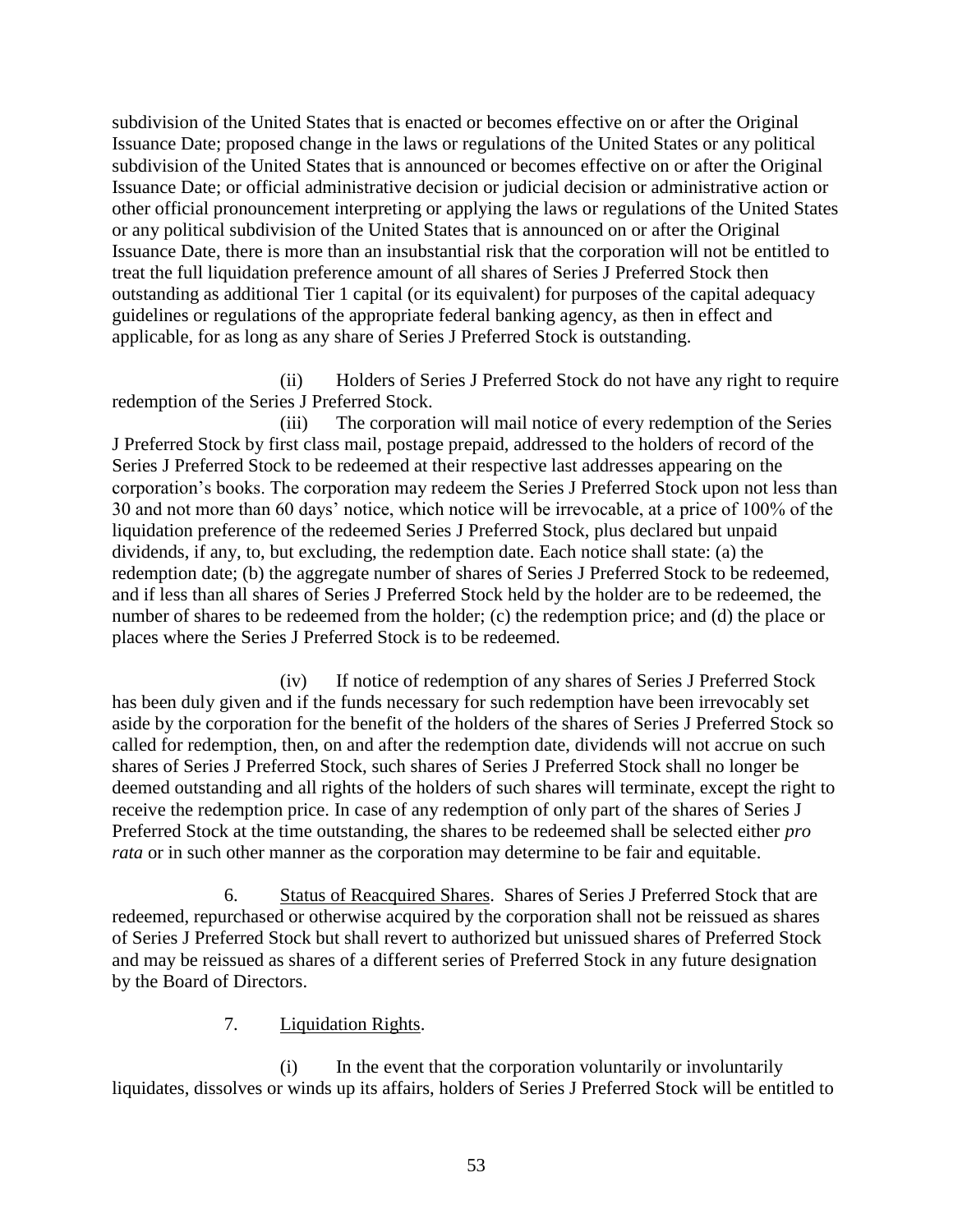receive an amount per share referred to as the "*Total Liquidation Amount*," equal to the fixed liquidation preference of \$25,000 per share, plus any declared and unpaid dividends including, if applicable, a *pro rata* portion of any declared and unpaid dividends for the then-current Dividend Payment Period to the date of liquidation, without regard to any undeclared dividends. Holders of the Series J Preferred Stock will be entitled to receive the Total Liquidation Amount out of the corporation's assets that are available for distribution to shareholders of the corporation's capital stock ranking on a parity on liquidation to the Series J Preferred Stock, after payment or provision for payment of the corporation's debts and other liabilities, but before any distribution of assets is made to holders of the corporation's common stock or any other shares ranking, as to that distribution, junior to the Series J Preferred Stock.

(ii) If the corporation's assets are not sufficient to pay the Total Liquidation Amount in full to all holders of Series J Preferred Stock and all holders of any shares of the corporation's stock ranking as to any such distribution on a parity with the Series J Preferred Stock, the amounts paid to the holders of Series J Preferred Stock and to holders of such other shares will be paid *pro rata* in accordance with the respective Total Liquidation Amount and the aggregate liquidation amount of any such outstanding shares of parity stock.

(iii) If the Total Liquidation Amount per share of Series J Preferred Stock has been paid in full to all holders of Series J Preferred Stock and the liquidation preference of any other shares ranking on a parity with the Series J Preferred Stock has been paid in full, the holders of the corporation's common stock or any other shares ranking, as to such distribution, junior to the Series J Preferred Stock will be entitled to receive all of the corporation's remaining assets according to their respective rights and preferences.

(iv) For purposes of the liquidation rights, neither the sale, conveyance, exchange or transfer for cash, shares of stock, securities or other consideration, of all or substantially all of the corporation's property and assets, nor the consolidation or merger by the corporation with or into any other corporation or by another corporation with or into the corporation, will constitute a liquidation, dissolution and winding-up of the corporation's affairs.

8. Voting Rights.

Except as required by Ohio law, holders of the Series J Preferred Stock will not have any voting rights and will not be entitled to elect any directors. In situations in which Ohio law requires mandatory voting rights for a class of shares, the corporation will, unless prohibited by Ohio law, treat each series of the corporation's preferred stock, including the Series J Preferred Stock, as a separate class for voting purposes.

# 9. Mergers and Consolidations.

The corporation will not effect any merger or consolidation of the corporation with or into any entity other than a corporation, or any merger or consolidation of the corporation with or into any other corporation unless (a) the Series J Preferred Stock remains issued and outstanding following the transaction, (b) holders of Series J Preferred Stock are issued a class or series of preferred stock of the surviving or resulting corporation, or a corporation controlling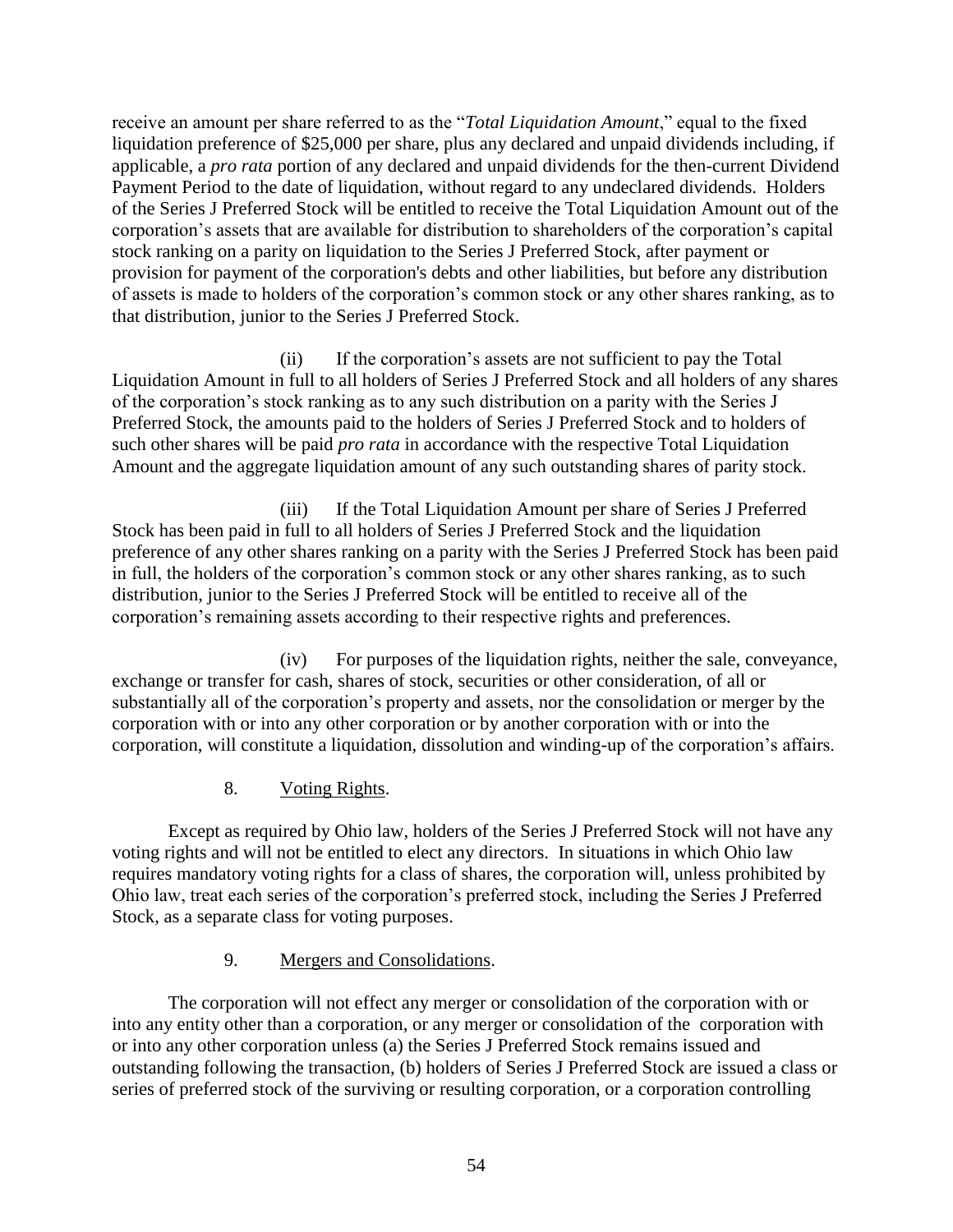such corporation, having substantially identical voting powers, preferences and special rights, or (c) such merger is approved by a class vote of the holders of Series J Preferred Stock pursuant to the mandatory voting rights provided by Ohio law and as set forth in Section 8 above.

10. Preemptive or Subscription Rights. The holders of the Series J Preferred Stock shall not have any preemptive or subscription rights.

11. Form. The Series J Preferred Stock will be issued only in fully registered form.

(h) With respect to all other shares of preferred stock of the corporation:

1. Each share of the preferred stock shall entitle the holder thereof to no voting rights, except as otherwise required by law or except as otherwise provided by the Board of Directors in order to comply with the terms required for shares of preferred stock issued in connection with any capital purchase program(s) authorized by the Emergency Economic Stabilization Act of 2008 ("EESA") and implemented by the United States Department of the Treasury.

2. The dividend rights of the preferred stock shall be non-cumulative, except as otherwise provided by the Board of Directors.

3. The Board of Directors shall have the right to adopt amendments to these Articles of Incorporation in respect of any unissued or treasury shares of the preferred stock and thereby fix or change: the division of such shares into series and the designation and authorized number of shares of each series; the dividend rate; whether dividend rights shall be cumulative or non-cumulative; the dates of payment of dividends and the dates from which they are cumulative; liquidation price; redemption rights and price; sinking fund requirements, conversion rights and restrictions on the issuance of such shares or any series thereof; provided however, except for the foregoing variations which the Board of Directors are authorized to fix or change, all of the express terms of different series of such shares be identical.

Upon the adoption of any amendment pursuant to the foregoing authority, a certificate signed by the president or a vice president and by a secretary or an assistant secretary, containing a copy of the resolution adopting the amendment and a statement of the manner and basis or its adoption, shall be accompanied by the fees then required by law, before the corporation shall have the rights to issue any of such shares.

(B) The Board of Directors may, from time to time, determine the time when, the terms under which, and the considerations for which the corporation issues, disposes of, or receives subscriptions for its shares of any class or series thereof, including treasury shares. Payment for shares shall be made with money or other property of any description, or any interest therein, actually transferred to the corporation, or labor or services actually rendered to the corporation.

FIFTH: The corporation, by its Board of Directors, may, subject to these Articles of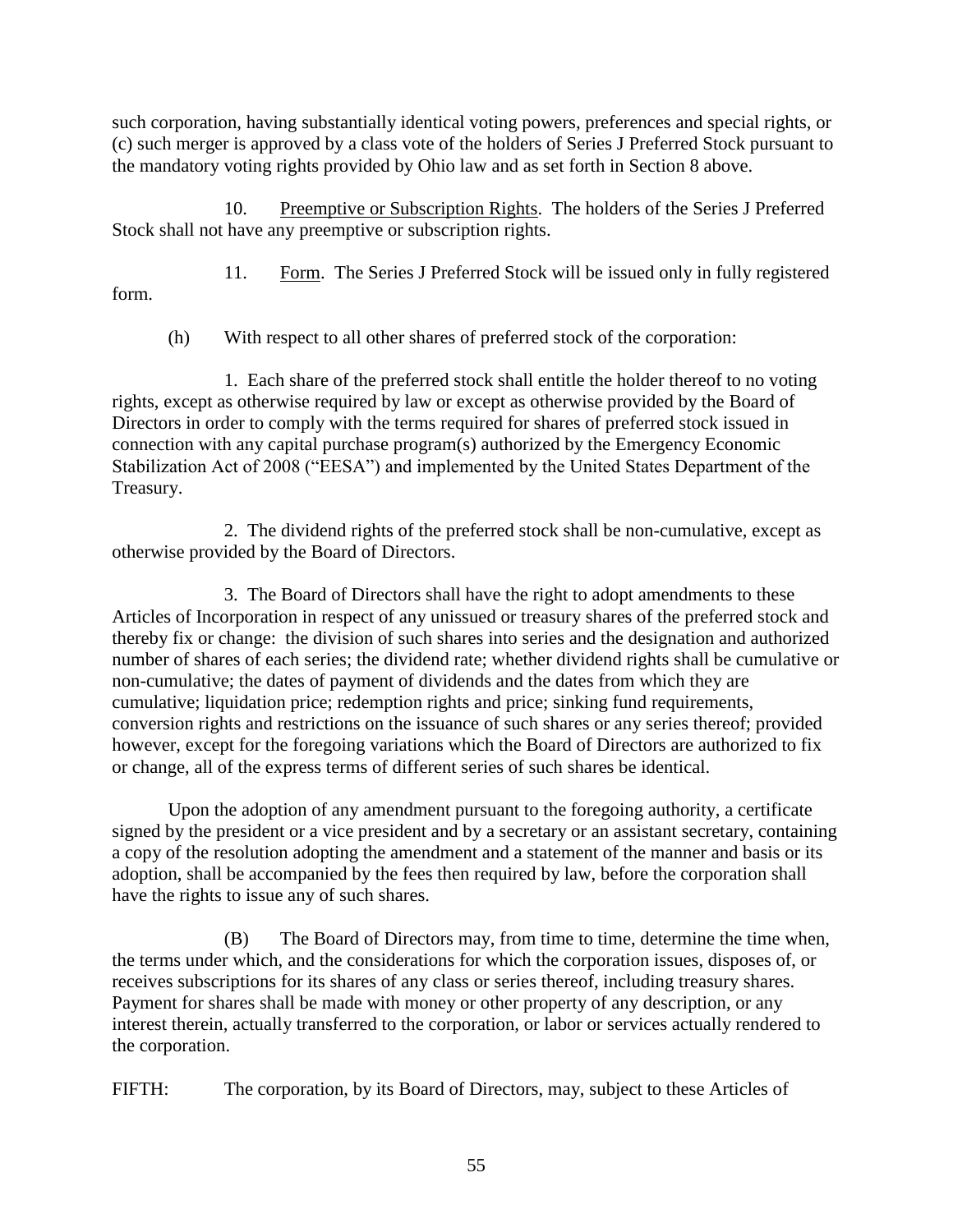Incorporation, purchase, repurchase, redeem or otherwise acquire the shares of any class issued by it, at such times and on such terms as they shall determine to be in the best interests of the corporation. All shares of the corporation purchased, redeemed or otherwise acquired, unless the Board of Directors or the laws of the State of Ohio specifically provide otherwise, shall be held as treasury shares. Provided, however, that this Article Fifth shall not create authority in the Board of Directors to cause an involuntary redemption of the shares of the common stock.

SIXTH: The Board of Directors shall have the right, to the extent permitted by law: (i) to fix, determine and vary the amount of stated capital of the corporation; (ii) to determine whether any, and if any, what part of the surplus of the corporation, however created or arising, shall be used, disposed of or declared in dividends or paid to the stockholders; and (iii) without action by the stockholder, to use and apply the surplus of the corporation, or any part thereof, at any time or from time to time, in the purchase or acquisition of shares of any class, voting trust certificates for shares, bonds, debentures, notes, script, warrants, obligations, evidences of indebtedness, or other securities of the corporation, to such extent of in such amount, in such manner and upon such terms as the Board of Directors shall determine expedient.

SEVENTH: No holder of any share or shares of any class issued by the corporation shall be entitled as such, as a matter of right, at any time, to subscribe for or purchase (i) shares of any class issued by the corporation, now or hereafter authorized, (ii) securities of the corporation convertible into or exchangeable for shares of any class issued by the corporation, now or hereafter authorized, or (iii) securities of the corporation to which shall be attached or appertain any rights or options, whether by the terms of such securities or in the contracts, warrants or other instruments (whether transferable or non-transferable or separable or inseparable from such securities) evidencing such rights or options, entitling the holders thereof to subscribe for or purchase shares of any class issued by the corporation, now or hereafter authorized; it being the intent and is the effect of this Article Seventh to fully eliminate any and all pre-emptive rights with respect to the shares of any class issued by the corporation, now or hereafter authorized.

EIGHTH: At each meeting of stockholders for the election of directors, each nominee who receives a majority of the votes cast with respect to his/her election shall be elected as a director; provided, however, that if the election is contested or cumulative voting is in effect pursuant to Section 1701.55 of the Ohio Revised Code, then the nominees receiving the greatest number of votes "for" his/her election shall be elected. For purposes of this Article EIGHTH, a majority of votes cast means that the number of shares voted "for" a director's election must exceed the number of shares voted "against" his/her election, with abstentions and broker non-votes being disregarded. An election shall be considered "contested" if the number of nominees exceeds the number of directors to be elected by the class(es) of shares eligible to vote in such election.

NINTH: These Amended Articles of Incorporation supersede and take the place of the existing Amended Articles of Incorporation.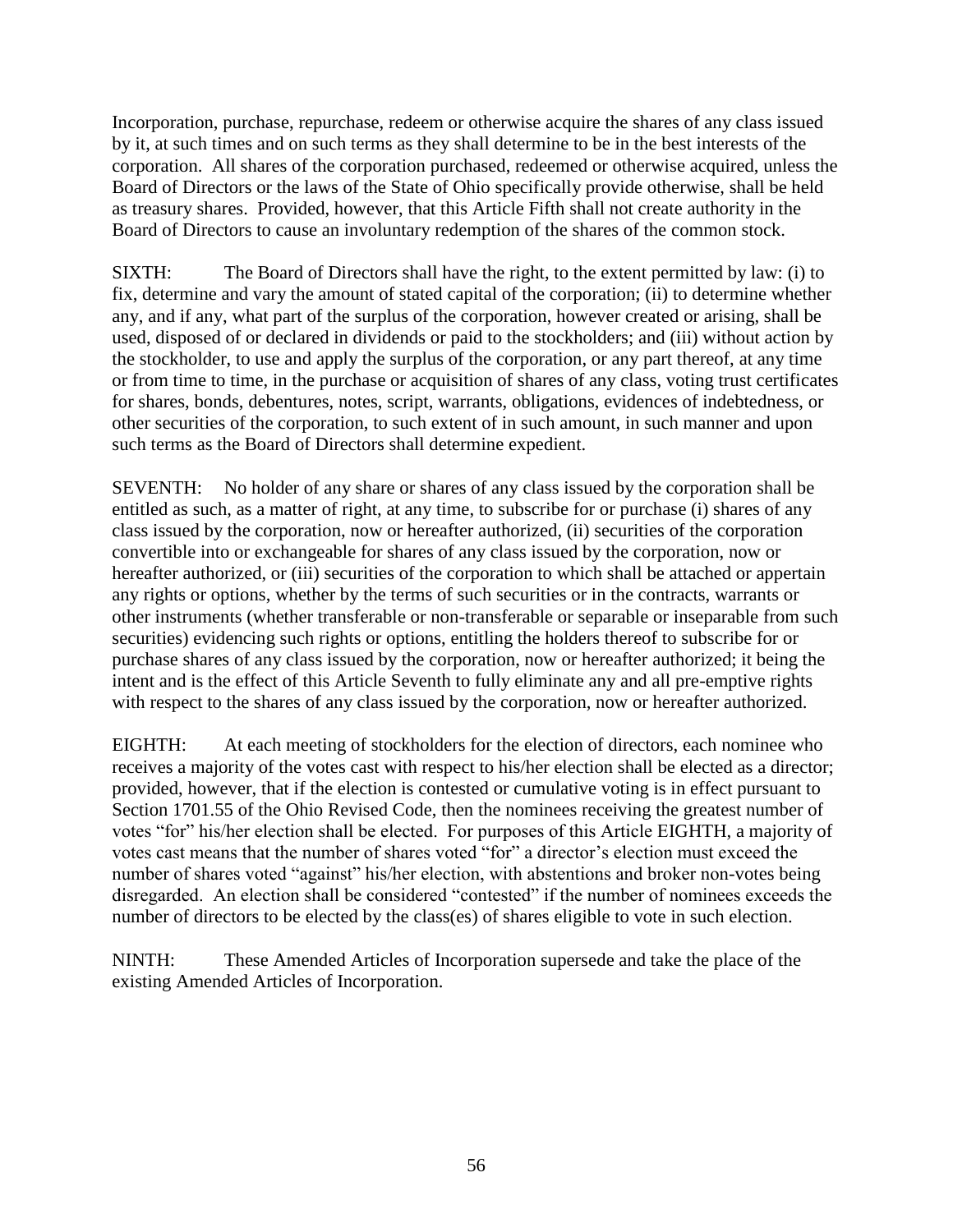#### ANNEX A

#### STANDARD PROVISIONS

Section 1. General Matters. Each share of Designated Preferred Stock shall be identical in all respects to every other share of Designated Preferred Stock. The Designated Preferred Stock shall be perpetual, subject to the provisions of Section 5 of these Standard Provisions that form a part of the Certificate of Designations. The Designated Preferred Stock shall rank equally with Parity Stock and shall rank senior to Junior Stock with respect to the payment of dividends and the distribution of assets in the event of any dissolution, liquidation or winding up of the Corporation.

Section 2. Standard Definitions. As used herein with respect to Designated Preferred Stock:

(a) "Applicable Dividend Rate" means (i) during the period from the Original Issue Date to, but excluding, the first day of the first Dividend Period commencing on or after the fifth anniversary of the Original Issue Date, 5% per annum and (ii) from and after the first day of the first Dividend Period commencing on or after the fifth anniversary of the Original Issue Date, 9% per annum.

(b) "Appropriate Federal Banking Agency" means the "appropriate Federal banking agency" with respect to the Corporation as defined in Section 3(q) of the Federal Deposit Insurance Act (12 U.S.C. Section 1813(q)), or any successor provision.

(c) "Business Combination" means a merger, consolidation, statutory share exchange or similar transaction that requires the approval of the Corporation's stockholders.

(d) "Business Day" means any day except Saturday, Sunday and any day on which banking institutions in the State of New York generally are authorized or required by law or other governmental actions to close.

(e) "Bylaws" means the Code of Regulations of the Corporation, as they may be amended from time to time.

(f) "Certificate of Designations" means the Certificate of Designations or comparable instrument relating to the Designated Preferred Stock, of which these Standard Provisions form a part, as it may be amended from time to time.

(g) "Charter" means the Corporation's certificate or articles of incorporation, articles of association, or similar organizational document.

- (h) "Dividend Period" has the meaning set forth in Section 3(a).
- (i) "Dividend Record Date" has the meaning set forth in Section 3(a).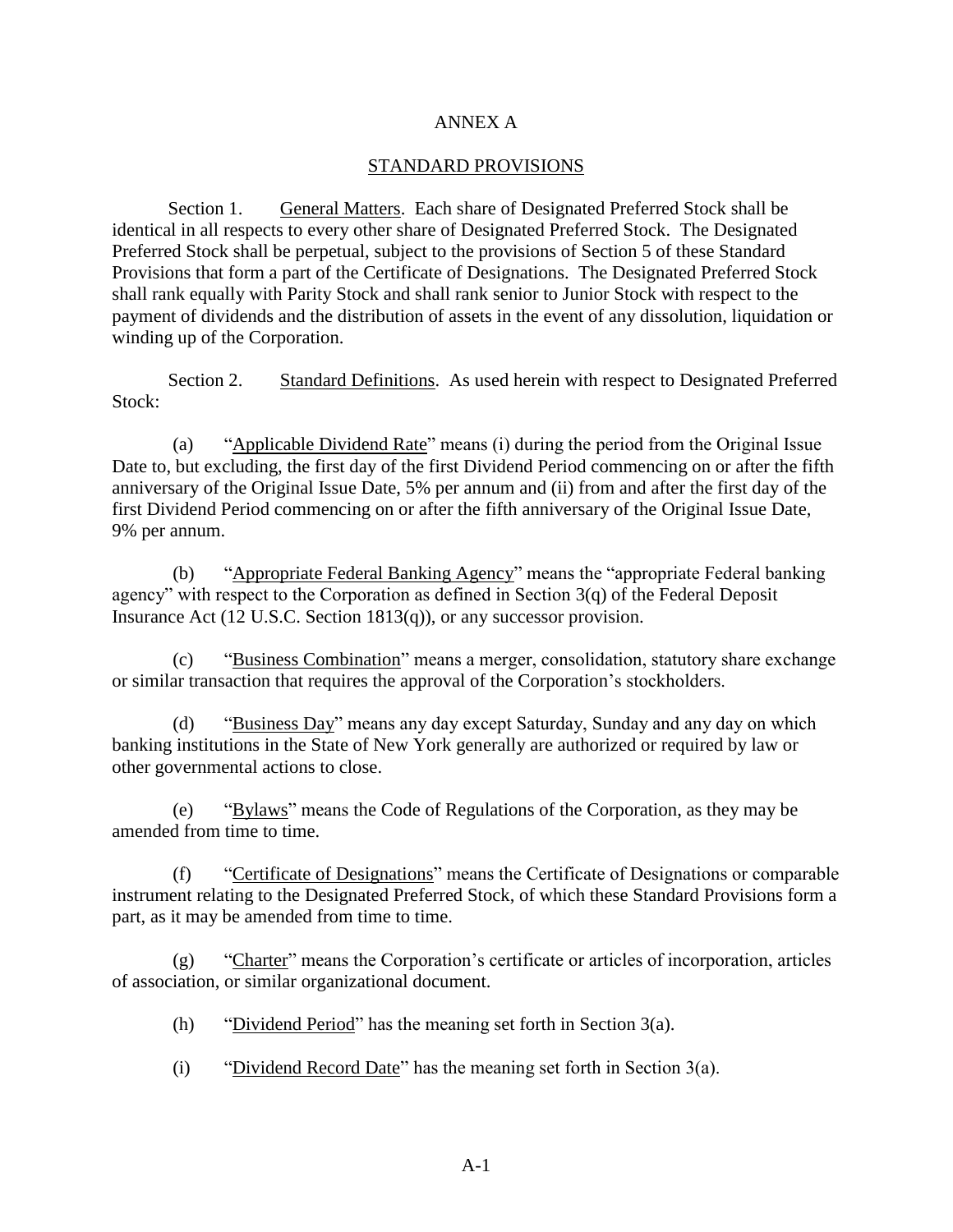(j) "Liquidation Preference" has the meaning set forth in Section 4(a).

(k) "Original Issue Date" means the date on which shares of Designated Preferred Stock are first issued.

(l) "Preferred Director" has the meaning set forth in Section 7(b).

(m) "Preferred Stock" means any and all series of preferred stock of the Corporation, including the Designated Preferred Stock.

(n) "Qualified Equity Offering" means the sale and issuance for cash by the Corporation to persons other than the Corporation or any of its subsidiaries after the Original Issue Date of shares of perpetual Preferred Stock, Common Stock or any combination of such stock, that, in each case, qualify as and may be included in Tier 1 capital of the Corporation at the time of issuance under the applicable risk-based capital guidelines of the Corporation's Appropriate Federal Banking Agency (other than any such sales and issuances made pursuant to agreements or arrangements entered into, or pursuant to financing plans which were publicly announced, on or prior to October 13, 2008).

(o) "Share Dilution Amount" has the meaning set forth in Section 3(b).

(p) "Standard Provisions" mean these Standard Provisions that form a part of the Certificate of Designations relating to the Designated Preferred Stock.

(q) "Successor Preferred Stock" has the meaning set forth in Section 5(a).

(r) "Voting Parity Stock" means, with regard to any matter as to which the holders of Designated Preferred Stock are entitled to vote as specified in Sections 7(a) and 7(b) of these Standard Provisions that form a part of the Certificate of Designations, any and all series of Parity Stock upon which like voting rights have been conferred and are exercisable with respect to such matter.

Section 3. Dividends.

(a) Rate. Holders of Designated Preferred Stock shall be entitled to receive, on each share of Designated Preferred Stock if, as and when declared by the Board of Directors or any duly authorized committee of the Board of Directors, but only out of assets legally available therefor, cumulative cash dividends with respect to each Dividend Period (as defined below) at a rate per annum equal to the Applicable Dividend Rate on (i) the Liquidation Amount per share of Designated Preferred Stock and (ii) the amount of accrued and unpaid dividends for any prior Dividend Period on such share of Designated Preferred Stock, if any. Such dividends shall begin to accrue and be cumulative from the Original Issue Date, shall compound on each subsequent Dividend Payment Date (*i.e.*, no dividends shall accrue on other dividends unless and until the first Dividend Payment Date for such other dividends has passed without such other dividends having been paid on such date) and shall be payable quarterly in arrears on each Dividend Payment Date, commencing with the first such Dividend Payment Date to occur at least 20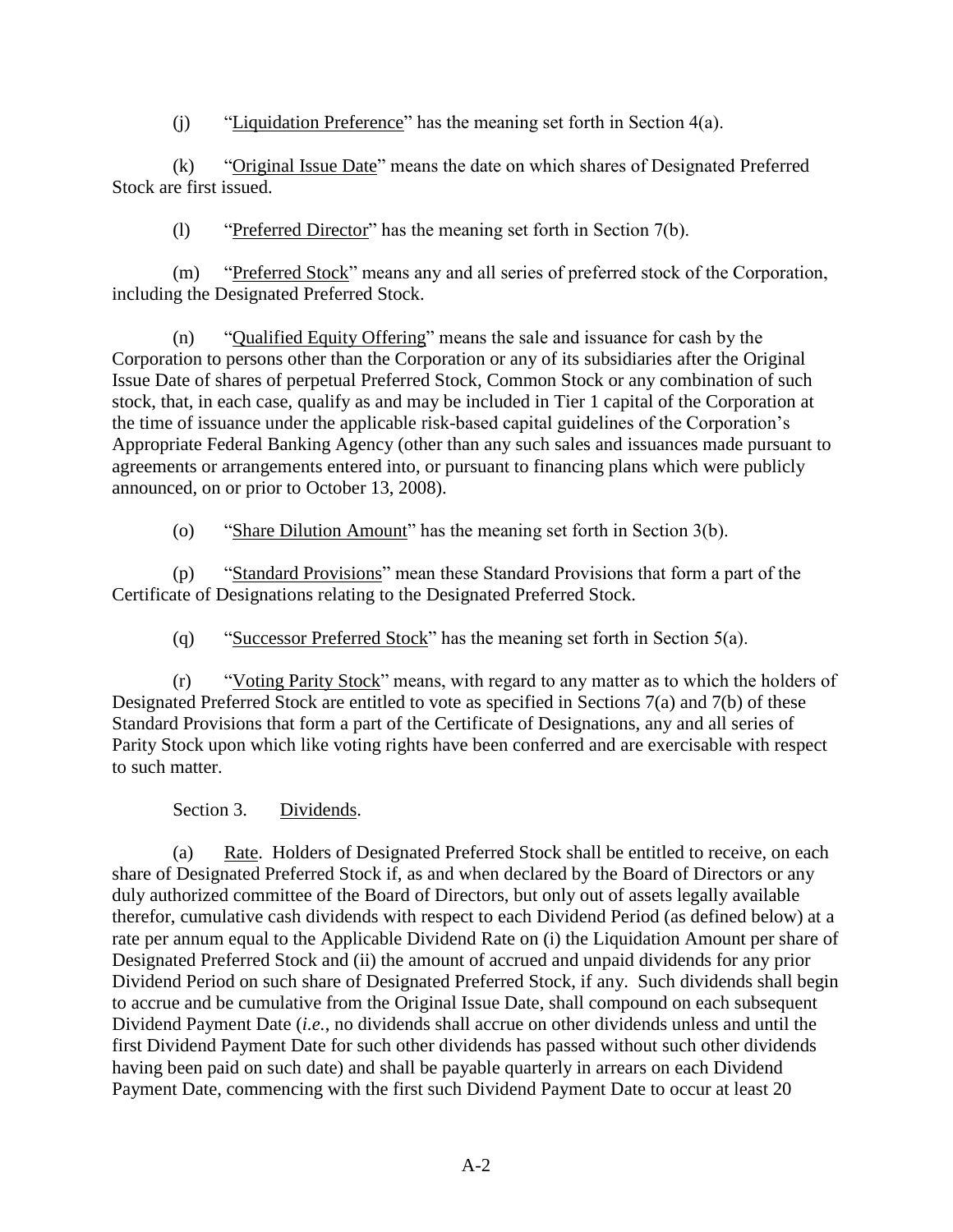calendar days after the Original Issue Date. In the event that any Dividend Payment Date would otherwise fall on a day that is not a Business Day, the dividend payment due on that date will be postponed to the next day that is a Business Day and no additional dividends will accrue as a result of that postponement. The period from and including any Dividend Payment Date to, but excluding, the next Dividend Payment Date is a "Dividend Period", provided that the initial Dividend Period shall be the period from and including the Original Issue Date to, but excluding, the next Dividend Payment Date.

Dividends that are payable on Designated Preferred Stock in respect of any Dividend Period shall be computed on the basis of a 360-day year consisting of twelve 30-day months. The amount of dividends payable on Designated Preferred Stock on any date prior to the end of a Dividend Period, and for the initial Dividend Period, shall be computed on the basis of a 360-day year consisting of twelve 30-day months, and actual days elapsed over a 30-day month.

Dividends that are payable on Designated Preferred Stock on any Dividend Payment Date will be payable to holders of record of Designated Preferred Stock as they appear on the stock register of the Corporation on the applicable record date, which shall be the 15th calendar day immediately preceding such Dividend Payment Date or such other record date fixed by the Board of Directors or any duly authorized committee of the Board of Directors that is not more than 60 nor less than 10 days prior to such Dividend Payment Date (each, a "Dividend Record Date"). Any such day that is a Dividend Record Date shall be a Dividend Record Date whether or not such day is a Business Day.

Holders of Designated Preferred Stock shall not be entitled to any dividends, whether payable in cash, securities or other property, other than dividends (if any) declared and payable on Designated Preferred Stock as specified in this Section 3 (subject to the other provisions of the Certificate of Designations).

(b) Priority of Dividends. So long as any share of Designated Preferred Stock remains outstanding, no dividend or distribution shall be declared or paid on the Common Stock or any other shares of Junior Stock (other than dividends payable solely in shares of Common Stock) or Parity Stock, subject to the immediately following paragraph in the case of Parity Stock, and no Common Stock, Junior Stock or Parity Stock shall be, directly or indirectly, purchased, redeemed or otherwise acquired for consideration by the Corporation or any of its subsidiaries unless all accrued and unpaid dividends for all past Dividend Periods, including the latest completed Dividend Period (including, if applicable as provided in Section 3(a) above, dividends on such amount), on all outstanding shares of Designated Preferred Stock have been or are contemporaneously declared and paid in full (or have been declared and a sum sufficient for the payment thereof has been set aside for the benefit of the holders of shares of Designated Preferred Stock on the applicable record date). The foregoing limitation shall not apply to (i) redemptions, purchases or other acquisitions of shares of Common Stock or other Junior Stock in connection with the administration of any employee benefit plan in the ordinary course of business (including purchases to offset the Share Dilution Amount (as defined below) pursuant to a publicly announced repurchase plan) and consistent with past practice, *provided* that any purchases to offset the Share Dilution Amount shall in no event exceed the Share Dilution Amount; (ii) purchases or other acquisitions by a broker-dealer subsidiary of the Corporation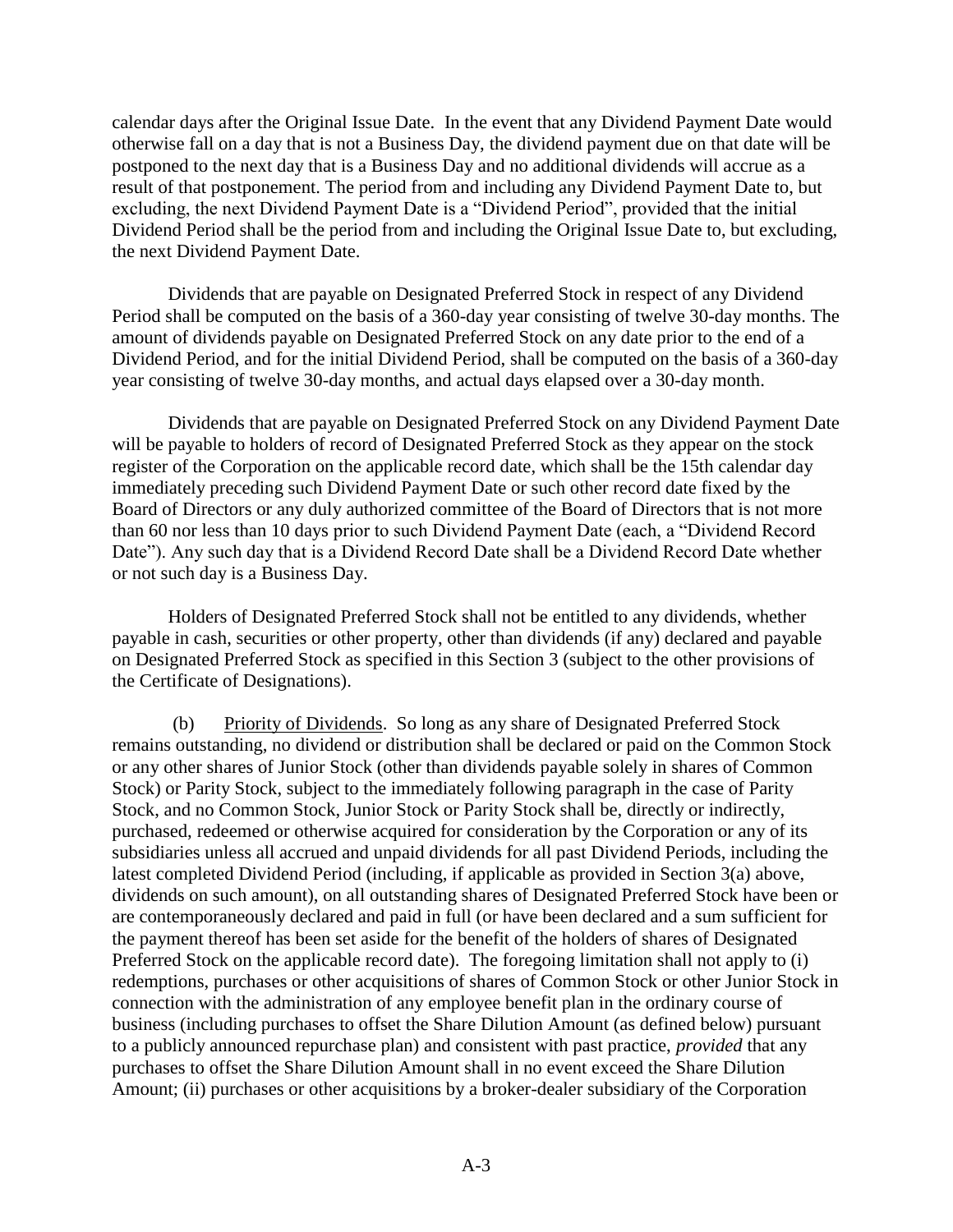solely for the purpose of market-making, stabilization or customer facilitation transactions in Junior Stock or Parity Stock in the ordinary course of its business; (iii) purchases by a brokerdealer subsidiary of the Corporation of capital stock of the Corporation for resale pursuant to an offering by the Corporation of such capital stock underwritten by such broker-dealer subsidiary; (iv) any dividends or distributions of rights or Junior Stock in connection with a stockholders' rights plan or any redemption or repurchase of rights pursuant to any stockholders' rights plan; (v) the acquisition by the Corporation or any of its subsidiaries of record ownership in Junior Stock or Parity Stock for the beneficial ownership of any other persons (other than the Corporation or any of its subsidiaries), including as trustees or custodians; and (vi) the exchange or conversion of Junior Stock for or into other Junior Stock or of Parity Stock for or into other Parity Stock (with the same or lesser aggregate liquidation amount) or Junior Stock, in each case, solely to the extent required pursuant to binding contractual agreements entered into prior to the Signing Date or any subsequent agreement for the accelerated exercise, settlement or exchange thereof for Common Stock. "Share Dilution Amount" means the increase in the number of diluted shares outstanding (determined in accordance with generally accepted accounting principles in the United States, and as measured from the date of the Corporation's consolidated financial statements most recently filed with the Securities and Exchange Commission prior to the Original Issue Date) resulting from the grant, vesting or exercise of equity-based compensation to employees and equitably adjusted for any stock split, stock dividend, reverse stock split, reclassification or similar transaction.

When dividends are not paid (or declared and a sum sufficient for payment thereof set aside for the benefit of the holders thereof on the applicable record date) on any Dividend Payment Date (or, in the case of Parity Stock having dividend payment dates different from the Dividend Payment Dates, on a dividend payment date falling within a Dividend Period related to such Dividend Payment Date) in full upon Designated Preferred Stock and any shares of Parity Stock, all dividends declared on Designated Preferred Stock and all such Parity Stock and payable on such Dividend Payment Date (or, in the case of Parity Stock having dividend payment dates different from the Dividend Payment Dates, on a dividend payment date falling within the Dividend Period related to such Dividend Payment Date) shall be declared *pro rata* so that the respective amounts of such dividends declared shall bear the same ratio to each other as all accrued and unpaid dividends per share on the shares of Designated Preferred Stock (including, if applicable as provided in Section 3(a) above, dividends on such amount) and all Parity Stock payable on such Dividend Payment Date (or, in the case of Parity Stock having dividend payment dates different from the Dividend Payment Dates, on a dividend payment date falling within the Dividend Period related to such Dividend Payment Date) (subject to their having been declared by the Board of Directors or a duly authorized committee of the Board of Directors out of legally available funds and including, in the case of Parity Stock that bears cumulative dividends, all accrued but unpaid dividends) bear to each other. If the Board of Directors or a duly authorized committee of the Board of Directors determines not to pay any dividend or a full dividend on a Dividend Payment Date, the Corporation will provide written notice to the holders of Designated Preferred Stock prior to such Dividend Payment Date.

Subject to the foregoing, and not otherwise, such dividends (payable in cash, securities or other property) as may be determined by the Board of Directors or any duly authorized committee of the Board of Directors may be declared and paid on any securities, including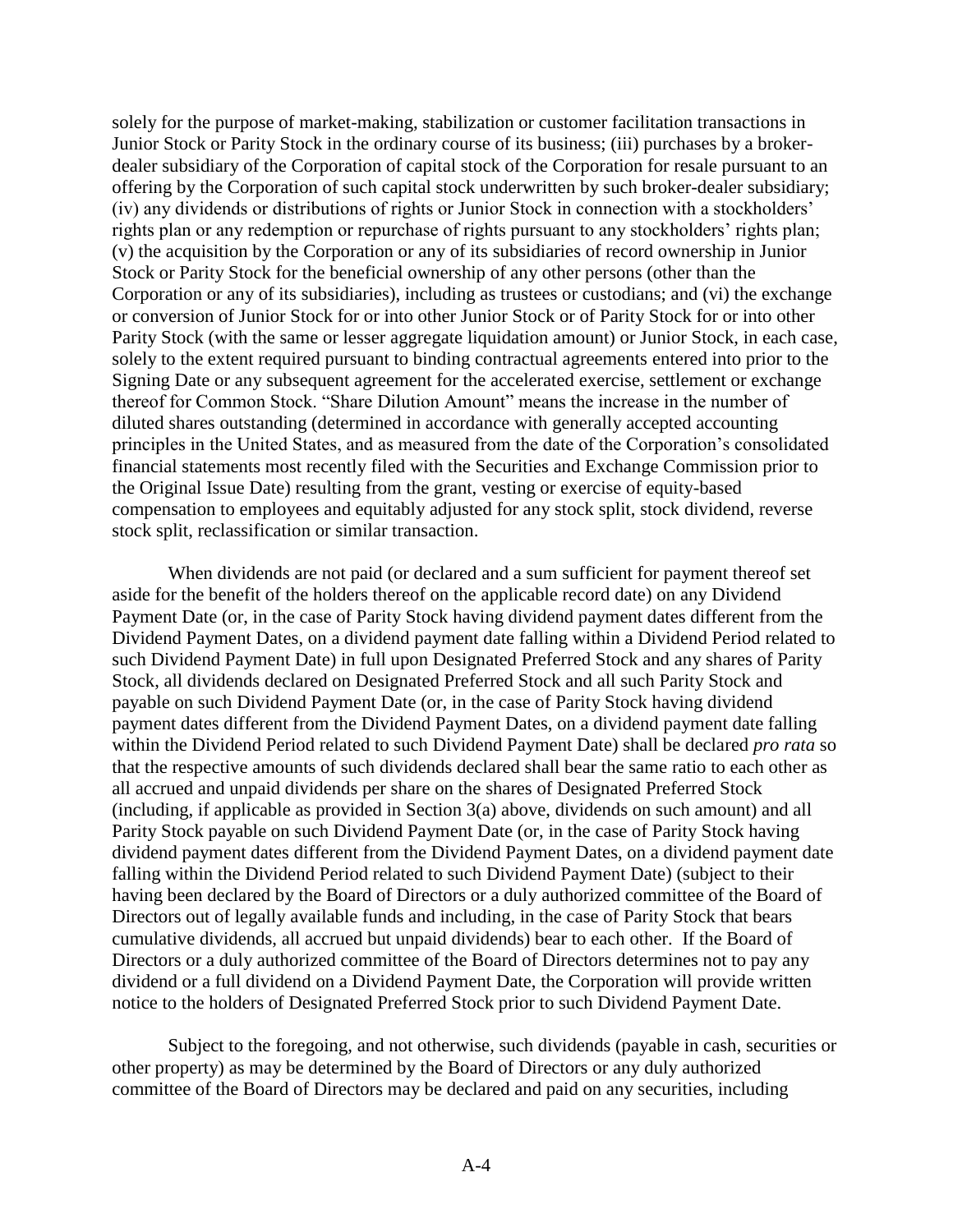Common Stock and other Junior Stock, from time to time out of any funds legally available for such payment, and holders of Designated Preferred Stock shall not be entitled to participate in any such dividends.

### Section 4. Liquidation Rights.

(a) Voluntary or Involuntary Liquidation. In the event of any liquidation, dissolution or winding up of the affairs of the Corporation, whether voluntary or involuntary, holders of Designated Preferred Stock shall be entitled to receive for each share of Designated Preferred Stock, out of the assets of the Corporation or proceeds thereof (whether capital or surplus) available for distribution to stockholders of the Corporation, subject to the rights of any creditors of the Corporation, before any distribution of such assets or proceeds is made to or set aside for the holders of Common Stock and any other stock of the Corporation ranking junior to Designated Preferred Stock as to such distribution, payment in full in an amount equal to the sum of (i) the Liquidation Amount per share and (ii) the amount of any accrued and unpaid dividends (including, if applicable as provided in Section 3(a) above, dividends on such amount), whether or not declared, to the date of payment (such amounts collectively, the "Liquidation Preference").

(b) Partial Payment. If in any distribution described in Section 4(a) above the assets of the Corporation or proceeds thereof are not sufficient to pay in full the amounts payable with respect to all outstanding shares of Designated Preferred Stock and the corresponding amounts payable with respect of any other stock of the Corporation ranking equally with Designated Preferred Stock as to such distribution, holders of Designated Preferred Stock and the holders of such other stock shall share ratably in any such distribution in proportion to the full respective distributions to which they are entitled.

(c) Residual Distributions. If the Liquidation Preference has been paid in full to all holders of Designated Preferred Stock and the corresponding amounts payable with respect of any other stock of the Corporation ranking equally with Designated Preferred Stock as to such distribution has been paid in full, the holders of other stock of the Corporation shall be entitled to receive all remaining assets of the Corporation (or proceeds thereof) according to their respective rights and preferences.

(d) Merger, Consolidation and Sale of Assets Not Liquidation. For purposes of this Section 4, the merger or consolidation of the Corporation with any other corporation or other entity, including a merger or consolidation in which the holders of Designated Preferred Stock receive cash, securities or other property for their shares, or the sale, lease or exchange (for cash, securities or other property) of all or substantially all of the assets of the Corporation, shall not constitute a liquidation, dissolution or winding up of the Corporation.

# Section 5. Redemption.

(a) Optional Redemption. Except as provided below, the Designated Preferred Stock may not be redeemed prior to the first Dividend Payment Date falling on or after the third anniversary of the Original Issue Date. On or after the first Dividend Payment Date falling on or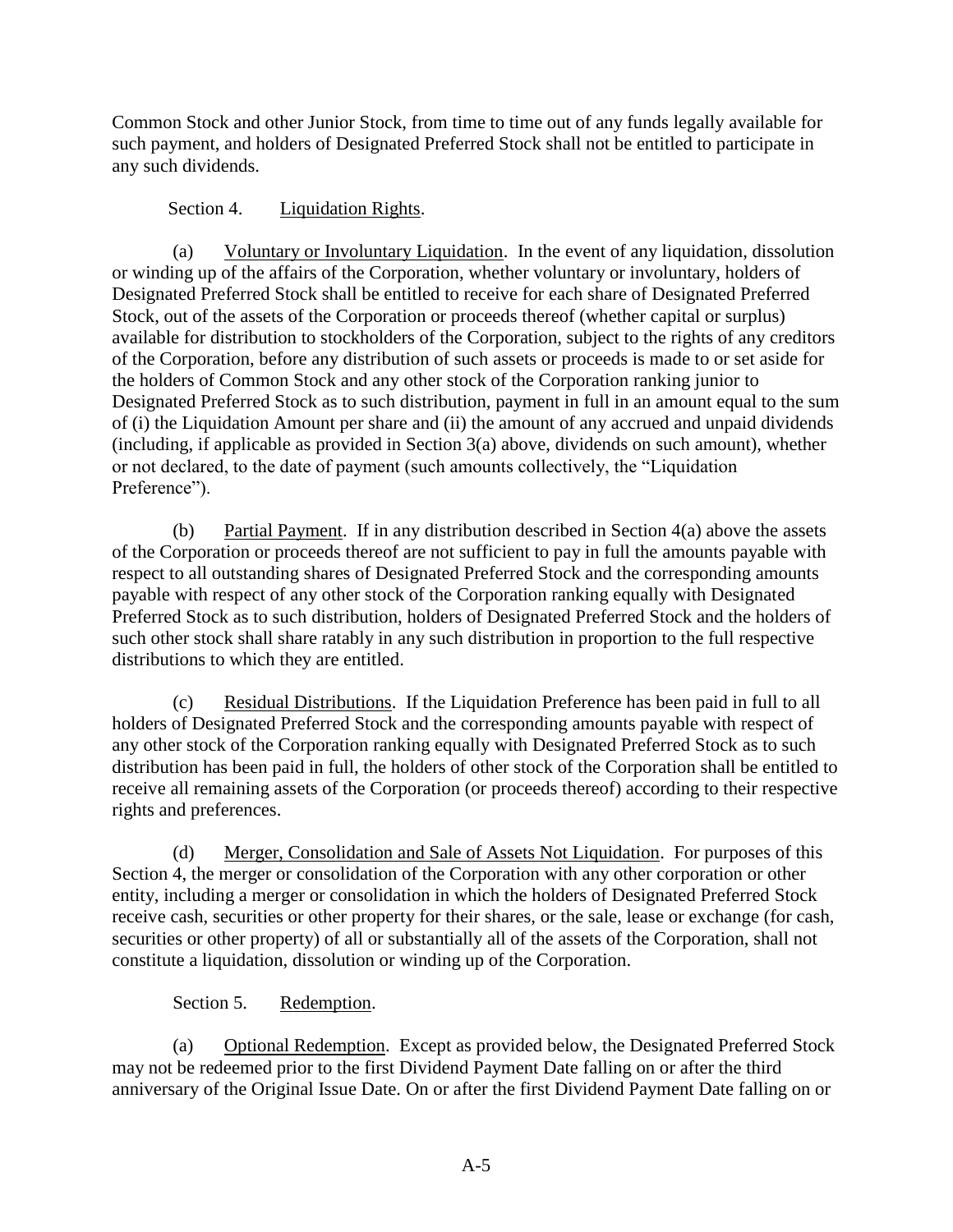after the third anniversary of the Original Issue Date, the Corporation, at its option, subject to the approval of the Appropriate Federal Banking Agency, may redeem, in whole or in part, at any time and from time to time, out of funds legally available therefor, the shares of Designated Preferred Stock at the time outstanding, upon notice given as provided in Section 5(c) below, at a redemption price equal to the sum of (i) the Liquidation Amount per share and (ii) except as otherwise provided below, any accrued and unpaid dividends (including, if applicable as provided in Section 3(a) above, dividends on such amount) (regardless of whether any dividends are actually declared) to, but excluding, the date fixed for redemption.

Notwithstanding the foregoing, prior to the first Dividend Payment Date falling on or after the third anniversary of the Original Issue Date, the Corporation, at its option, subject to the approval of the Appropriate Federal Banking Agency, may redeem, in whole or in part, at any time and from time to time, the shares of Designated Preferred Stock at the time outstanding, upon notice given as provided in Section 5(c) below, at a redemption price equal to the sum of (i) the Liquidation Amount per share and (ii) except as otherwise provided below, any accrued and unpaid dividends (including, if applicable as provided in Section 3(a) above, dividends on such amount) (regardless of whether any dividends are actually declared) to, but excluding, the date fixed for redemption; *provided* that (x) the Corporation (or any successor by Business Combination) has received aggregate gross proceeds of not less than the Minimum Amount (plus the "Minimum Amount" as defined in the relevant certificate of designations for each other outstanding series of preferred stock of such successor that was originally issued to the United States Department of the Treasury (the "Successor Preferred Stock") in connection with the Troubled Asset Relief Program Capital Purchase Program) from one or more Qualified Equity Offerings (including Qualified Equity Offerings of such successor), and (y) the aggregate redemption price of the Designated Preferred Stock (and any Successor Preferred Stock) redeemed pursuant to this paragraph may not exceed the aggregate net cash proceeds received by the Corporation (or any successor by Business Combination) from such Qualified Equity Offerings (including Qualified Equity Offerings of such successor).

The redemption price for any shares of Designated Preferred Stock shall be payable on the redemption date to the holder of such shares against surrender of the certificate(s) evidencing such shares to the Corporation or its agent. Any declared but unpaid dividends payable on a redemption date that occurs subsequent to the Dividend Record Date for a Dividend Period shall not be paid to the holder entitled to receive the redemption price on the redemption date, but rather shall be paid to the holder of record of the redeemed shares on such Dividend Record Date relating to the Dividend Payment Date as provided in Section 3 above.

(b) No Sinking Fund. The Designated Preferred Stock will not be subject to any mandatory redemption, sinking fund or other similar provisions. Holders of Designated Preferred Stock will have no right to require redemption or repurchase of any shares of Designated Preferred Stock.

(c) Notice of Redemption. Notice of every redemption of shares of Designated Preferred Stock shall be given by first class mail, postage prepaid, addressed to the holders of record of the shares to be redeemed at their respective last addresses appearing on the books of the Corporation. Such mailing shall be at least 30 days and not more than 60 days before the date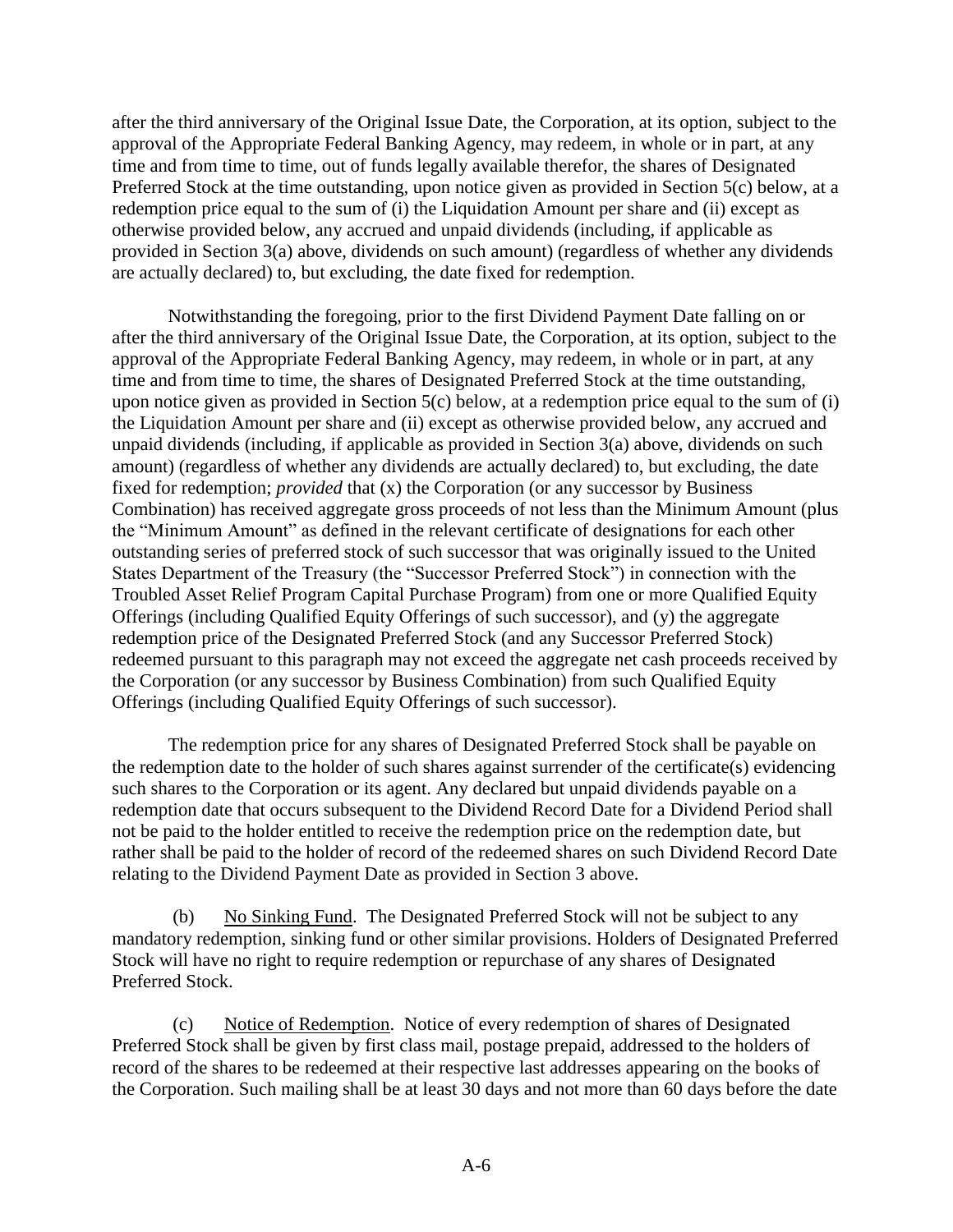fixed for redemption. Any notice mailed as provided in this Subsection shall be conclusively presumed to have been duly given, whether or not the holder receives such notice, but failure duly to give such notice by mail, or any defect in such notice or in the mailing thereof, to any holder of shares of Designated Preferred Stock designated for redemption shall not affect the validity of the proceedings for the redemption of any other shares of Designated Preferred Stock. Notwithstanding the foregoing, if shares of Designated Preferred Stock are issued in book-entry form through The Depository Trust Corporation or any other similar facility, notice of redemption may be given to the holders of Designated Preferred Stock at such time and in any manner permitted by such facility. Each notice of redemption given to a holder shall state: (1) the redemption date; (2) the number of shares of Designated Preferred Stock to be redeemed and, if less than all the shares held by such holder are to be redeemed, the number of such shares to be redeemed from such holder; (3) the redemption price; and (4) the place or places where certificates for such shares are to be surrendered for payment of the redemption price.

(d) Partial Redemption. In case of any redemption of part of the shares of Designated Preferred Stock at the time outstanding, the shares to be redeemed shall be selected either *pro rata* or in such other manner as the Board of Directors or a duly authorized committee thereof may determine to be fair and equitable. Subject to the provisions hereof, the Board of Directors or a duly authorized committee thereof shall have full power and authority to prescribe the terms and conditions upon which shares of Designated Preferred Stock shall be redeemed from time to time. If fewer than all the shares represented by any certificate are redeemed, a new certificate shall be issued representing the unredeemed shares without charge to the holder thereof.

(e) Effectiveness of Redemption. If notice of redemption has been duly given and if on or before the redemption date specified in the notice all funds necessary for the redemption have been deposited by the Corporation, in trust for the *pro rata* benefit of the holders of the shares called for redemption, with a bank or trust company doing business in the Borough of Manhattan, The City of New York, and having a capital and surplus of at least \$500 million and selected by the Board of Directors, so as to be and continue to be available solely therefor, then, notwithstanding that any certificate for any share so called for redemption has not been surrendered for cancellation, on and after the redemption date dividends shall cease to accrue on all shares so called for redemption, all shares so called for redemption shall no longer be deemed outstanding and all rights with respect to such shares shall forthwith on such redemption date cease and terminate, except only the right of the holders thereof to receive the amount payable on such redemption from such bank or trust company, without interest. Any funds unclaimed at the end of three years from the redemption date shall, to the extent permitted by law, be released to the Corporation, after which time the holders of the shares so called for redemption shall look only to the Corporation for payment of the redemption price of such shares.

(f) Status of Redeemed Shares. Shares of Designated Preferred Stock that are redeemed, repurchased or otherwise acquired by the Corporation shall revert to authorized but unissued shares of Preferred Stock (*provided* that any such cancelled shares of Designated Preferred Stock may be reissued only as shares of any series of Preferred Stock other than Designated Preferred Stock).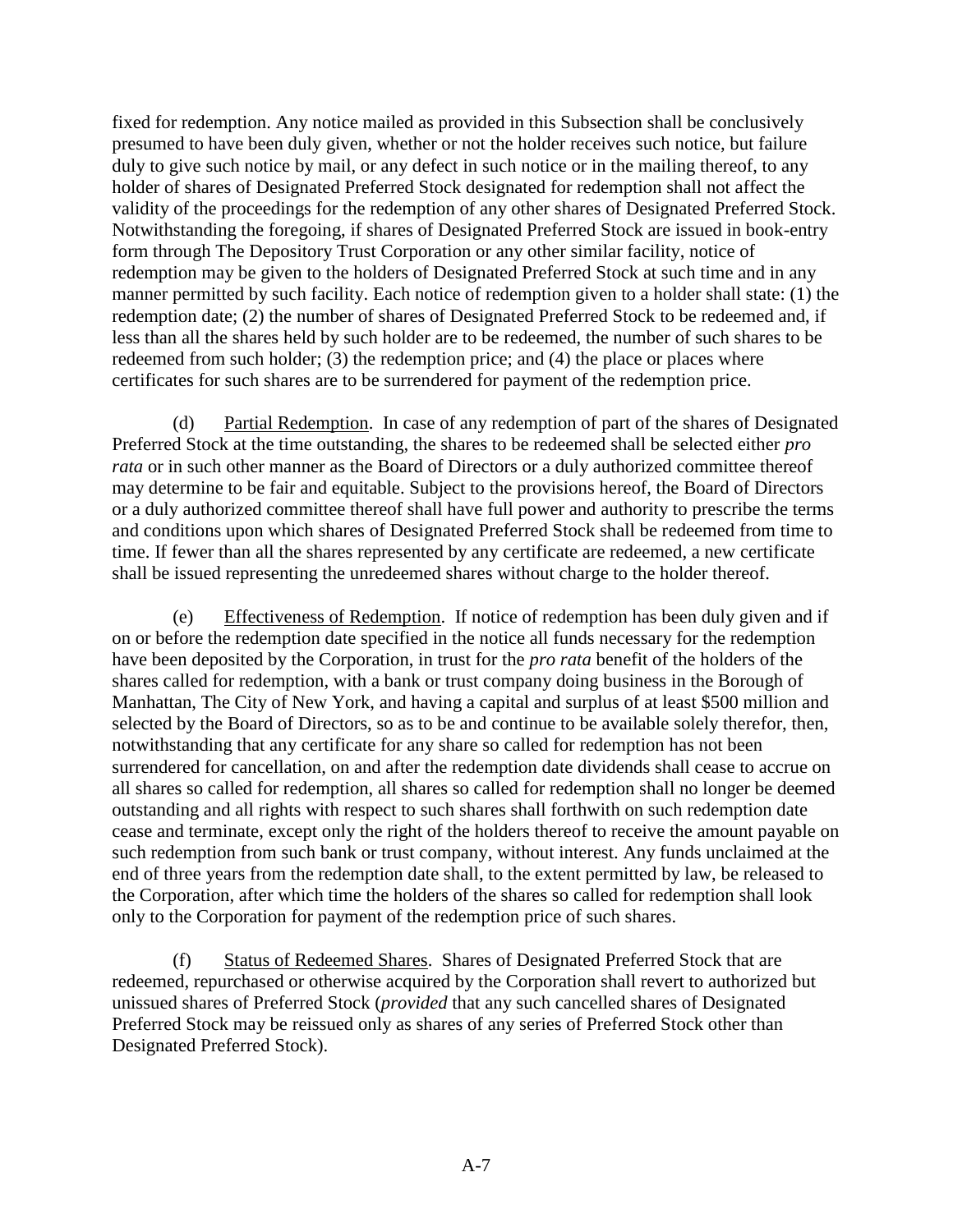Section 6. Conversion. Holders of Designated Preferred Stock shares shall have no right to exchange or convert such shares into any other securities.

#### Section 7. Voting Rights.

(a) General. The holders of Designated Preferred Stock shall not have any voting rights except as set forth below or as otherwise from time to time required by law.

(b) Preferred Stock Directors. Whenever, at any time or times, dividends payable on the shares of Designated Preferred Stock have not been paid for an aggregate of six quarterly Dividend Periods or more, whether or not consecutive, the authorized number of directors of the Corporation shall automatically be increased by two and the holders of the Designated Preferred Stock shall have the right, with holders of shares of any one or more other classes or series of Voting Parity Stock outstanding at the time, voting together as a class, to elect two directors (hereinafter the *"*Preferred Directors*"* and each a *"*Preferred Director*"*) to fill such newly created directorships at the Corporation's next annual meeting of stockholders (or at a special meeting called for that purpose prior to such next annual meeting) and at each subsequent annual meeting of stockholders until all accrued and unpaid dividends for all past Dividend Periods, including the latest completed Dividend Period (including, if applicable as provided in Section 3(a) above, dividends on such amount), on all outstanding shares of Designated Preferred Stock have been declared and paid in full at which time such right shall terminate with respect to the Designated Preferred Stock, except as herein or by law expressly provided, subject to revesting in the event of each and every subsequent default of the character above mentioned; *provided*  that it shall be a qualification for election for any Preferred Director that the election of such Preferred Director shall not cause the Corporation to violate any corporate governance requirements of any securities exchange or other trading facility on which securities of the Corporation may then be listed or traded that listed or traded companies must have a majority of independent directors. Upon any termination of the right of the holders of shares of Designated Preferred Stock and Voting Parity Stock as a class to vote for directors as provided above, the Preferred Directors shall cease to be qualified as directors, the term of office of all Preferred Directors then in office shall terminate immediately and the authorized number of directors shall be reduced by the number of Preferred Directors elected pursuant hereto. Any Preferred Director may be removed at any time, with or without cause, and any vacancy created thereby may be filled, only by the affirmative vote of the holders a majority of the shares of Designated Preferred Stock at the time outstanding voting separately as a class together with the holders of shares of Voting Parity Stock, to the extent the voting rights of such holders described above are then exercisable. If the office of any Preferred Director becomes vacant for any reason other than removal from office as aforesaid, the remaining Preferred Director may choose a successor who shall hold office for the unexpired term in respect of which such vacancy occurred.

(c) Class Voting Rights as to Particular Matters. So long as any shares of Designated Preferred Stock are outstanding, in addition to any other vote or consent of stockholders required by law or by the Charter, the vote or consent of the holders of at least 66 2/3% of the shares of Designated Preferred Stock at the time outstanding, voting as a separate class, given in person or by proxy, either in writing without a meeting or by vote at any meeting called for the purpose, shall be necessary for effecting or validating: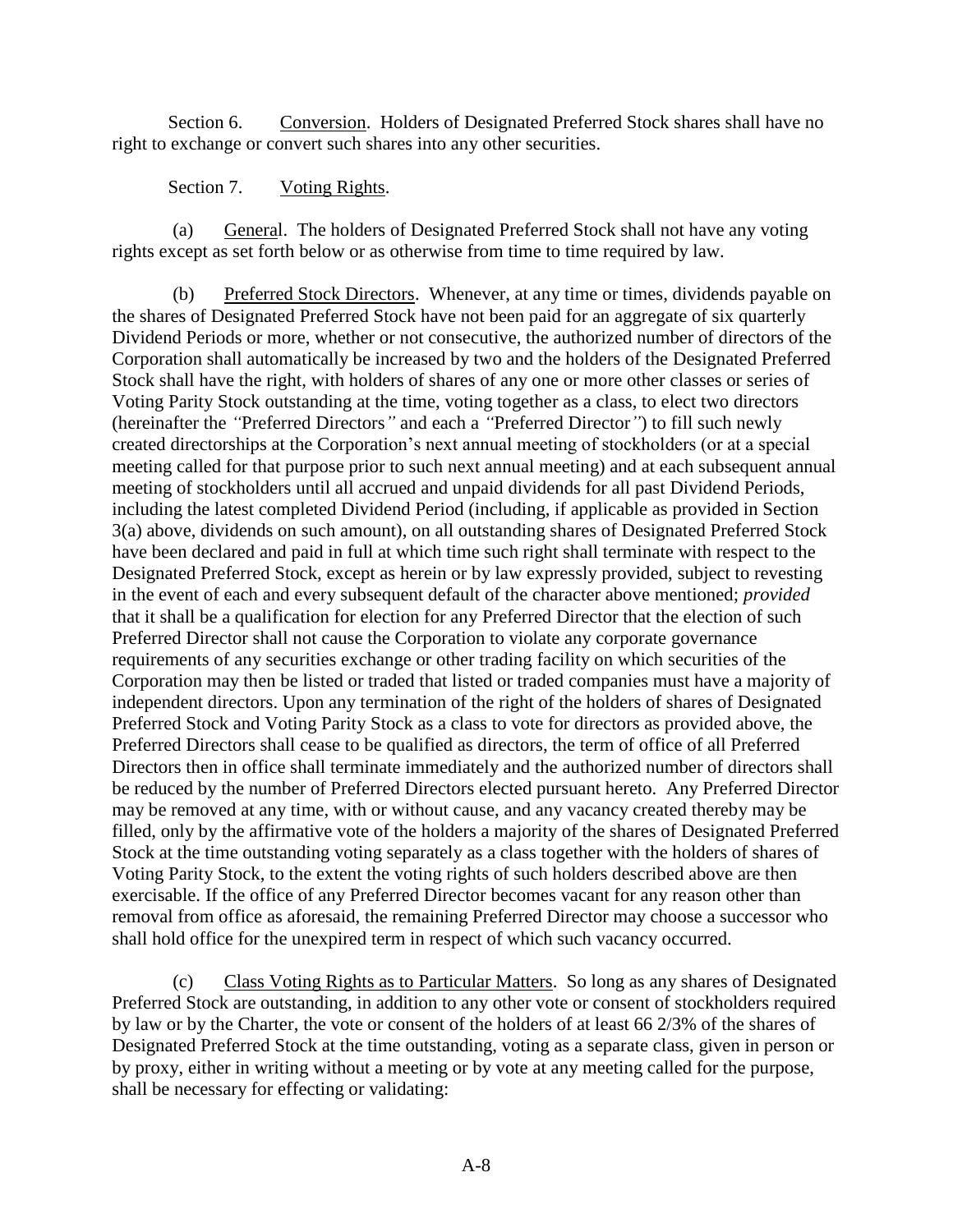(i) Authorization of Senior Stock. Any amendment or alteration of the Certificate of Designations for the Designated Preferred Stock or the Charter to authorize or create or increase the authorized amount of, or any issuance of, any shares of, or any securities convertible into or exchangeable or exercisable for shares of, any class or series of capital stock of the Corporation ranking senior to Designated Preferred Stock with respect to either or both the payment of dividends and/or the distribution of assets on any liquidation, dissolution or winding up of the Corporation;

(ii) Amendment of Designated Preferred Stock. Any amendment, alteration or repeal of any provision of the Certificate of Designations for the Designated Preferred Stock or the Charter (including, unless no vote on such merger or consolidation is required by Section 7(c)(iii) below, any amendment, alteration or repeal by means of a merger, consolidation or otherwise) so as to adversely affect the rights, preferences, privileges or voting powers of the Designated Preferred Stock; or

(iii) Share Exchanges, Reclassifications, Mergers and Consolidations. Any consummation of a binding share exchange or reclassification involving the Designated Preferred Stock, or of a merger or consolidation of the Corporation with another corporation or other entity, unless in each case (x) the shares of Designated Preferred Stock remain outstanding or, in the case of any such merger or consolidation with respect to which the Corporation is not the surviving or resulting entity, are converted into or exchanged for preference securities of the surviving or resulting entity or its ultimate parent, and (y) such shares remaining outstanding or such preference securities, as the case may be, have such rights, preferences, privileges and voting powers, and limitations and restrictions thereof, taken as a whole, as are not materially less favorable to the holders thereof than the rights, preferences, privileges and voting powers, and limitations and restrictions thereof, of Designated Preferred Stock immediately prior to such consummation, taken as a whole; *provided*, *however*, that for all purposes of this Section 7(c), any increase in the amount of the authorized Preferred Stock, including any increase in the authorized amount of Designated Preferred Stock necessary to satisfy preemptive or similar rights granted by the Corporation to other persons prior to the Signing Date, or the creation and issuance, or an increase in the authorized or issued amount, whether pursuant to preemptive or similar rights or otherwise, of any other series of Preferred Stock, or any securities convertible into or exchangeable or exercisable for any other series of Preferred Stock, ranking equally with and/or junior to Designated Preferred Stock with respect to the payment of dividends (whether such dividends are cumulative or non-cumulative) and the distribution of assets upon liquidation, dissolution or winding up of the Corporation will not be deemed to adversely affect the rights, preferences, privileges or voting powers, and shall not require the affirmative vote or consent of, the holders of outstanding shares of the Designated Preferred Stock.

(d) Changes after Provision for Redemption. No vote or consent of the holders of Designated Preferred Stock shall be required pursuant to Section 7(c) above if, at or prior to the time when any such vote or consent would otherwise be required pursuant to such Section, all outstanding shares of the Designated Preferred Stock shall have been redeemed, or shall have been called for redemption upon proper notice and sufficient funds shall have been deposited in trust for such redemption, in each case pursuant to Section 5 above.